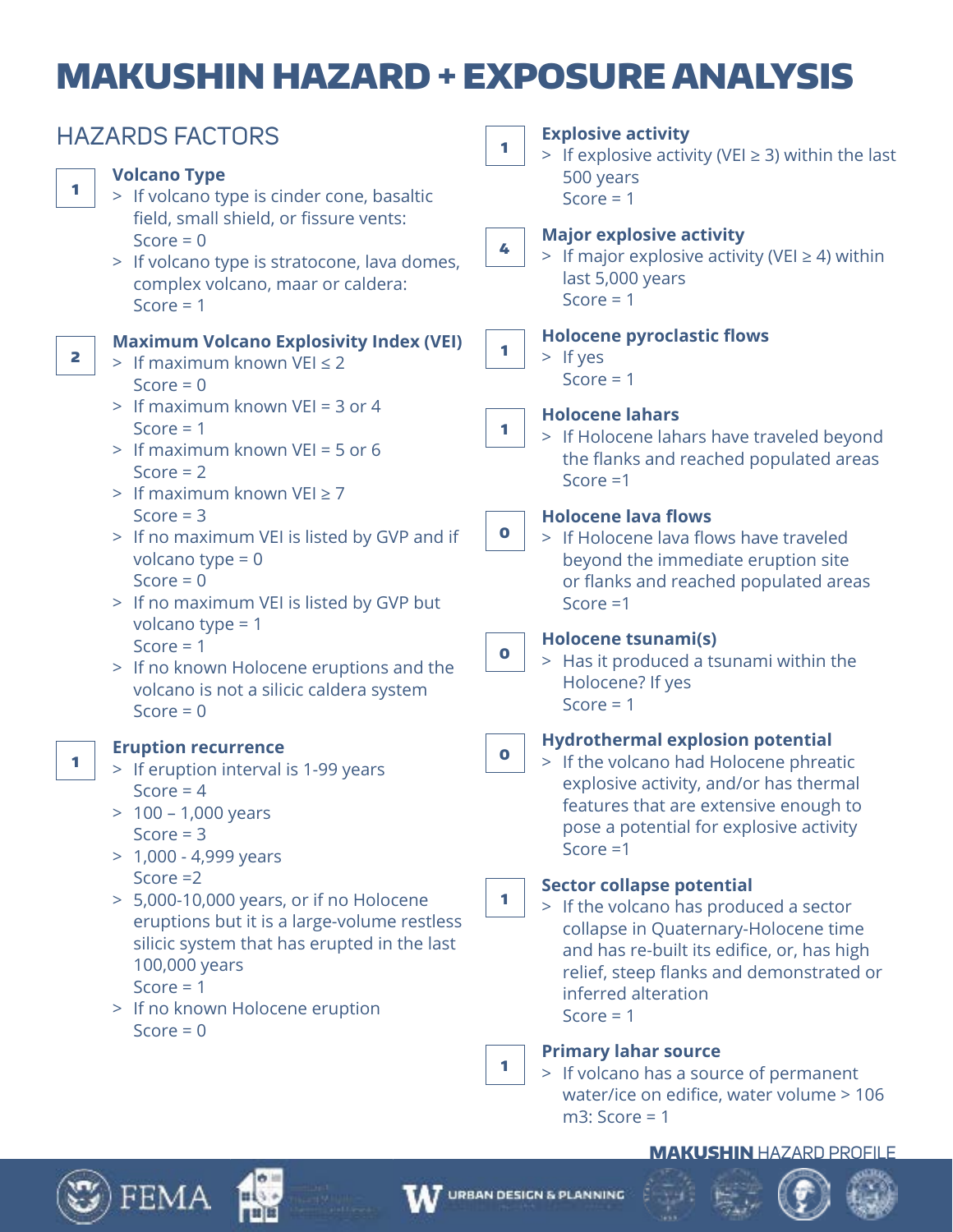# MAKUSHIN HAZARD + EXPOSURE ANALYSIS

|      | <b>Observed seismic unrest</b>                                                  |
|------|---------------------------------------------------------------------------------|
| 1    | > Since the last eruption, in the absence                                       |
|      | of eruptive activity, within 20 km of the                                       |
|      | volcanic edifice? If yes                                                        |
|      | Score $= 1$                                                                     |
|      |                                                                                 |
| 1    | <b>Observed ground deformation</b>                                              |
|      | > Since the last eruption, in the absence                                       |
|      | of eruptive activity, inflation or other<br>evidence of magma injection? If yes |
|      | Score = $1$                                                                     |
|      |                                                                                 |
| 1    | <b>Observed fumarolic or magmatic</b>                                           |
|      | degassing                                                                       |
|      | > Since the last eruption, in the absence                                       |
|      | of eruptive activity, either heat source or                                     |
|      | magmatic gases? If yes<br>Score $= 1$                                           |
|      |                                                                                 |
|      | <b>TOTAL OF HAZARD FACTORS</b><br>16                                            |
|      | <b>+ HISTORICAL UNREST FACTORS</b>                                              |
|      |                                                                                 |
|      | <b>EXPOSURE FACTORS</b>                                                         |
|      | <b>Log10 of Volcano Population Index (VPI)</b>                                  |
| 3.19 | at 30 km                                                                        |
|      | > Calculated with LandScan population                                           |
|      | database. Visitor statistics for volcanoes                                      |
|      | in National Parks and other destination                                         |
|      | recreation areas are added to the VPI                                           |
|      | factor where available.                                                         |
|      |                                                                                 |

HISTORICAL UNREST FACTORS



# **Log10 of approximate population downstream or downslope**

 > Population outside the 30 km VPI circle included within the extent of Holocene flow deposits or reasonable inundation modeling.This factor only used with volcanoes with a lahar hazard (e.g. Cascade stratovolcanoes) or significant lava flow hazard (e.g. Mauna Loa).

**Historical fatalities**

 > If yes, and a permanent population is still present  $Score = 1$ 

0

## **Historical evacuations**

 > If yes, and a permanent population is still present

 $Score = 1$ 

### 0 **Local aviation exposure**

- > If any type volcano is within 50 km of a jet-service airport Score  $= 1$ 
	- > If a Type 1 volcano is within 300 km of a jet-service airport Score  $= 1$
	- > If a Type 1 volcano is within 300 km of a major international airport Score  $= 2$
	- > If none of these criteria are met  $Score = 0$

### 4.3 **Regional aviation exposure**

 > This score is based on the log10 of approximate daily passenger traffic in each region. At present, in the U.S., this score ranges from 4 to 5.15. The regional risk code is applied only to type 1 volcanoes and those type 0 volcanoes that have produced explosive eruptions.

#### 0 **Power infrastructure**

 > Is there power infrastructure (e.g., power generation/transmission/distribution for electricity, oil, or gas) within flow hazard zones, or in an area frequently downwind of the volcano and close enough to considered at some risk? If yes Score =1

#### 1 **Transportation infrastructure**

 > Is there transportation infrastructure (e.g. port facilities, rail lines, major roads) within flowage hazard zones, or in an area frequently downwind of the volcano and close enough to considered at some risk? If yes Score  $= 1$ 

# MAKUSHIN HAZARD PROFILE



0



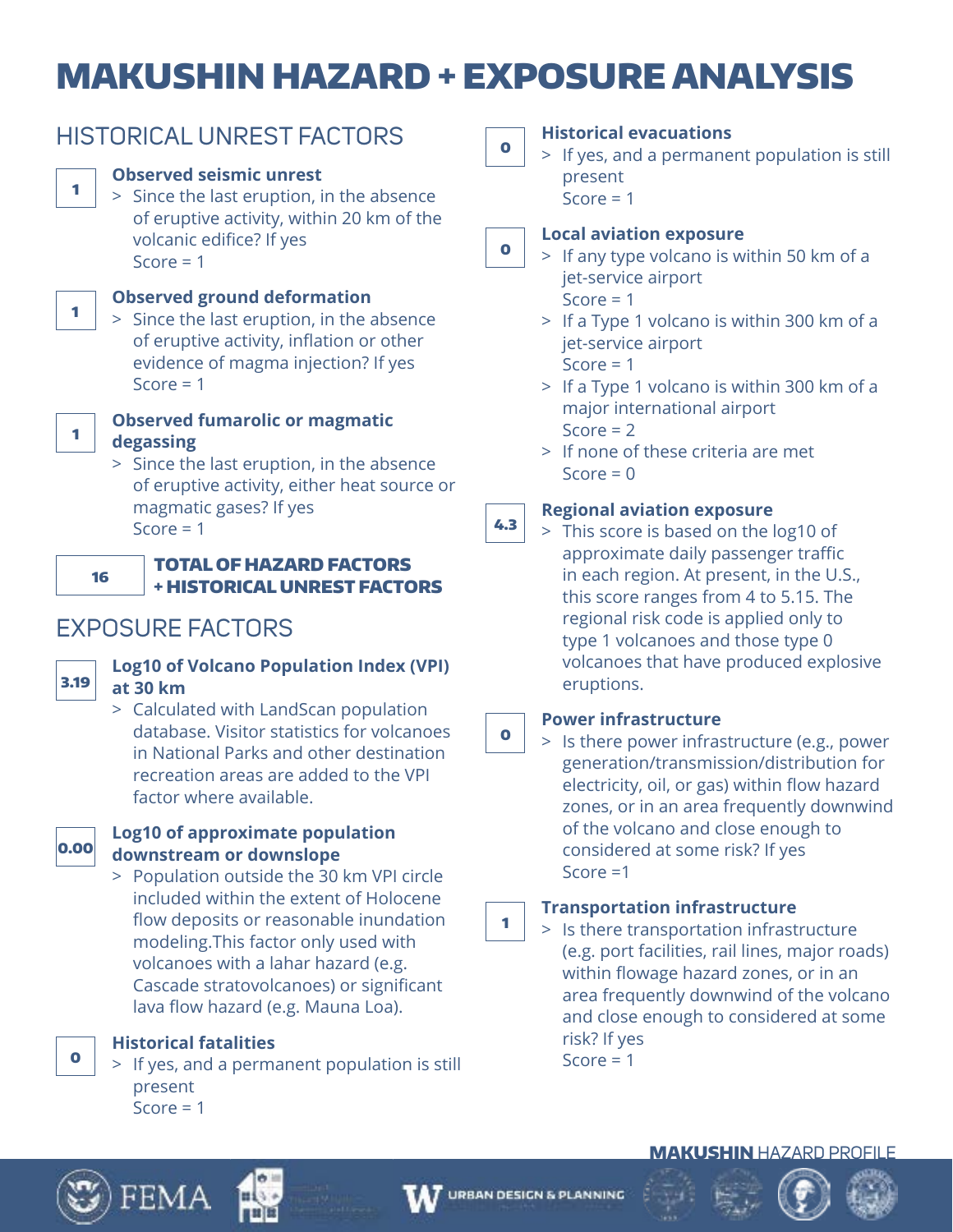# MAKUSHIN HAZARD + EXPOSURE ANALYSIS



# <sup>1</sup> **Major development or sensitive areas**

 > Are there major developments or sensitive areas threatened (e.g., National Park facilities, flood control projects, government facilities, developed tourist/ recreation facilities, manufacturing or other significant economic activity)? If yes Score  $= 1$ 



### **Volcano is a significant part of a populated island**

 > Holocene volcanic deposits cover >25% of land mass. If yes Score  $= 1$ 

9.5 TOTAL OF EXPOSURE FACTORS

First total x second total = Relative Threat Ranking















MAKUSHIN HAZARD PROFILE

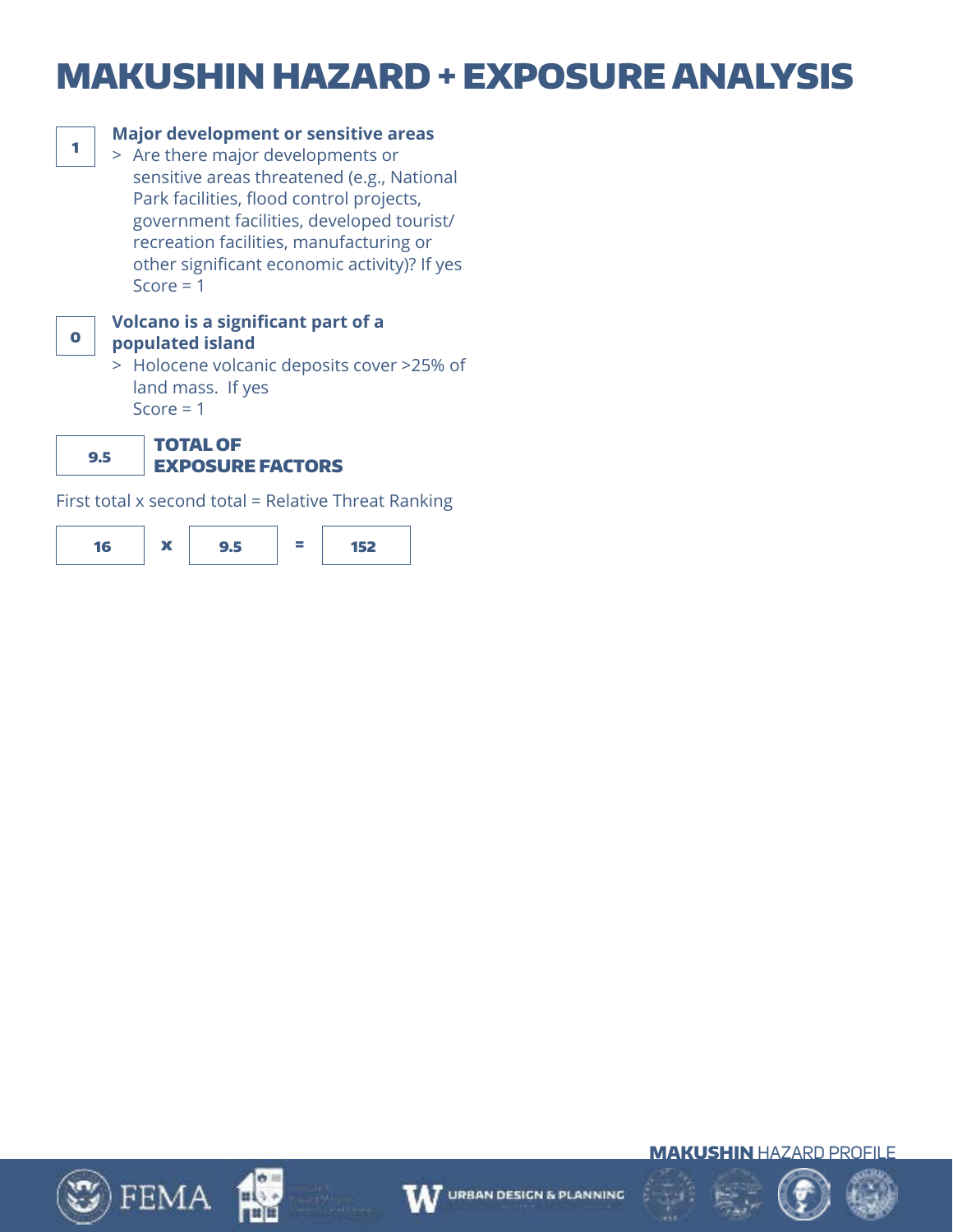# GLACIER PK HAZARD + EXPOSURE ANALYSIS

| <b>HAZARDS FACTORS</b> |                                                                                                                                                                                                                        | <b>Explosive activity</b><br>$\bullet$<br>> If explosive activity (VEI $\geq$ 3) within the last |                                                                                                                                                                                                                                                    |  |  |
|------------------------|------------------------------------------------------------------------------------------------------------------------------------------------------------------------------------------------------------------------|--------------------------------------------------------------------------------------------------|----------------------------------------------------------------------------------------------------------------------------------------------------------------------------------------------------------------------------------------------------|--|--|
| 1                      | <b>Volcano Type</b><br>> If volcano type is cinder cone, basaltic<br>field, small shield, or fissure vents:                                                                                                            |                                                                                                  | 500 years<br>Score = $1$                                                                                                                                                                                                                           |  |  |
|                        | Score = $0$<br>> If volcano type is stratocone, lava domes,<br>complex volcano, maar or caldera:<br>Score $= 1$                                                                                                        | 1.                                                                                               | <b>Major explosive activity</b><br>> If major explosive activity (VEI $\geq$ 4) within<br>last 5,000 years<br>Score $= 1$                                                                                                                          |  |  |
| 1                      | <b>Maximum Volcano Explosivity Index (VEI)</b><br>> If maximum known VEI $\leq$ 2<br>Score = $0$                                                                                                                       | 1                                                                                                | <b>Holocene pyroclastic flows</b><br>$>$ If yes<br>Score $= 1$                                                                                                                                                                                     |  |  |
|                        | > If maximum known VEI = 3 or 4<br>Score $= 1$<br>> If maximum known VEI = 5 or 6<br>Score $= 2$<br>> If maximum known $VEI \ge 7$                                                                                     | 1                                                                                                | <b>Holocene lahars</b><br>> If Holocene lahars have traveled beyond<br>the flanks and reached populated areas<br>Score $=1$                                                                                                                        |  |  |
|                        | Score $=$ 3<br>> If no maximum VEI is listed by GVP and if<br>volcano type = $0$<br>Score = $0$<br>> If no maximum VEI is listed by GVP but                                                                            | $\bullet$                                                                                        | <b>Holocene lava flows</b><br>> If Holocene lava flows have traveled<br>beyond the immediate eruption site<br>or flanks and reached populated areas<br>Score $=1$                                                                                  |  |  |
|                        | volcano type = $1$<br>Score = $1$<br>> If no known Holocene eruptions and the<br>volcano is not a silicic caldera system<br>Score = $0$                                                                                | $\bullet$                                                                                        | Holocene tsunami(s)<br>> Has it produced a tsunami within the<br>Holocene? If yes<br>Score $= 1$                                                                                                                                                   |  |  |
| 3                      | <b>Eruption recurrence</b><br>> If eruption interval is 1-99 years<br>Score = $4$<br>$> 100 - 1,000$ years<br>Score $=$ 3<br>$> 1,000 - 4,999$ years                                                                   | $\bullet$                                                                                        | <b>Hydrothermal explosion potential</b><br>> If the volcano had Holocene phreatic<br>explosive activity, and/or has thermal<br>features that are extensive enough to<br>pose a potential for explosive activity<br>Score $=1$                      |  |  |
|                        | Score $=2$<br>> 5,000-10,000 years, or if no Holocene<br>eruptions but it is a large-volume restless<br>silicic system that has erupted in the last<br>100,000 years<br>Score $= 1$<br>> If no known Holocene eruption | 1                                                                                                | <b>Sector collapse potential</b><br>> If the volcano has produced a sector<br>collapse in Quaternary-Holocene time<br>and has re-built its edifice, or, has high<br>relief, steep flanks and demonstrated or<br>inferred alteration<br>Score $= 1$ |  |  |
|                        | Score = $0$                                                                                                                                                                                                            | 1                                                                                                | <b>Primary lahar source</b><br>> If volcano has a source of permanent<br>water/ice on edifice, water volume > 106<br>$m3$ : Score = 1                                                                                                              |  |  |

### GLACIER PEAK HAZARD PROFILE



 $\mathfrak{D}$ ) FEMA

нί

min

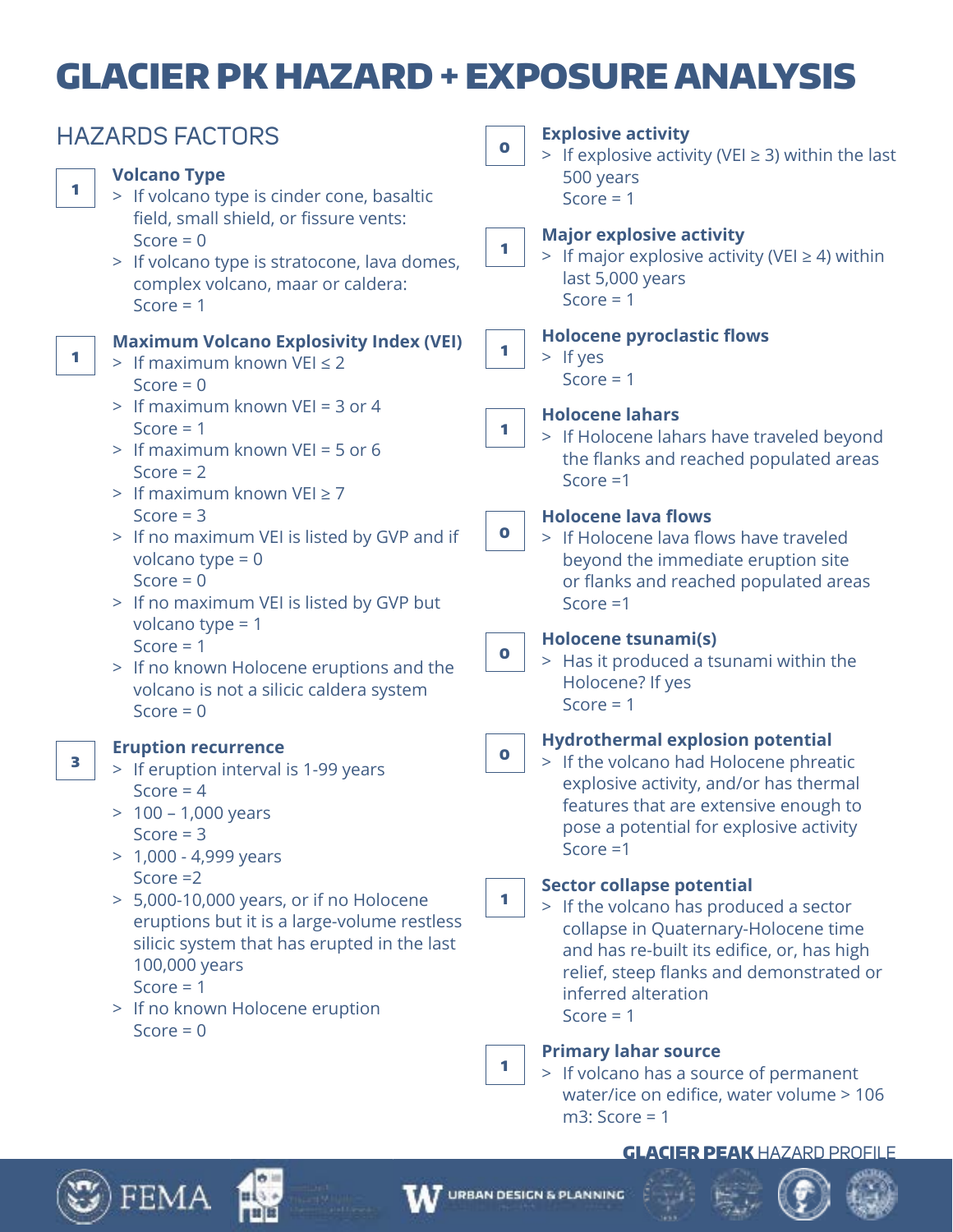# GLACIER PK HAZARD + EXPOSURE ANALYSIS

|    | <b>Observed seismic unrest</b><br>> Since the last eruption, in the absence<br>of eruptive activity, within 20 km of the<br>volcanic edifice? If yes<br>Score $= 1$                                                                                              |
|----|------------------------------------------------------------------------------------------------------------------------------------------------------------------------------------------------------------------------------------------------------------------|
|    | <b>Observed ground deformation</b><br>> Since the last eruption, in the absence<br>of eruptive activity, inflation or other<br>evidence of magma injection? If yes<br>Score $= 1$                                                                                |
|    | <b>Observed fumarolic or magmatic</b><br>degassing<br>> Since the last eruption, in the absence<br>of eruptive activity, either heat source or<br>magmatic gases? If yes<br>Score = $1$                                                                          |
| 11 | <b>TOTAL OF HAZARD FACTORS</b><br><b>+ HISTORICAL UNREST FACTORS</b>                                                                                                                                                                                             |
|    | <b>POSURE FACTORS</b>                                                                                                                                                                                                                                            |
|    | <b>Log10 of Volcano Population Index (VPI)</b><br>at 30 km<br>> Calculated with LandScan population<br>database. Visitor statistics for volcanoes<br>in National Parks and other destination<br>recreation areas are added to the VPI<br>factor where available. |

HISTORICAL UNREST FACTORS



2.42

FXF

 $\bullet$ 

0

1

## **Log10 of approximate population downstream or downslope**

 > Population outside the 30 km VPI circle included within the extent of Holocene flow deposits or reasonable inundation modeling.This factor only used with volcanoes with a lahar hazard (e.g. Cascade stratovolcanoes) or significant lava flow hazard (e.g. Mauna Loa).

**Historical fatalities**

 > If yes, and a permanent population is still present  $Score = 1$ 

 $\bullet$ 

## **Historical evacuations**

 > If yes, and a permanent population is still present  $Score = 1$ 

2 **Local aviation exposure**

- > If any type volcano is within 50 km of a jet-service airport  $Score = 1$ 
	- > If a Type 1 volcano is within 300 km of a jet-service airport  $Score = 1$
	- > If a Type 1 volcano is within 300 km of a major international airport Score  $= 2$
	- > If none of these criteria are met  $Score = 0$

#### 5.04 **Regional aviation exposure**

 > This score is based on the log10 of approximate daily passenger traffic in each region. At present, in the U.S., this score ranges from 4 to 5.15. The regional risk code is applied only to type 1 volcanoes and those type 0 volcanoes that have produced explosive eruptions.

# **Power infrastructure**

 $\bullet$ 

 > Is there power infrastructure (e.g., power generation/transmission/distribution for electricity, oil, or gas) within flow hazard zones, or in an area frequently downwind of the volcano and close enough to considered at some risk? If yes Score =1

#### 0 **Transportation infrastructure**

 > Is there transportation infrastructure (e.g. port facilities, rail lines, major roads) within flowage hazard zones, or in an area frequently downwind of the volcano and close enough to considered at some risk? If yes Score  $= 1$ 

# **GLACIER PEAK HAZARD PROFILE**



0









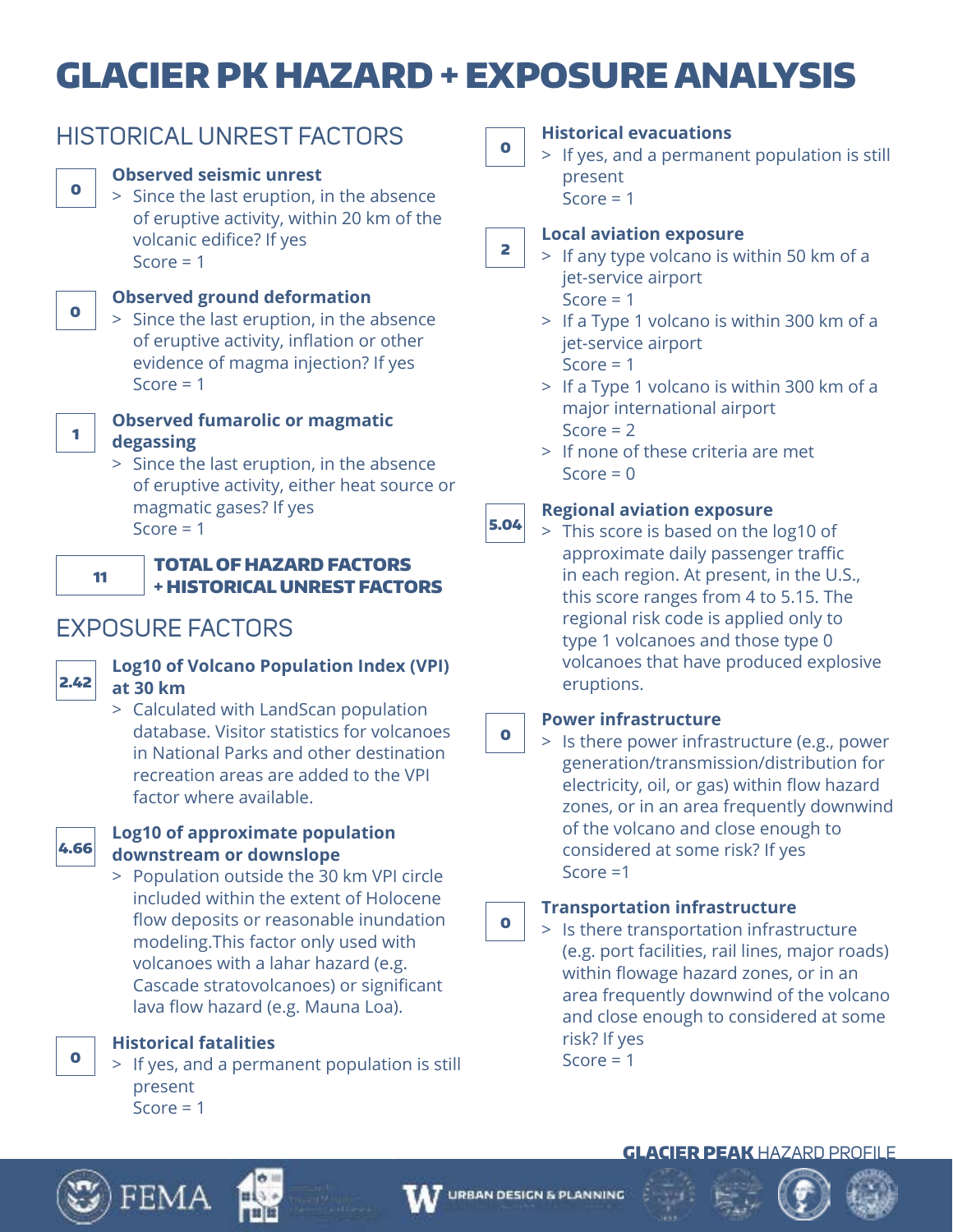# GLACIER PK HAZARD + EXPOSURE ANALYSIS



## **Major development or sensitive areas**

 > Are there major developments or sensitive areas threatened (e.g., National Park facilities, flood control projects, government facilities, developed tourist/ recreation facilities, manufacturing or other significant economic activity)? If yes Score  $= 1$ 



### **Volcano is a significant part of a populated island**

 > Holocene volcanic deposits cover >25% of land mass. If yes Score  $= 1$ 

14.12

### TOTAL OF EXPOSURE FACTORS

First total x second total = Relative Threat Ranking













GLACIER PEAK HAZARD PROFILE

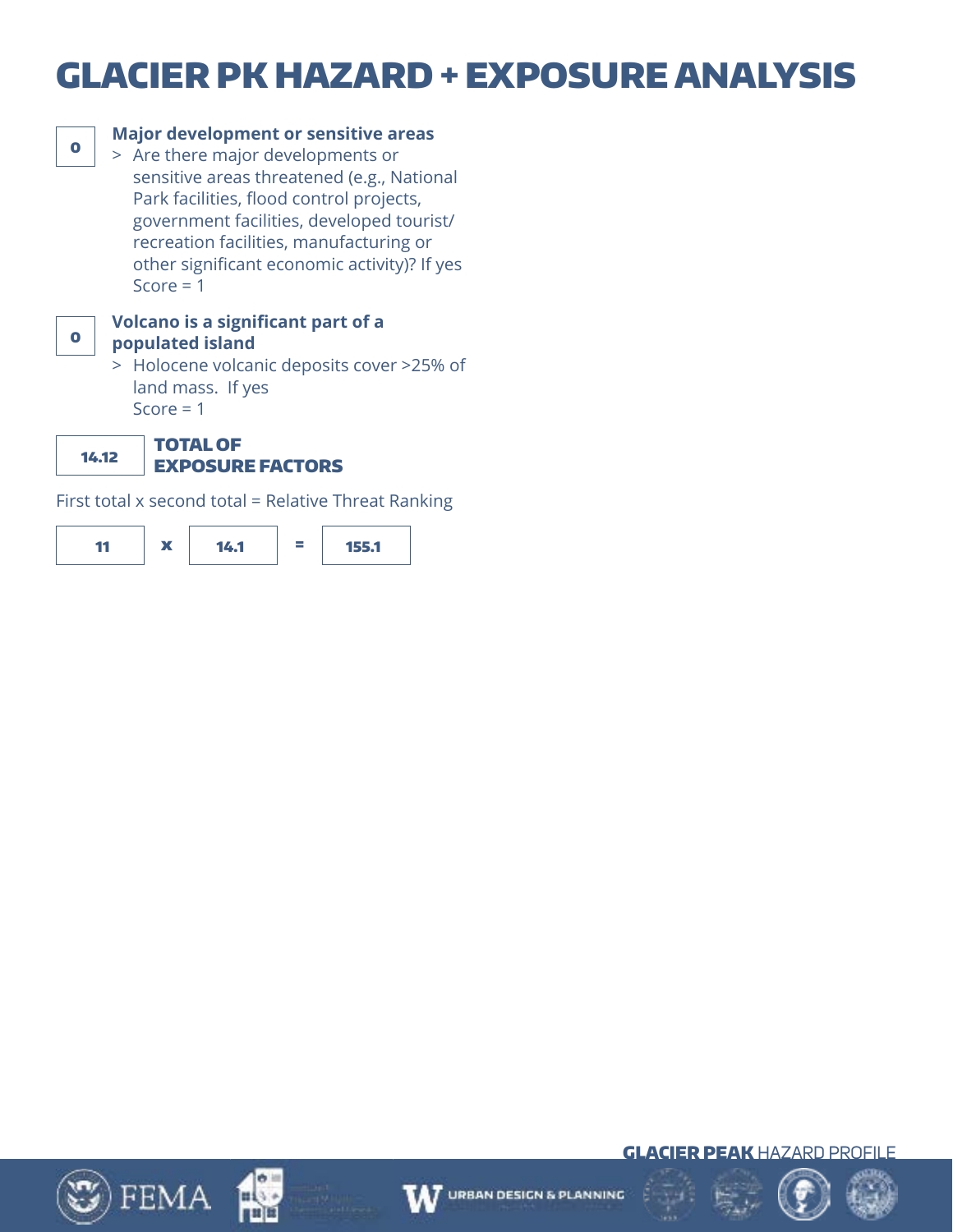# MT. ST. HELENS HAZARD + EXPOSURE ANALYSIS

| 1 | <b>HAZARDS FACTORS</b><br><b>Volcano Type</b><br>> If volcano type is cinder cone, basaltic                                                                                                                            | 1           | <b>Explosive activity</b><br>> If explosive activity (VEI $\geq$ 3) within the last<br>500 years<br>Score = $1$                                                                                                                                    |
|---|------------------------------------------------------------------------------------------------------------------------------------------------------------------------------------------------------------------------|-------------|----------------------------------------------------------------------------------------------------------------------------------------------------------------------------------------------------------------------------------------------------|
|   | field, small shield, or fissure vents:<br>Score = $0$<br>> If volcano type is stratocone, lava domes,<br>complex volcano, maar or caldera:<br>Score = $1$                                                              | 4           | <b>Major explosive activity</b><br>> If major explosive activity (VEI $\geq$ 4) within<br>last 5,000 years<br>Score $= 1$                                                                                                                          |
| 2 | <b>Maximum Volcano Explosivity Index (VEI)</b><br>> If maximum known VEI $\leq$ 2<br>Score = $0$                                                                                                                       | 1           | <b>Holocene pyroclastic flows</b><br>$>$ If yes<br>Score $= 1$                                                                                                                                                                                     |
|   | > If maximum known VEI = 3 or 4<br>Score $= 1$<br>> If maximum known VEI = 5 or 6<br>Score $= 2$<br>> If maximum known VEI $\geq$ 7                                                                                    | 1           | <b>Holocene lahars</b><br>> If Holocene lahars have traveled beyond<br>the flanks and reached populated areas<br>Score $=1$                                                                                                                        |
|   | Score $=$ 3<br>> If no maximum VEI is listed by GVP and if<br>volcano type = $0$<br>Score = $0$<br>> If no maximum VEI is listed by GVP but                                                                            | $\bullet$   | <b>Holocene lava flows</b><br>> If Holocene lava flows have traveled<br>beyond the immediate eruption site<br>or flanks and reached populated areas<br>Score $=1$                                                                                  |
|   | volcano type = $1$<br>Score = $1$<br>> If no known Holocene eruptions and the<br>volcano is not a silicic caldera system<br>Score = $0$                                                                                | $\mathbf 0$ | <b>Holocene tsunami(s)</b><br>> Has it produced a tsunami within the<br>Holocene? If yes<br>Score $= 1$                                                                                                                                            |
| 1 | <b>Eruption recurrence</b><br>> If eruption interval is 1-99 years<br>Score = $4$<br>100 - 1,000 years<br>Score $=$ 3<br>$> 1,000 - 4,999$ years                                                                       | $\bullet$   | <b>Hydrothermal explosion potential</b><br>> If the volcano had Holocene phreatic<br>explosive activity, and/or has thermal<br>features that are extensive enough to<br>pose a potential for explosive activity<br>Score $=1$                      |
|   | Score $=2$<br>> 5,000-10,000 years, or if no Holocene<br>eruptions but it is a large-volume restless<br>silicic system that has erupted in the last<br>100,000 years<br>Score $= 1$<br>> If no known Holocene eruption | $\mathbf 0$ | <b>Sector collapse potential</b><br>> If the volcano has produced a sector<br>collapse in Quaternary-Holocene time<br>and has re-built its edifice, or, has high<br>relief, steep flanks and demonstrated or<br>inferred alteration<br>Score $= 1$ |
|   | Score = $0$                                                                                                                                                                                                            | 1           | <b>Primary lahar source</b><br>> If volcano has a source of permanent<br>water/ice on edifice, water volume > 106<br>$m3$ : Score = 1                                                                                                              |

## **MT ST HELENS HAZARD PROFILE**



 $\mathbb{Z}$ ) FEMA

нί

**Biblio**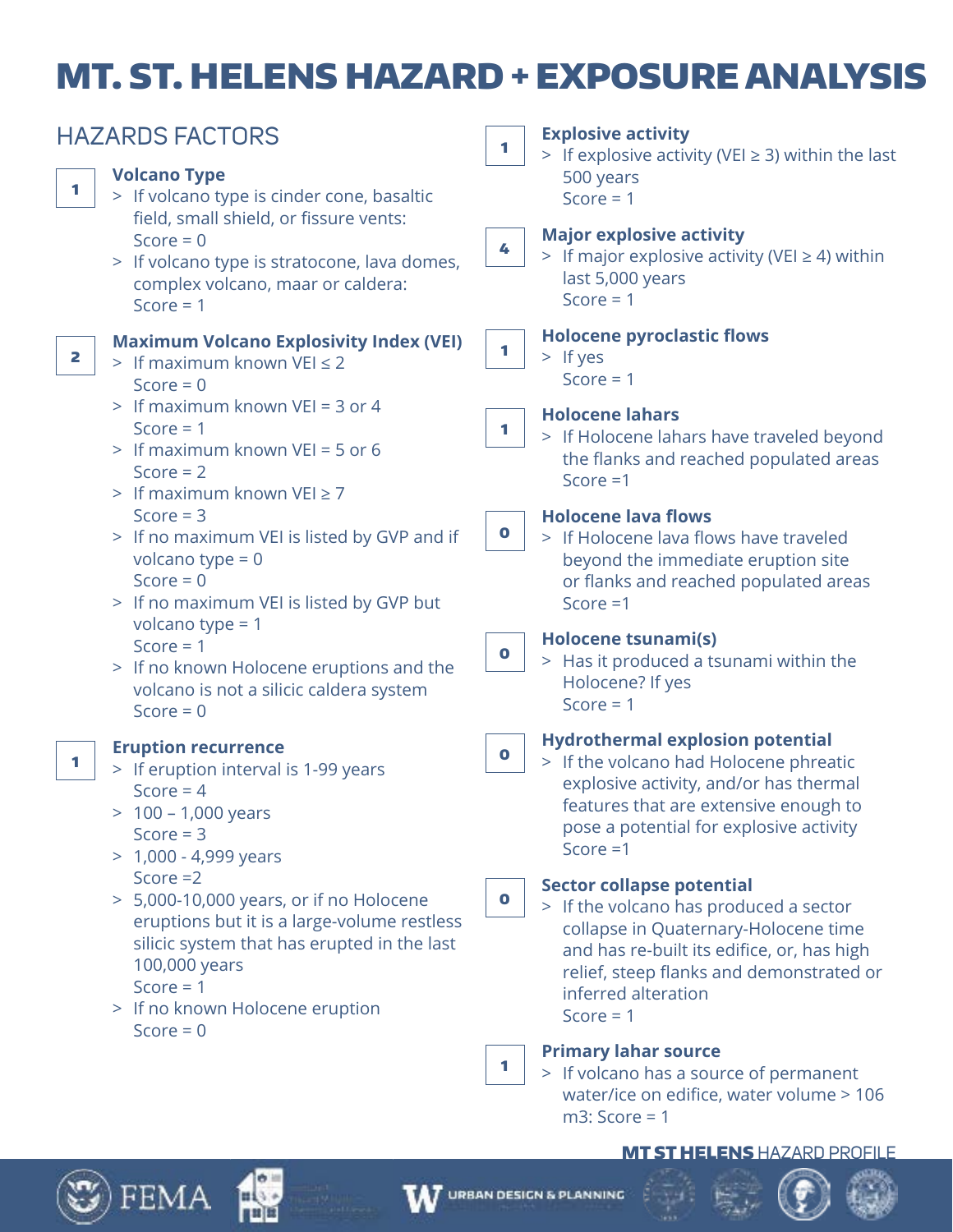# MT. ST. HELENS HAZARD + EXPOSURE ANALYSIS



 > Since the last eruption, in the absence of eruptive activity, either heat source or magmatic gases? If yes Score  $= 1$ 



1

1

1

## TOTAL OF HAZARD FACTORS + HISTORICAL UNREST FACTORS

# EXPOSURE FACTORS



# **Log10 of Volcano Population Index (VPI) at 30 km**

 > Calculated with LandScan population database. Visitor statistics for volcanoes in National Parks and other destination recreation areas are added to the VPI factor where available.



## **Log10 of approximate population downstream or downslope**

 > Population outside the 30 km VPI circle included within the extent of Holocene flow deposits or reasonable inundation modeling.This factor only used with volcanoes with a lahar hazard (e.g. Cascade stratovolcanoes) or significant lava flow hazard (e.g. Mauna Loa).

**Historical fatalities**

 > If yes, and a permanent population is still present  $Score = 1$ 

1

# **Historical evacuations**

 > If yes, and a permanent population is still present

 $Score = 1$ 

### **Local aviation exposure** 2

 > If any type volcano is within 50 km of a jet-service airport Score  $= 1$ 

 > If a Type 1 volcano is within 300 km of a jet-service airport

Score  $= 1$ 

- > If a Type 1 volcano is within 300 km of a major international airport Score  $= 2$
- > If none of these criteria are met  $Score = 0$

### **Regional aviation exposure** 5.04

 > This score is based on the log10 of approximate daily passenger traffic in each region. At present, in the U.S., this score ranges from 4 to 5.15. The regional risk code is applied only to type 1 volcanoes and those type 0 volcanoes that have produced explosive eruptions.

#### **Power infrastructure** 0

 > Is there power infrastructure (e.g., power generation/transmission/distribution for electricity, oil, or gas) within flow hazard zones, or in an area frequently downwind of the volcano and close enough to considered at some risk? If yes Score =1

### **Transportation infrastructure** 1

 > Is there transportation infrastructure (e.g. port facilities, rail lines, major roads) within flowage hazard zones, or in an area frequently downwind of the volcano and close enough to considered at some risk? If yes Score  $= 1$ 

# MT ST HELENSHAZARD PROFILE



1



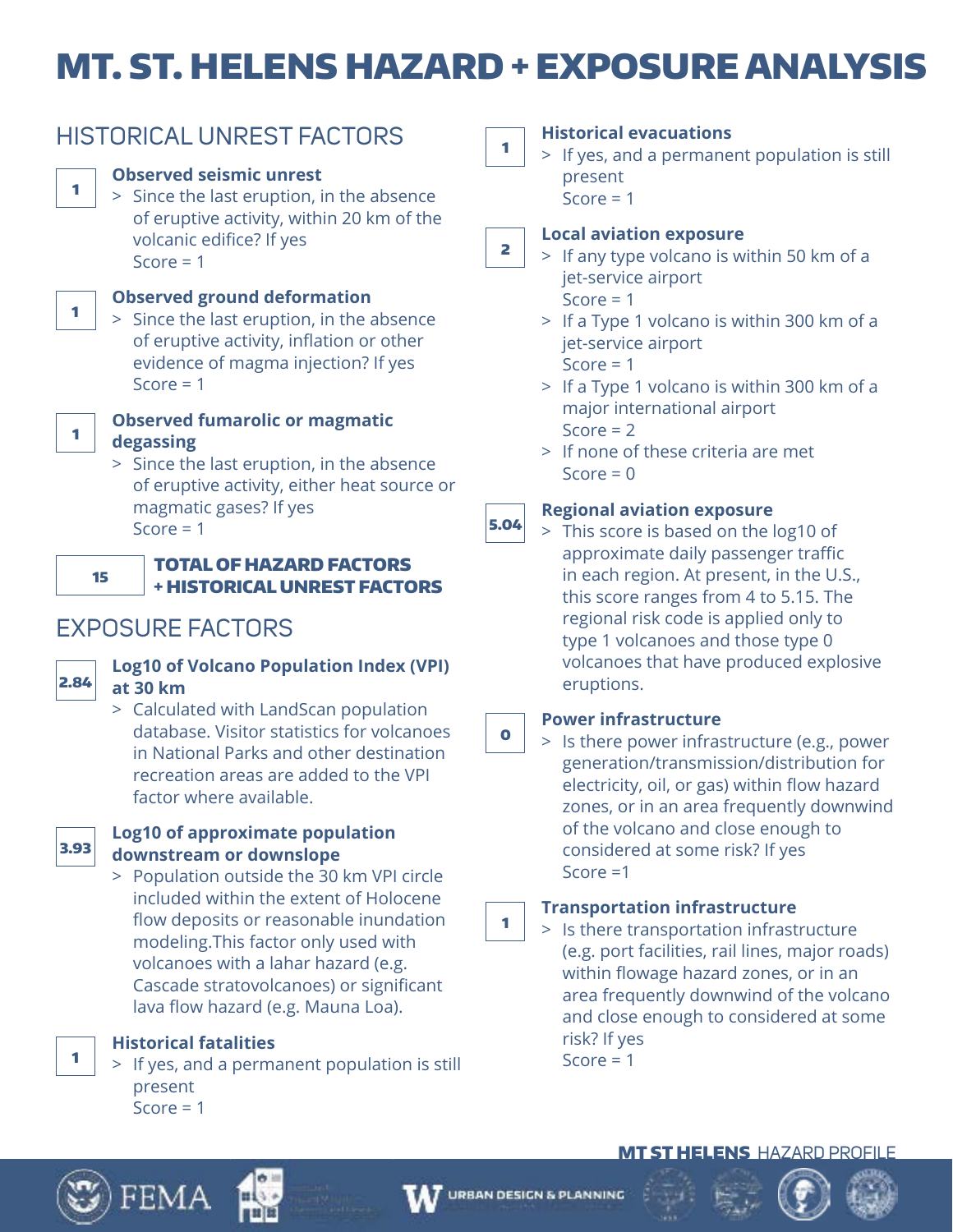# MT. ST. HELENS HAZARD + EXPOSURE ANALYSIS



## **Major development or sensitive areas**

 > Are there major developments or sensitive areas threatened (e.g., National Park facilities, flood control projects, government facilities, developed tourist/ recreation facilities, manufacturing or other significant economic activity)? If yes Score  $= 1$ 



### **Volcano is a significant part of a populated island**

 > Holocene volcanic deposits cover >25% of land mass. If yes Score  $= 1$ 

TOTAL OF 17.8

# EXPOSURE FACTORS

First total x second total = Relative Threat Ranking









$$
\hat{\xi}=\hat{\hat{\beta}}
$$



MT ST HELENSHAZARD PROFILE

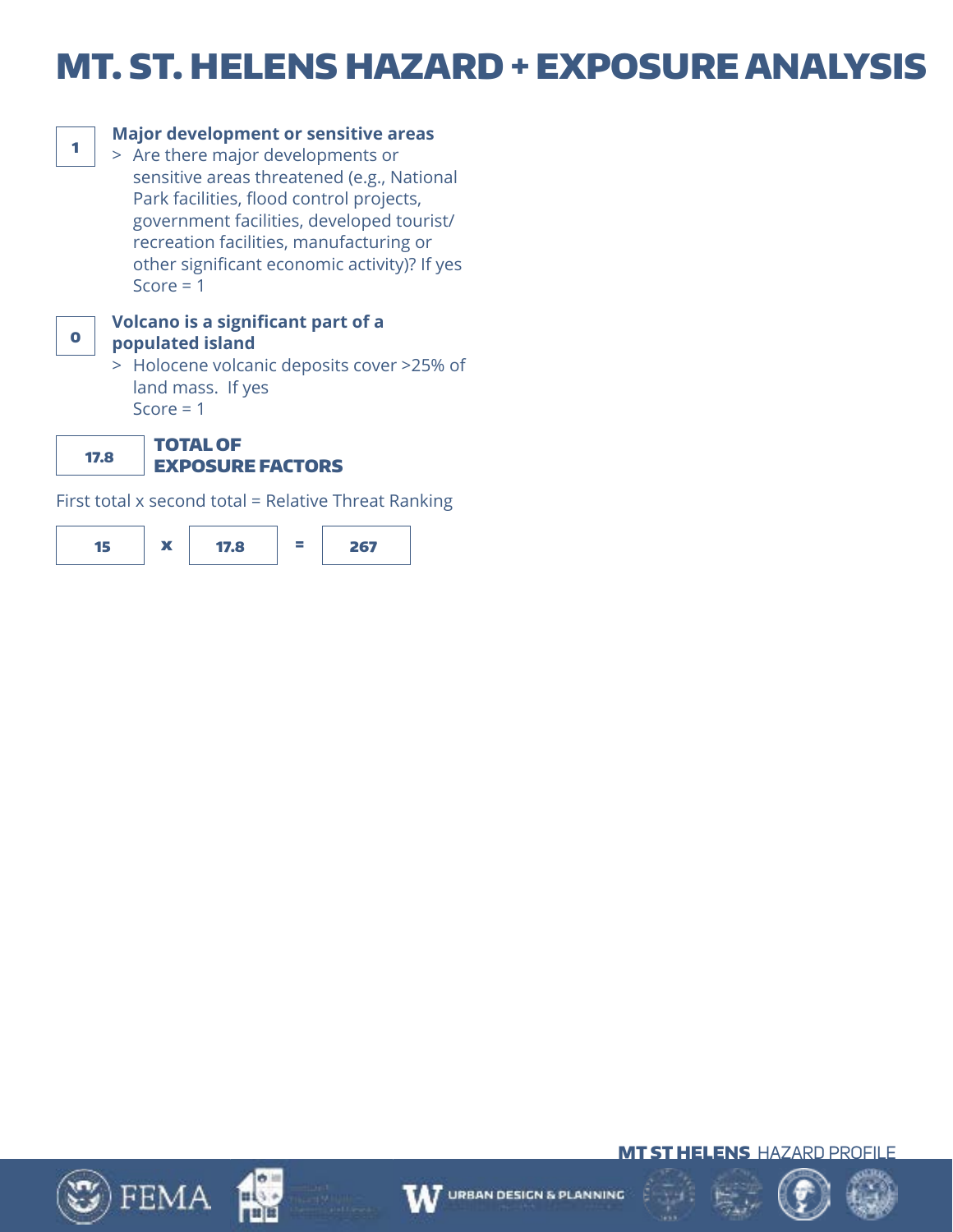# MT. BAKER HAZARD + EXPOSURE ANALYSIS

| <b>HAZARDS FACTORS</b>                                                                                                                                                                                                                                                                                                 | <b>Explosive activity</b><br>$\bullet$<br>> If explosive activity (VEI $\geq$ 3) within the last                                                                                                                                                                                                                                                              |
|------------------------------------------------------------------------------------------------------------------------------------------------------------------------------------------------------------------------------------------------------------------------------------------------------------------------|---------------------------------------------------------------------------------------------------------------------------------------------------------------------------------------------------------------------------------------------------------------------------------------------------------------------------------------------------------------|
| <b>Volcano Type</b><br>1<br>> If volcano type is cinder cone, basaltic<br>field, small shield, or fissure vents:                                                                                                                                                                                                       | 500 years<br>Score = $1$                                                                                                                                                                                                                                                                                                                                      |
| Score = $0$<br>> If volcano type is stratocone, lava domes,<br>complex volcano, maar or caldera:<br>Score $= 1$                                                                                                                                                                                                        | <b>Major explosive activity</b><br>1<br>> If major explosive activity (VEI $\geq$ 4) within<br>last 5,000 years<br>Score = $1$                                                                                                                                                                                                                                |
| <b>Maximum Volcano Explosivity Index (VEI)</b><br>1<br>> If maximum known VEI $\leq$ 2<br>Score = $0$                                                                                                                                                                                                                  | <b>Holocene pyroclastic flows</b><br>1<br>$>$ If yes<br>Score $= 1$                                                                                                                                                                                                                                                                                           |
| > If maximum known VEI = 3 or 4<br>Score $= 1$<br>> If maximum known VEI = 5 or 6<br>Score $= 2$<br>> If maximum known $VEI \ge 7$                                                                                                                                                                                     | <b>Holocene lahars</b><br>1<br>> If Holocene lahars have traveled beyond<br>the flanks and reached populated areas<br>Score $=1$                                                                                                                                                                                                                              |
| Score $=$ 3<br>> If no maximum VEI is listed by GVP and if<br>volcano type = $0$<br>Score = $0$<br>> If no maximum VEI is listed by GVP but                                                                                                                                                                            | <b>Holocene lava flows</b><br>$\bullet$<br>> If Holocene lava flows have traveled<br>beyond the immediate eruption site<br>or flanks and reached populated areas<br>Score $=1$                                                                                                                                                                                |
| volcano type = $1$<br>Score $= 1$<br>> If no known Holocene eruptions and the<br>volcano is not a silicic caldera system<br>Score = $0$                                                                                                                                                                                | Holocene tsunami(s)<br>$\bullet$<br>> Has it produced a tsunami within the<br>Holocene? If yes<br>Score $= 1$                                                                                                                                                                                                                                                 |
| <b>Eruption recurrence</b><br>$\bullet$<br>> If eruption interval is 1-99 years<br>Score = $4$<br>$100 - 1,000$ years<br>Score $=$ 3<br>$> 1,000 - 4,999$ years<br>Score $=2$<br>> 5,000-10,000 years, or if no Holocene<br>eruptions but it is a large-volume restless<br>silicic system that has erupted in the last | <b>Hydrothermal explosion potential</b><br>1<br>> If the volcano had Holocene phreatic<br>explosive activity, and/or has thermal<br>features that are extensive enough to<br>pose a potential for explosive activity<br>Score $=1$<br><b>Sector collapse potential</b><br>1<br>> If the volcano has produced a sector<br>collapse in Quaternary-Holocene time |
| 100,000 years<br>Score $= 1$<br>> If no known Holocene eruption<br>$Score = 0$                                                                                                                                                                                                                                         | and has re-built its edifice, or, has high<br>relief, steep flanks and demonstrated or<br>inferred alteration<br>Score $= 1$<br><b>Primary lahar source</b><br>1<br>> If volcano has a source of permanent<br>water/ice on edifice, water volume > 106                                                                                                        |

## MT BAKER HAZARD PROFILE



 $\mathfrak{Y}$ ) FEMA

нί

mia

m3: Score = 1

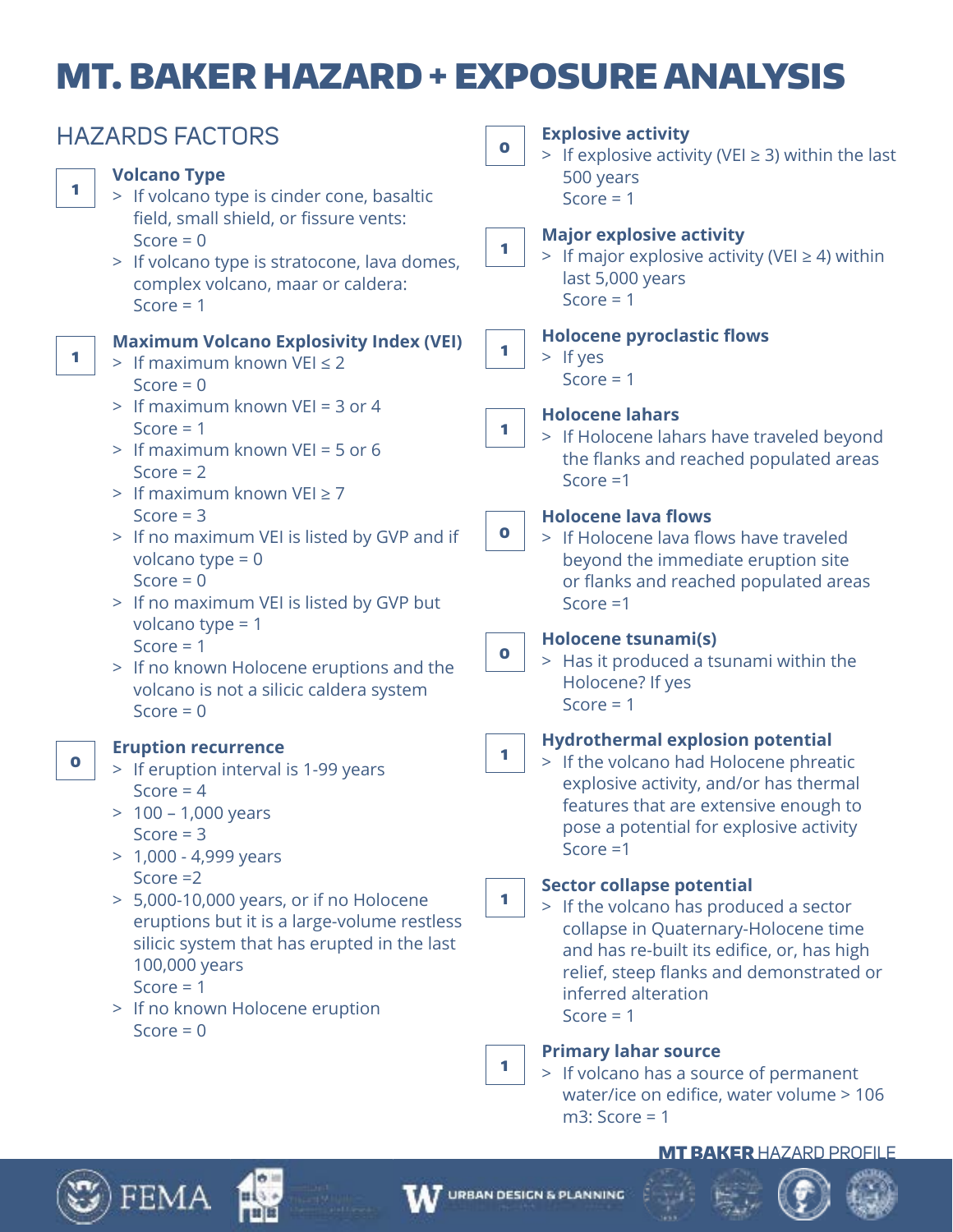# MT. BAKER HAZARD + EXPOSURE ANALYSIS

|--|--|--|

# HISTORICAL UNREST FACTORS

# **Observed seismic unrest**

 > Since the last eruption, in the absence of eruptive activity, within 20 km of the volcanic edifice? If yes Score  $= 1$ 



# **Observed ground deformation**

 > Since the last eruption, in the absence of eruptive activity, inflation or other evidence of magma injection? If yes Score  $= 1$ 



# **Observed fumarolic or magmatic degassing**

 > Since the last eruption, in the absence of eruptive activity, either heat source or magmatic gases? If yes Score  $= 1$ 



## TOTAL OF HAZARD FACTORS + HISTORICAL UNREST FACTORS

# EXPOSURE FACTORS



# **Log10 of Volcano Population Index (VPI) at 30 km**

 > Calculated with LandScan population database. Visitor statistics for volcanoes in National Parks and other destination recreation areas are added to the VPI factor where available.



## **Log10 of approximate population downstream or downslope**

 > Population outside the 30 km VPI circle included within the extent of Holocene flow deposits or reasonable inundation modeling.This factor only used with volcanoes with a lahar hazard (e.g. Cascade stratovolcanoes) or significant lava flow hazard (e.g. Mauna Loa).

**Historical fatalities**

 > If yes, and a permanent population is still present  $Score = 1$ 

0

# **Historical evacuations**

 > If yes, and a permanent population is still present  $Score = 1$ 

### 2 **Local aviation exposure**

 > If any type volcano is within 50 km of a jet-service airport Score  $= 1$ 

- > If a Type 1 volcano is within 300 km of a jet-service airport Score  $= 1$
- > If a Type 1 volcano is within 300 km of a major international airport Score  $= 2$
- > If none of these criteria are met  $Score = 0$

### 5.04 **Regional aviation exposure**

 > This score is based on the log10 of approximate daily passenger traffic in each region. At present, in the U.S., this score ranges from 4 to 5.15. The regional risk code is applied only to type 1 volcanoes and those type 0 volcanoes that have produced explosive eruptions.

# **Power infrastructure**

1

 > Is there power infrastructure (e.g., power generation/transmission/distribution for electricity, oil, or gas) within flow hazard zones, or in an area frequently downwind of the volcano and close enough to considered at some risk? If yes Score =1

### 1 **Transportation infrastructure**

 > Is there transportation infrastructure (e.g. port facilities, rail lines, major roads) within flowage hazard zones, or in an area frequently downwind of the volcano and close enough to considered at some risk? If yes Score  $= 1$ 



0





**MT BAKER HAZARD PROFILE** 

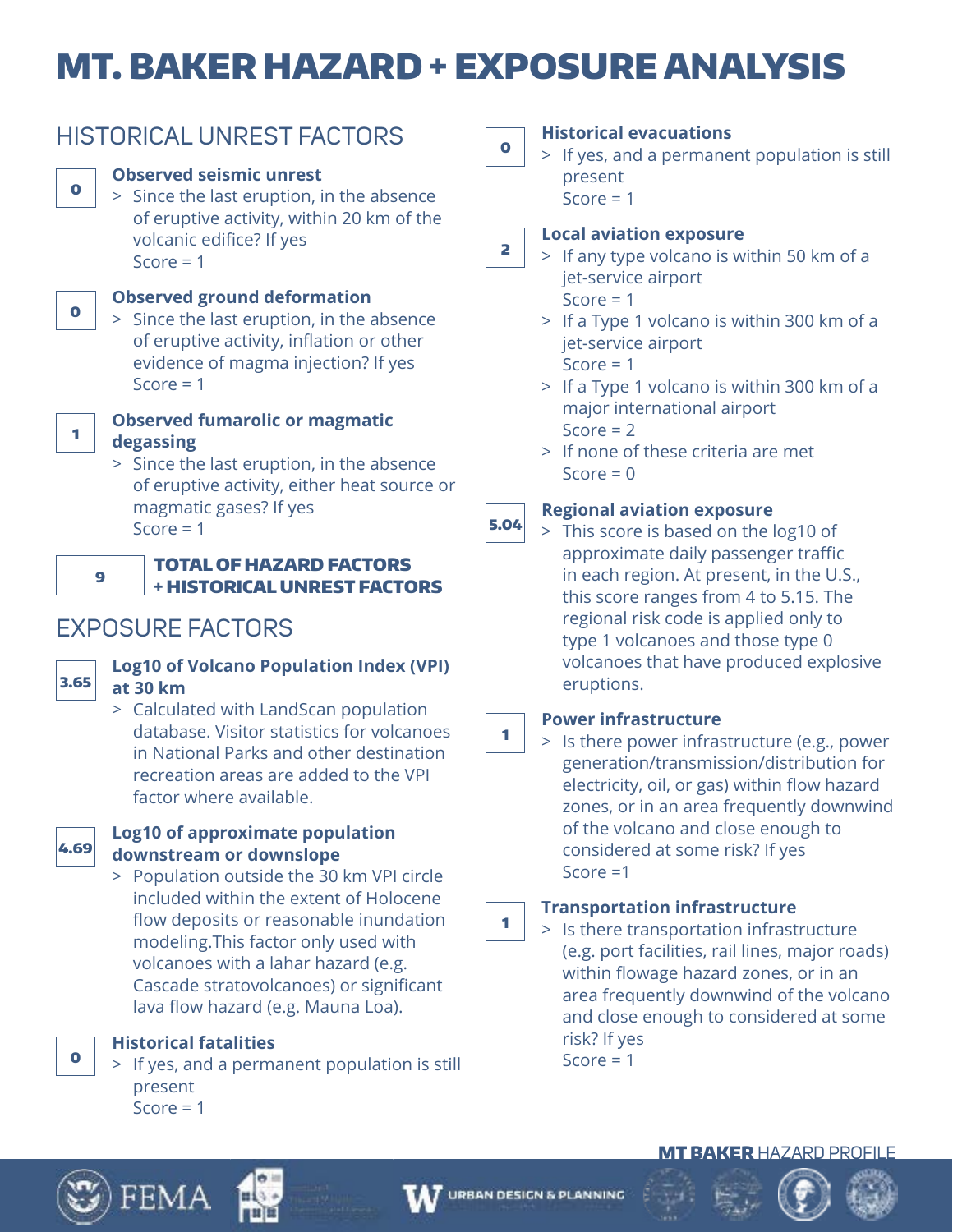# MT. BAKER HAZARD + EXPOSURE ANALYSIS



# **Major development or sensitive areas**

 > Are there major developments or sensitive areas threatened (e.g., National Park facilities, flood control projects, government facilities, developed tourist/ recreation facilities, manufacturing or other significant economic activity)? If yes Score  $= 1$ 



### **Volcano is a significant part of a populated island**

 > Holocene volcanic deposits cover >25% of land mass. If yes Score  $= 1$ 

14.12

### TOTAL OF EXPOSURE FACTORS

First total x second total = Relative Threat Ranking











# **URBAN DESIGN & PLANNING**





**MT BAKER HAZARD PROFILE** 

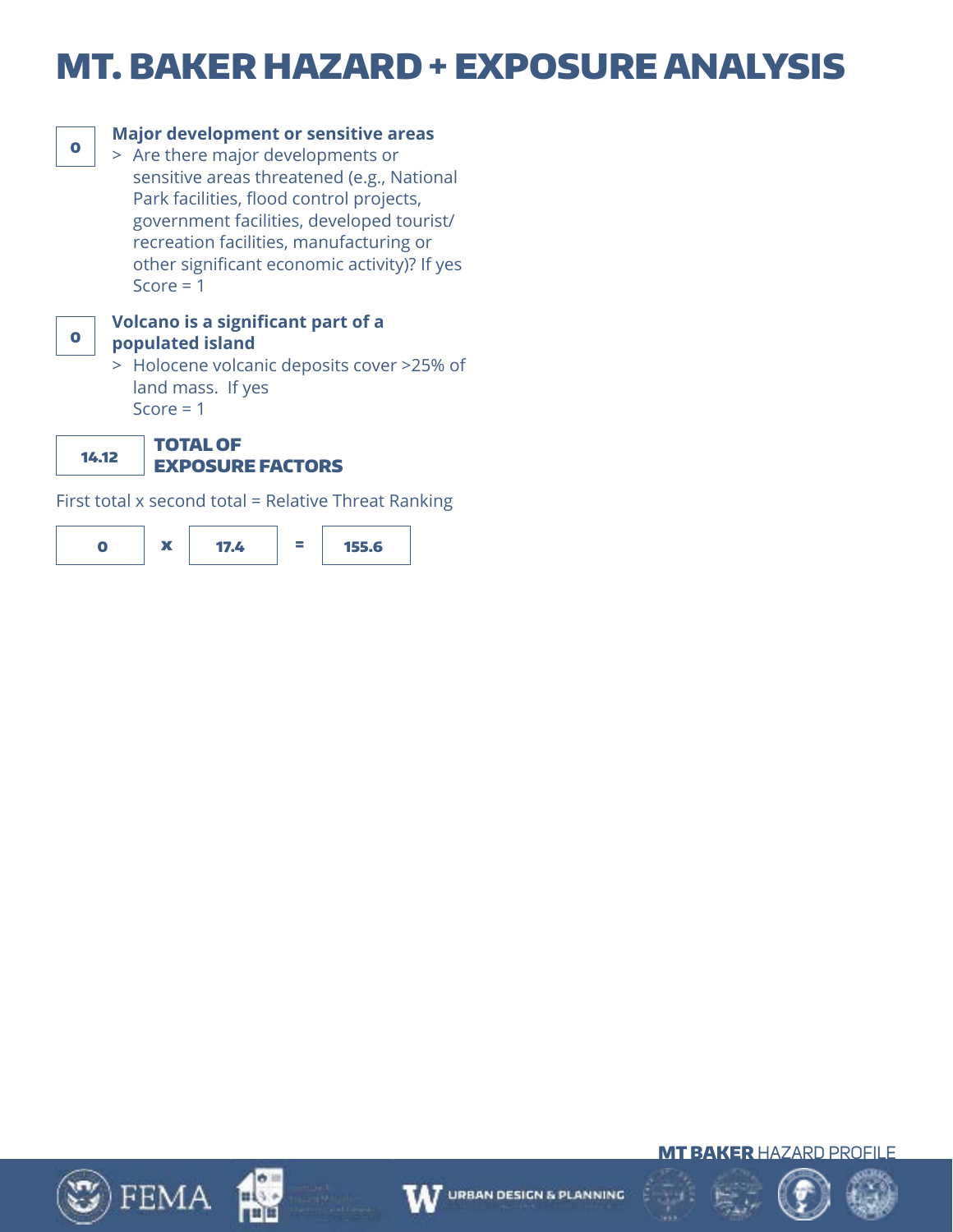# MT. RAINIER HAZARD + EXPOSURE ANALYSIS

|             | <b>HAZARDS FACTORS</b>                                                                                                                                                                                                                                                                                                                                                     | <b>Explosive activity</b><br>1                                                                                                                                                                                                                                                                                                                                                                                                                                                 |                                                        |  |  |
|-------------|----------------------------------------------------------------------------------------------------------------------------------------------------------------------------------------------------------------------------------------------------------------------------------------------------------------------------------------------------------------------------|--------------------------------------------------------------------------------------------------------------------------------------------------------------------------------------------------------------------------------------------------------------------------------------------------------------------------------------------------------------------------------------------------------------------------------------------------------------------------------|--------------------------------------------------------|--|--|
| 1           | <b>Volcano Type</b><br>> If volcano type is cinder cone, basaltic                                                                                                                                                                                                                                                                                                          | 500 years<br>Score = $1$                                                                                                                                                                                                                                                                                                                                                                                                                                                       | > If explosive activity (VEI $\geq$ 3) within the last |  |  |
|             | field, small shield, or fissure vents:<br>Score = $0$<br>> If volcano type is stratocone, lava domes,<br>complex volcano, maar or caldera:<br>Score = $1$                                                                                                                                                                                                                  | <b>Major explosive activity</b><br>3<br>> If major explosive activity (VEI $\geq$ 4) within<br>last 5,000 years<br>Score = $1$                                                                                                                                                                                                                                                                                                                                                 |                                                        |  |  |
| 1           | <b>Maximum Volcano Explosivity Index (VEI)</b><br>> If maximum known VEI $\leq$ 2<br>Score = $0$                                                                                                                                                                                                                                                                           | <b>Holocene pyroclastic flows</b><br>1<br>$>$ If yes<br>Score $= 1$                                                                                                                                                                                                                                                                                                                                                                                                            |                                                        |  |  |
|             | > If maximum known VEI = 3 or 4<br>Score $= 1$<br>> If maximum known VEI = 5 or 6<br>Score $= 2$<br>> If maximum known $VEI \ge 7$                                                                                                                                                                                                                                         | <b>Holocene lahars</b><br>1<br>> If Holocene lahars have traveled beyond<br>the flanks and reached populated areas<br>Score $=1$                                                                                                                                                                                                                                                                                                                                               |                                                        |  |  |
|             | Score $=$ 3<br>> If no maximum VEI is listed by GVP and if<br>volcano type = $0$<br>Score = $0$<br>> If no maximum VEI is listed by GVP but                                                                                                                                                                                                                                | <b>Holocene lava flows</b><br>$\bullet$<br>> If Holocene lava flows have traveled<br>beyond the immediate eruption site<br>or flanks and reached populated areas<br>Score $=1$                                                                                                                                                                                                                                                                                                 |                                                        |  |  |
|             | volcano type = $1$<br>Score = $1$<br>> If no known Holocene eruptions and the<br>volcano is not a silicic caldera system<br>Score = $0$                                                                                                                                                                                                                                    | Holocene tsunami(s)<br>$\bullet$<br>> Has it produced a tsunami within the<br>Holocene? If yes<br>Score = $1$                                                                                                                                                                                                                                                                                                                                                                  |                                                        |  |  |
| $\mathbf 0$ | <b>Eruption recurrence</b><br>> If eruption interval is 1-99 years<br>Score = $4$<br>100 - 1,000 years<br>Score $=$ 3<br>$> 1,000 - 4,999$ years<br>Score $=2$<br>> 5,000-10,000 years, or if no Holocene<br>eruptions but it is a large-volume restless<br>silicic system that has erupted in the last<br>100,000 years<br>Score = $1$<br>> If no known Holocene eruption | <b>Hydrothermal explosion potential</b><br>1<br>> If the volcano had Holocene phreatic<br>explosive activity, and/or has thermal<br>features that are extensive enough to<br>pose a potential for explosive activity<br>Score $=1$<br><b>Sector collapse potential</b><br>1<br>> If the volcano has produced a sector<br>collapse in Quaternary-Holocene time<br>and has re-built its edifice, or, has high<br>relief, steep flanks and demonstrated or<br>inferred alteration |                                                        |  |  |
|             | Score = $0$                                                                                                                                                                                                                                                                                                                                                                | Score = $1$<br><b>Primary lahar source</b><br>1.<br>> If volcano has a source of permanent<br>water/ice on edifice, water volume > 106<br>$m3$ : Score = 1                                                                                                                                                                                                                                                                                                                     |                                                        |  |  |

### MT RAINIER HAZARD PROFILE



 $\mathfrak{D}$ ) FEMA

нί

min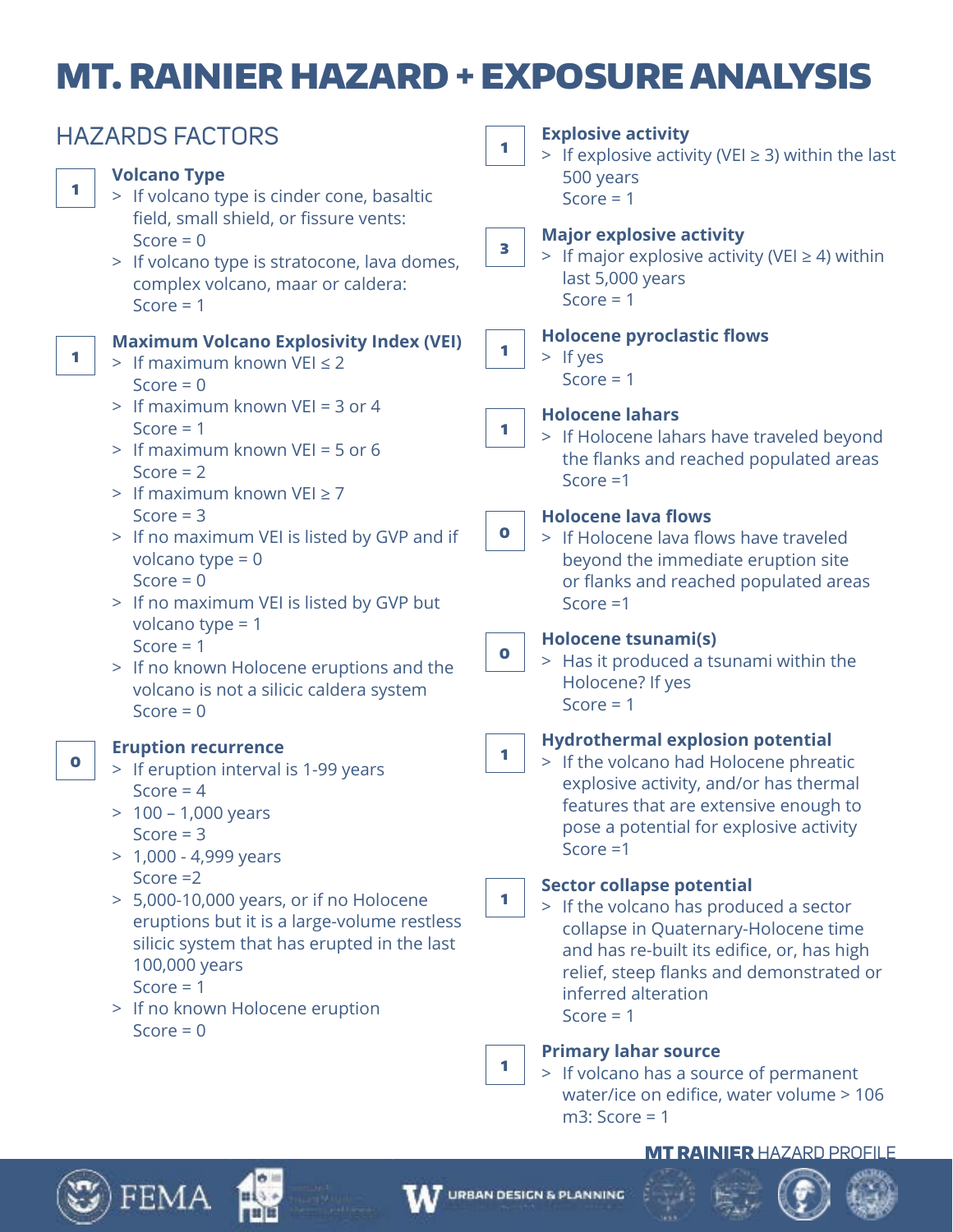# MT. RAINIER HAZARD + EXPOSURE ANALYSIS



# HISTORICAL UNREST FACTORS

# **Observed seismic unrest**

 > Since the last eruption, in the absence of eruptive activity, within 20 km of the volcanic edifice? If yes Score  $= 1$ 



# **Observed ground deformation**

 > Since the last eruption, in the absence of eruptive activity, inflation or other evidence of magma injection? If yes Score  $= 1$ 



# **Observed fumarolic or magmatic degassing**

 > Since the last eruption, in the absence of eruptive activity, either heat source or magmatic gases? If yes Score  $= 1$ 



## TOTAL OF HAZARD FACTORS + HISTORICAL UNREST FACTORS

# EXPOSURE FACTORS



# **Log10 of Volcano Population Index (VPI) at 30 km**

 > Calculated with LandScan population database. Visitor statistics for volcanoes in National Parks and other destination recreation areas are added to the VPI factor where available.



# **Log10 of approximate population downstream or downslope**

 > Population outside the 30 km VPI circle included within the extent of Holocene flow deposits or reasonable inundation modeling.This factor only used with volcanoes with a lahar hazard (e.g. Cascade stratovolcanoes) or significant lava flow hazard (e.g. Mauna Loa).

**Historical fatalities**

 > If yes, and a permanent population is still present  $Score = 1$ 

0

# **Historical evacuations**

 > If yes, and a permanent population is still present  $Score = 1$ 

### 2 **Local aviation exposure**

 > If any type volcano is within 50 km of a jet-service airport Score  $= 1$ 

- > If a Type 1 volcano is within 300 km of a jet-service airport Score  $= 1$
- > If a Type 1 volcano is within 300 km of a major international airport Score  $= 2$
- > If none of these criteria are met  $Score = 0$

### 5.04 **Regional aviation exposure**

 > This score is based on the log10 of approximate daily passenger traffic in each region. At present, in the U.S., this score ranges from 4 to 5.15. The regional risk code is applied only to type 1 volcanoes and those type 0 volcanoes that have produced explosive eruptions.

# **Power infrastructure**

1

 > Is there power infrastructure (e.g., power generation/transmission/distribution for electricity, oil, or gas) within flow hazard zones, or in an area frequently downwind of the volcano and close enough to considered at some risk? If yes Score =1

### 1 **Transportation infrastructure**

 > Is there transportation infrastructure (e.g. port facilities, rail lines, major roads) within flowage hazard zones, or in an area frequently downwind of the volcano and close enough to considered at some risk? If yes Score  $= 1$ 



0





# MT RAINIER HAZARD PROFILE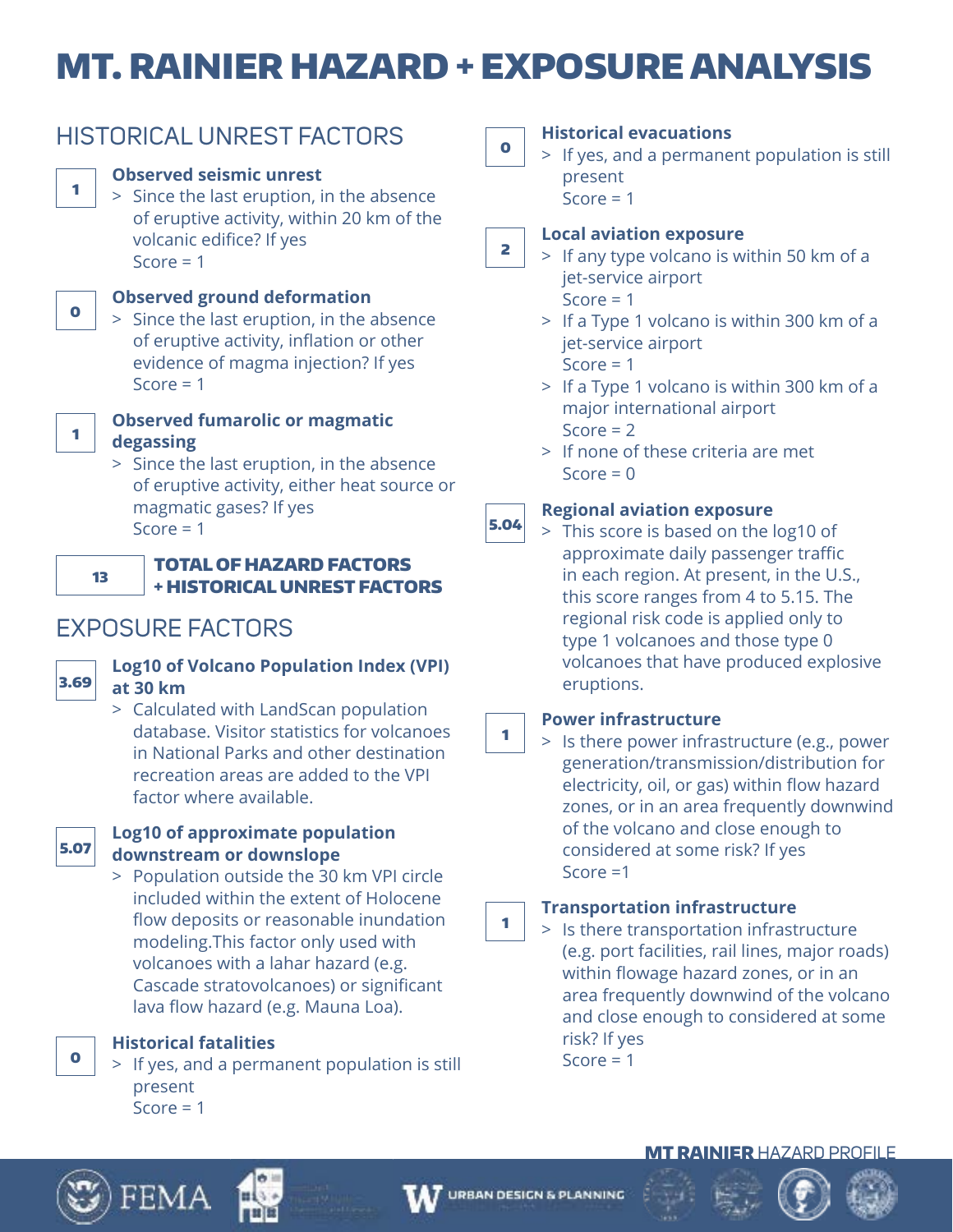# MT. RAINIER HAZARD + EXPOSURE ANALYSIS



# **Major development or sensitive areas**

 > Are there major developments or sensitive areas threatened (e.g., National Park facilities, flood control projects, government facilities, developed tourist/ recreation facilities, manufacturing or other significant economic activity)? If yes Score  $= 1$ 



### **Volcano is a significant part of a populated island**

 > Holocene volcanic deposits cover >25% of land mass. If yes Score  $= 1$ 

18.8 TOTAL OF

# EXPOSURE FACTORS

First total x second total = Relative Threat Ranking













MT RAINIER HAZARD PROFILE

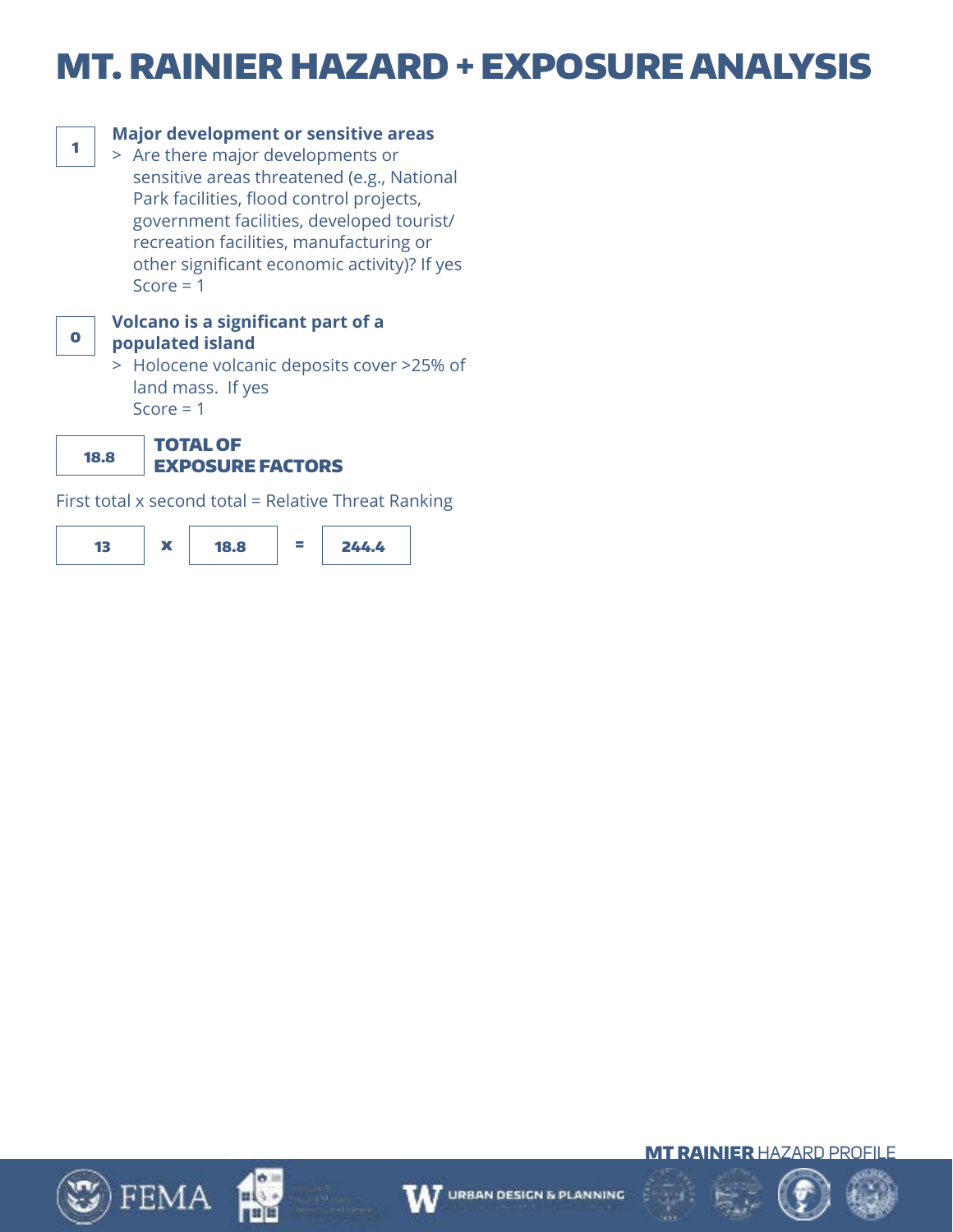# MT. HOOD HAZARD + EXPOSURE ANALYSIS

|           | <b>HAZARDS FACTORS</b>                                                                                                                                                                                                 | $\bullet$   | <b>Explosive activity</b><br>> If explosive activity (VEI $\geq$ 3) within the last                                                                                                                                                                |
|-----------|------------------------------------------------------------------------------------------------------------------------------------------------------------------------------------------------------------------------|-------------|----------------------------------------------------------------------------------------------------------------------------------------------------------------------------------------------------------------------------------------------------|
| 1         | <b>Volcano Type</b><br>> If volcano type is cinder cone, basaltic                                                                                                                                                      |             | 500 years<br>Score = $1$                                                                                                                                                                                                                           |
|           | field, small shield, or fissure vents:<br>Score = $0$<br>> If volcano type is stratocone, lava domes,<br>complex volcano, maar or caldera:<br>Score = $1$                                                              | 3           | <b>Major explosive activity</b><br>> If major explosive activity (VEI $\geq$ 4) within<br>last 5,000 years<br>Score = $1$                                                                                                                          |
| 1         | <b>Maximum Volcano Explosivity Index (VEI)</b><br>> If maximum known VEI $\leq$ 2<br>Score = $0$                                                                                                                       | 1           | <b>Holocene pyroclastic flows</b><br>$>$ If yes<br>Score $= 1$                                                                                                                                                                                     |
|           | > If maximum known VEI = 3 or 4<br>Score $= 1$<br>> If maximum known VEI = 5 or 6<br>Score $= 2$<br>> If maximum known $VEI \ge 7$                                                                                     | 1           | <b>Holocene lahars</b><br>> If Holocene lahars have traveled beyond<br>the flanks and reached populated areas<br>Score $=1$                                                                                                                        |
|           | Score $=$ 3<br>> If no maximum VEI is listed by GVP and if<br>volcano type = $0$<br>Score = $0$<br>> If no maximum VEI is listed by GVP but                                                                            | $\mathbf 0$ | <b>Holocene lava flows</b><br>> If Holocene lava flows have traveled<br>beyond the immediate eruption site<br>or flanks and reached populated areas<br>Score $=1$                                                                                  |
|           | volcano type = $1$<br>Score = $1$<br>> If no known Holocene eruptions and the<br>volcano is not a silicic caldera system<br>Score = $0$                                                                                | $\bullet$   | <b>Holocene tsunami(s)</b><br>> Has it produced a tsunami within the<br>Holocene? If yes<br>Score = $1$                                                                                                                                            |
| $\bullet$ | <b>Eruption recurrence</b><br>> If eruption interval is 1-99 years<br>Score = $4$<br>100 – 1,000 years<br>Score $=$ 3<br>$> 1,000 - 4,999$ years                                                                       | 1           | <b>Hydrothermal explosion potential</b><br>> If the volcano had Holocene phreatic<br>explosive activity, and/or has thermal<br>features that are extensive enough to<br>pose a potential for explosive activity<br>Score $=1$                      |
|           | Score $=2$<br>> 5,000-10,000 years, or if no Holocene<br>eruptions but it is a large-volume restless<br>silicic system that has erupted in the last<br>100,000 years<br>Score $= 1$<br>> If no known Holocene eruption | 1           | <b>Sector collapse potential</b><br>> If the volcano has produced a sector<br>collapse in Quaternary-Holocene time<br>and has re-built its edifice, or, has high<br>relief, steep flanks and demonstrated or<br>inferred alteration<br>Score $= 1$ |
|           | Score = $0$                                                                                                                                                                                                            | 1           | <b>Primary lahar source</b><br>> If volcano has a source of permanent<br>water/ice on edifice, water volume > 106                                                                                                                                  |

### MT HOOD HAZARD PROFILE



 $\mathfrak{Y}$ ) FEMA

# W

m3: Score = 1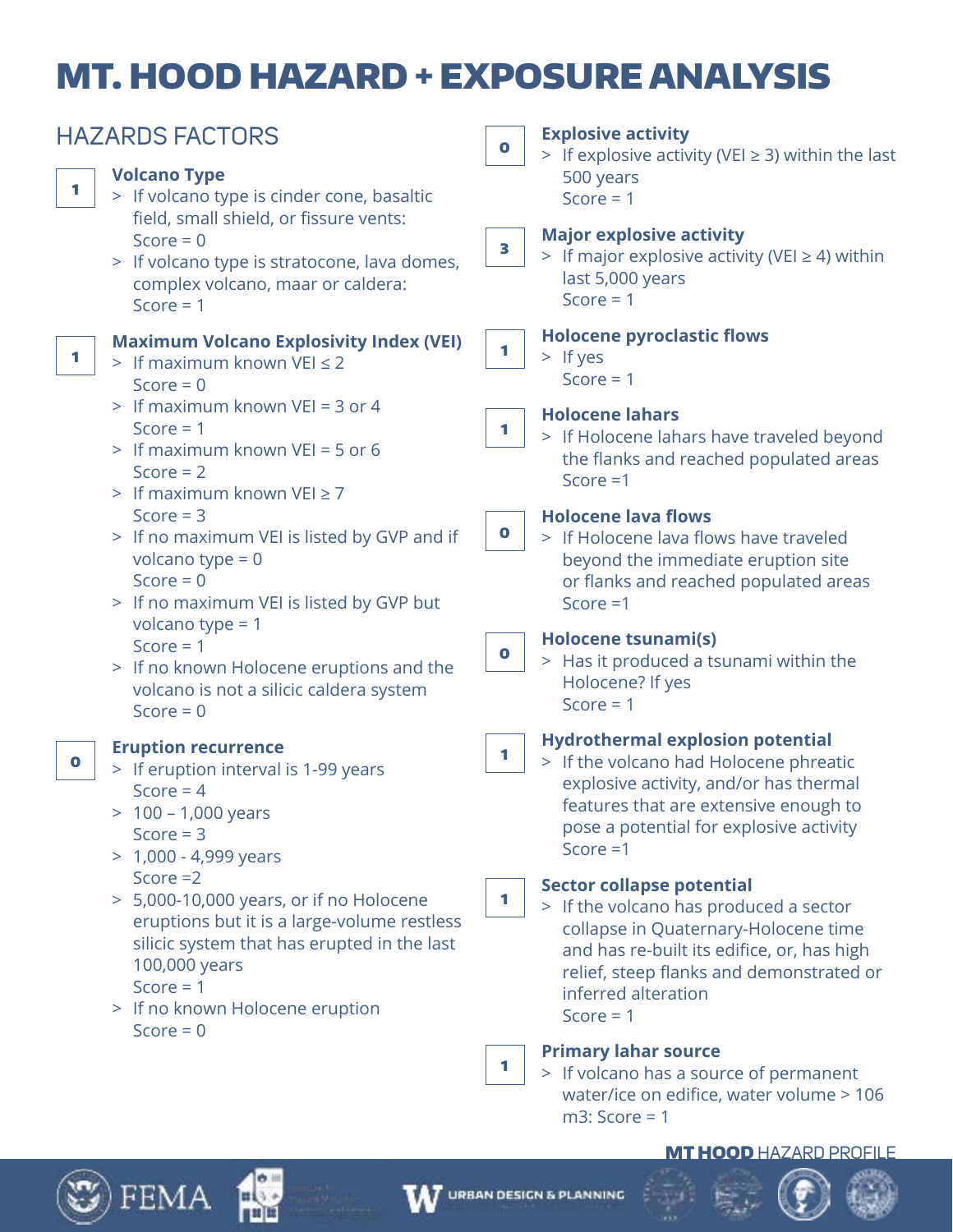# MT. HOOD HAZARD + EXPOSURE ANALYSIS

# HISTORICAL UNREST FACTORS

# **Observed seismic unrest**

 > Since the last eruption, in the absence of eruptive activity, within 20 km of the volcanic edifice? If yes Score  $= 1$ 



# **Observed ground deformation**

 > Since the last eruption, in the absence of eruptive activity, inflation or other evidence of magma injection? If yes Score  $= 1$ 



## **Observed fumarolic or magmatic degassing**

 > Since the last eruption, in the absence of eruptive activity, either heat source or magmatic gases? If yes Score  $= 1$ 



## TOTAL OF HAZARD FACTORS + HISTORICAL UNREST FACTORS

# EXPOSURE FACTORS



# **Log10 of Volcano Population Index (VPI) at 30 km**

 > Calculated with LandScan population database. Visitor statistics for volcanoes in National Parks and other destination recreation areas are added to the VPI factor where available.



## **Log10 of approximate population downstream or downslope**

 > Population outside the 30 km VPI circle included within the extent of Holocene flow deposits or reasonable inundation modeling.This factor only used with volcanoes with a lahar hazard (e.g. Cascade stratovolcanoes) or significant lava flow hazard (e.g. Mauna Loa).

**Historical fatalities**

 > If yes, and a permanent population is still present  $Score = 1$ 

 $\bullet$ 

# **Historical evacuations**

 > If yes, and a permanent population is still present  $Score = 1$ 

### 2 **Local aviation exposure**

 > If any type volcano is within 50 km of a jet-service airport Score  $= 1$ 

> If a Type 1 volcano is within 300 km of a

jet-service airport Score  $= 1$ 

 > If a Type 1 volcano is within 300 km of a major international airport Score  $= 2$ 

 > If none of these criteria are met  $Score = 0$ 

### 5.04 **Regional aviation exposure**

 > This score is based on the log10 of approximate daily passenger traffic in each region. At present, in the U.S., this score ranges from 4 to 5.15. The regional risk code is applied only to type 1 volcanoes and those type 0 volcanoes that have produced explosive eruptions.

# **Power infrastructure**

1

 > Is there power infrastructure (e.g., power generation/transmission/distribution for electricity, oil, or gas) within flow hazard zones, or in an area frequently downwind of the volcano and close enough to considered at some risk? If yes Score =1

### 1 **Transportation infrastructure**

 > Is there transportation infrastructure (e.g. port facilities, rail lines, major roads) within flowage hazard zones, or in an area frequently downwind of the volcano and close enough to considered at some risk? If yes Score  $= 1$ 

# **MT HOOD HAZARD PROFILE**



0



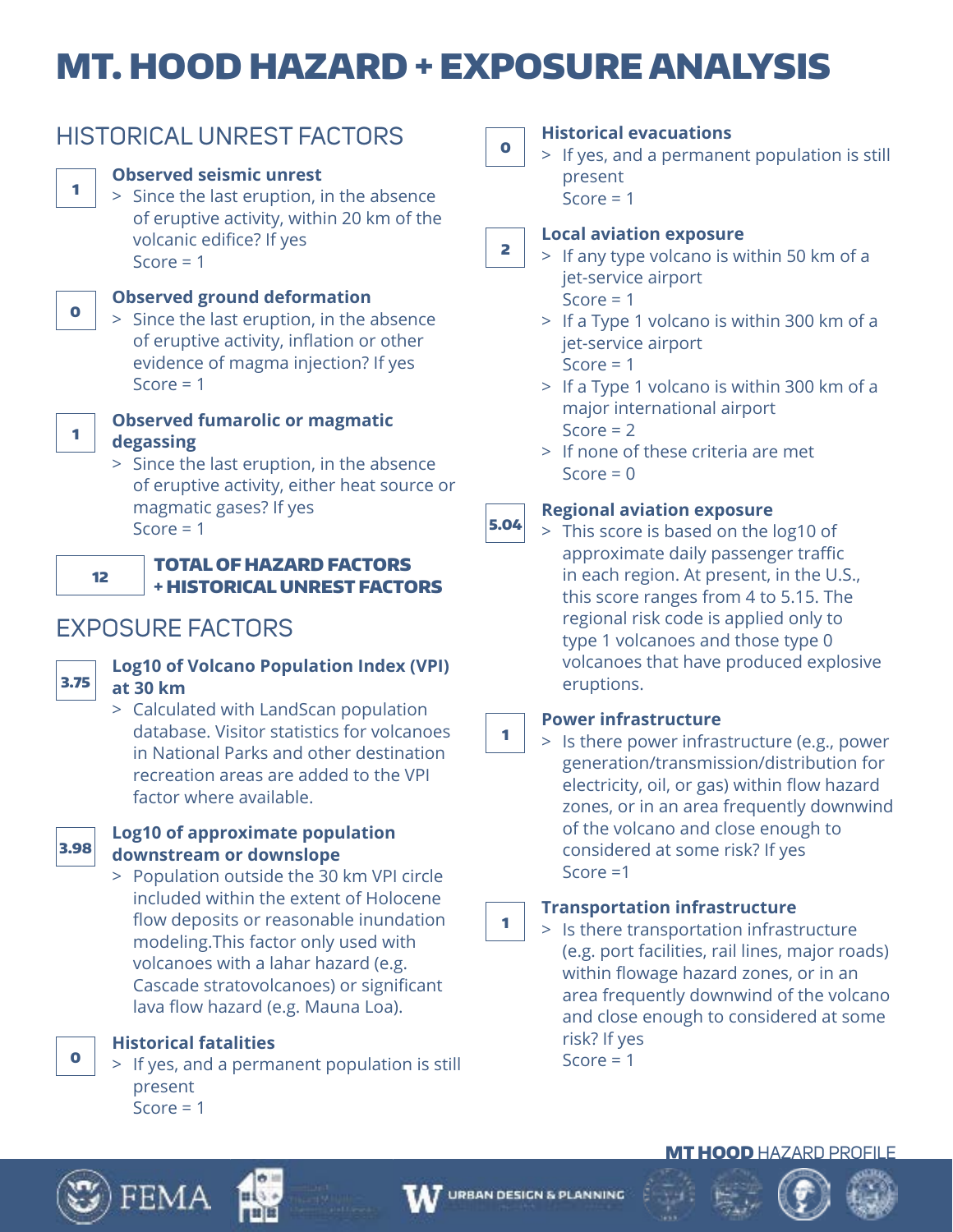# MT. HOOD HAZARD + EXPOSURE ANALYSIS



# **Major development or sensitive areas**

 > Are there major developments or sensitive areas threatened (e.g., National Park facilities, flood control projects, government facilities, developed tourist/ recreation facilities, manufacturing or other significant economic activity)? If yes Score  $= 1$ 



### **Volcano is a significant part of a populated island**

 > Holocene volcanic deposits cover >25% of land mass. If yes Score  $= 1$ 

17.8 TOTAL OF

# EXPOSURE FACTORS

First total x second total = Relative Threat Ranking













**MT HOOD HAZARD PROFILE** 

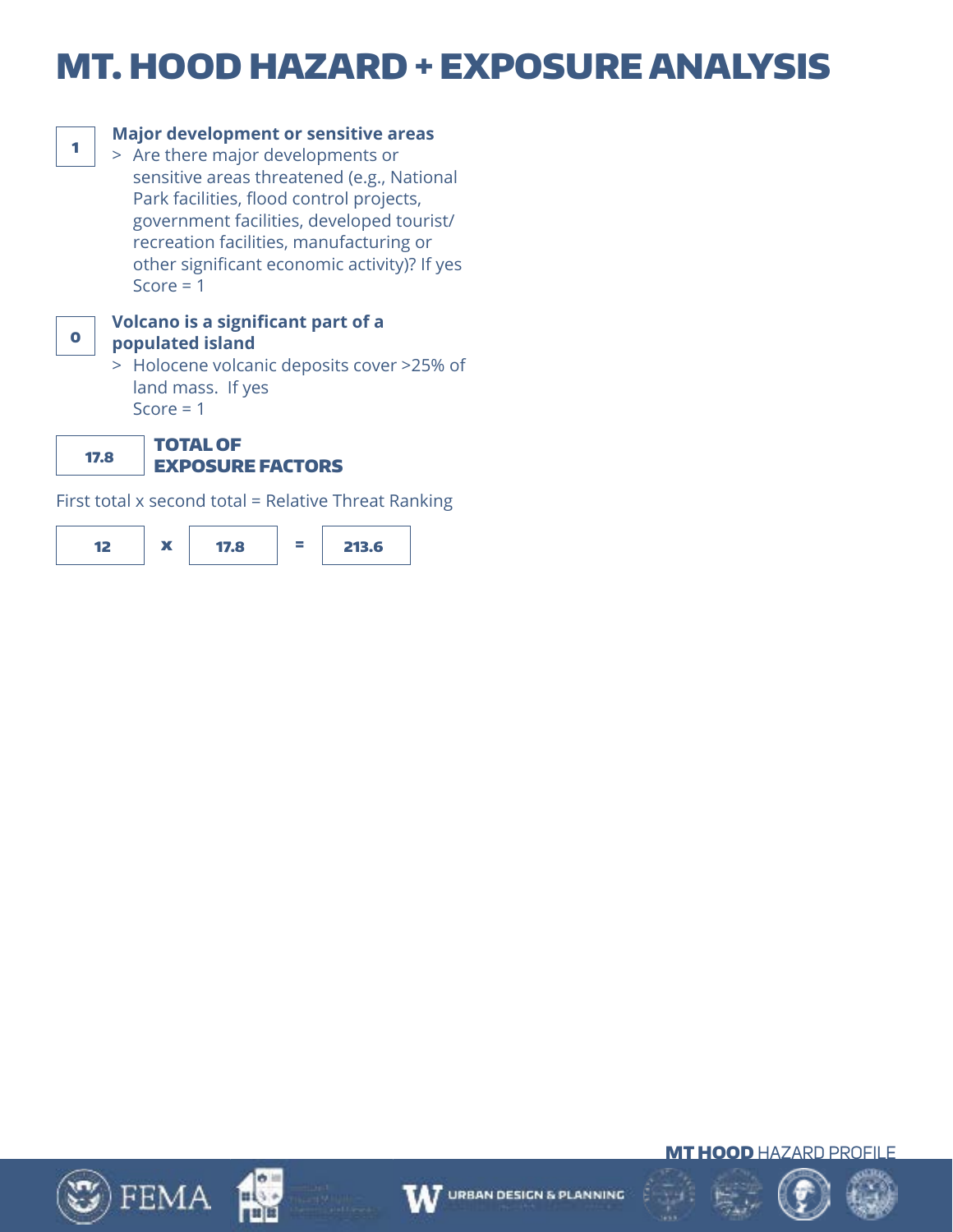# CRATER LAKE HAZARD + EXPOSURE ANALYSIS

|           | <b>HAZARDS FACTORS</b>                                                                                                                                                                                                                                                                                                                  | $\bullet$                | <b>Explosive activity</b><br>> If explosive activity (VEI $\geq$ 3) within the last                                                                                                                                                                                                                                                                                                                                                           |  |
|-----------|-----------------------------------------------------------------------------------------------------------------------------------------------------------------------------------------------------------------------------------------------------------------------------------------------------------------------------------------|--------------------------|-----------------------------------------------------------------------------------------------------------------------------------------------------------------------------------------------------------------------------------------------------------------------------------------------------------------------------------------------------------------------------------------------------------------------------------------------|--|
| 1         | <b>Volcano Type</b><br>> If volcano type is cinder cone, basaltic<br>field, small shield, or fissure vents:                                                                                                                                                                                                                             |                          | 500 years<br>Score = $1$                                                                                                                                                                                                                                                                                                                                                                                                                      |  |
|           | Score = $0$<br>> If volcano type is stratocone, lava domes,<br>complex volcano, maar or caldera:<br>Score = $1$                                                                                                                                                                                                                         | 2                        | <b>Major explosive activity</b><br>> If major explosive activity (VEI $\geq$ 4) within<br>last 5,000 years<br>Score = $1$                                                                                                                                                                                                                                                                                                                     |  |
| 3         | <b>Maximum Volcano Explosivity Index (VEI)</b><br>> If maximum known VEI $\leq$ 2<br>Score = $0$                                                                                                                                                                                                                                        | 1                        | <b>Holocene pyroclastic flows</b><br>$>$ If yes<br>Score $= 1$                                                                                                                                                                                                                                                                                                                                                                                |  |
|           | > If maximum known VEI = 3 or 4<br>Score $= 1$<br>> If maximum known VEI = 5 or 6<br>Score $= 2$<br>> If maximum known VEI $\geq$ 7                                                                                                                                                                                                     | 1                        | <b>Holocene lahars</b><br>> If Holocene lahars have traveled beyond<br>the flanks and reached populated areas<br>Score $=1$                                                                                                                                                                                                                                                                                                                   |  |
|           | Score $=$ 3<br>> If no maximum VEI is listed by GVP and if<br>volcano type = $0$<br>Score = $0$<br>> If no maximum VEI is listed by GVP but                                                                                                                                                                                             | $\bullet$                | <b>Holocene lava flows</b><br>> If Holocene lava flows have traveled<br>beyond the immediate eruption site<br>or flanks and reached populated areas<br>Score $=1$                                                                                                                                                                                                                                                                             |  |
|           | volcano type = $1$<br>Score = $1$<br>> If no known Holocene eruptions and the<br>volcano is not a silicic caldera system<br>Score = $0$                                                                                                                                                                                                 | $\bullet$                | <b>Holocene tsunami(s)</b><br>> Has it produced a tsunami within the<br>Holocene? If yes<br>Score $= 1$                                                                                                                                                                                                                                                                                                                                       |  |
| $\bullet$ | <b>Eruption recurrence</b><br>> If eruption interval is 1-99 years<br>Score = $4$<br>100 - 1,000 years<br>Score $=$ 3<br>$> 1,000 - 4,999$ years<br>Score $=2$<br>> 5,000-10,000 years, or if no Holocene<br>eruptions but it is a large-volume restless<br>silicic system that has erupted in the last<br>100,000 years<br>Score = $1$ | $\mathbf 0$<br>$\bullet$ | <b>Hydrothermal explosion potential</b><br>> If the volcano had Holocene phreatic<br>explosive activity, and/or has thermal<br>features that are extensive enough to<br>pose a potential for explosive activity<br>Score $=1$<br><b>Sector collapse potential</b><br>> If the volcano has produced a sector<br>collapse in Quaternary-Holocene time<br>and has re-built its edifice, or, has high<br>relief, steep flanks and demonstrated or |  |
|           | > If no known Holocene eruption<br>Score = $0$                                                                                                                                                                                                                                                                                          | 1.                       | inferred alteration<br>Score $= 1$<br><b>Primary lahar source</b><br>> If volcano has a source of permanent<br>water/ice on edifice, water volume > 106<br>$m3$ : Score = 1                                                                                                                                                                                                                                                                   |  |

### CRATER LAKE HAZARD PROFILE



 $\mathbb{Z}$ ) FEMA

нί

min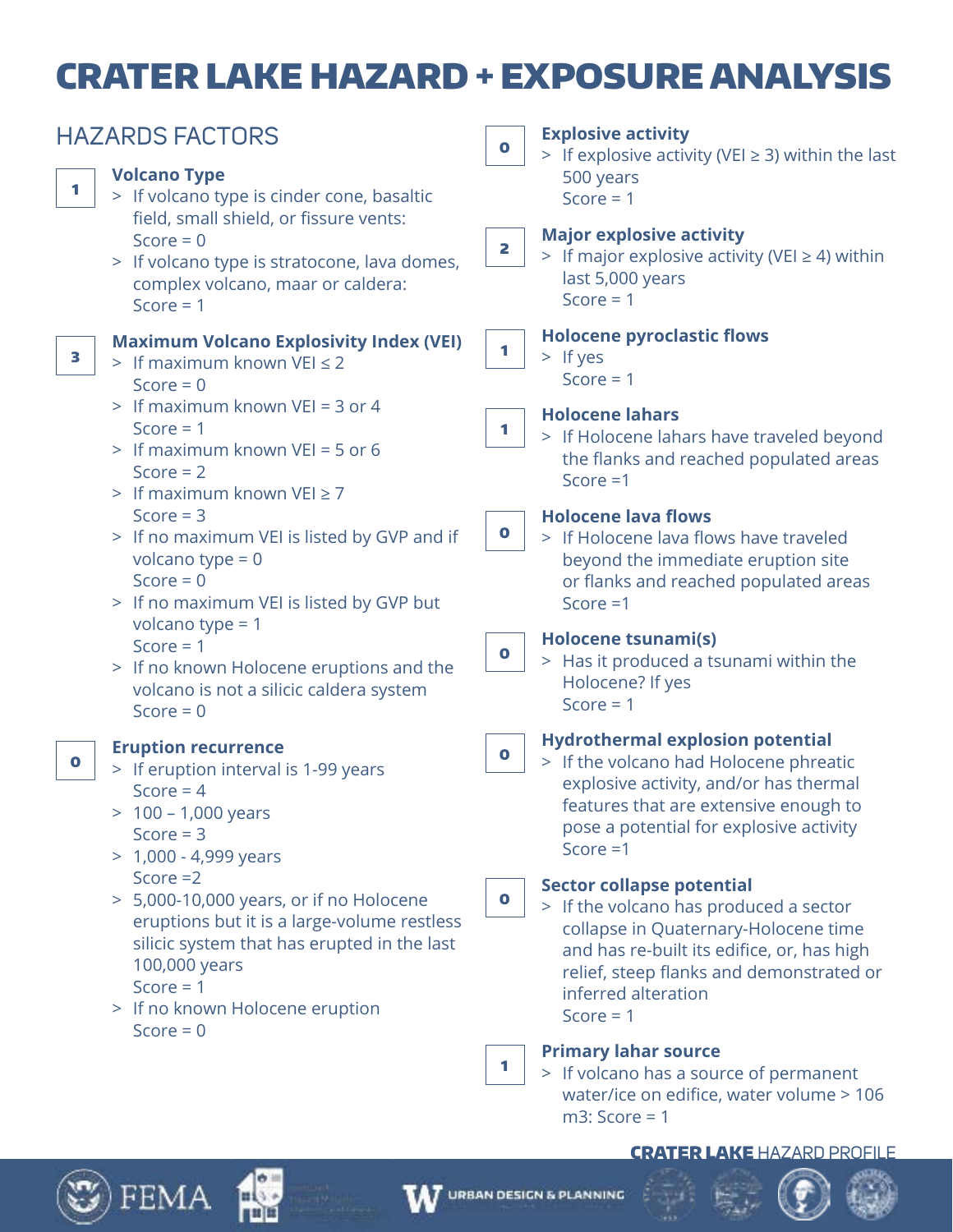# CRATER LAKE HAZARD + EXPOSURE ANALYSIS



HISTORICAL UNREST FACTORS

of eruptive activity, either heat source or magmatic gases? If yes Score  $= 1$ 



nd

nd

1

## TOTAL OF HAZARD FACTORS + HISTORICAL UNREST FACTORS

# EXPOSURE FACTORS



# **Log10 of Volcano Population Index (VPI) at 30 km**

 > Calculated with LandScan population database. Visitor statistics for volcanoes in National Parks and other destination recreation areas are added to the VPI factor where available.



## **Log10 of approximate population downstream or downslope**

 > Population outside the 30 km VPI circle included within the extent of Holocene flow deposits or reasonable inundation modeling.This factor only used with volcanoes with a lahar hazard (e.g. Cascade stratovolcanoes) or significant lava flow hazard (e.g. Mauna Loa).

**Historical fatalities**

 > If yes, and a permanent population is still present  $Score = 1$ 

0

## **Historical evacuations**

 > If yes, and a permanent population is still present  $Score = 1$ 

### 2 **Local aviation exposure**

 > If any type volcano is within 50 km of a jet-service airport Score  $= 1$ 

 > If a Type 1 volcano is within 300 km of a jet-service airport

Score  $= 1$ 

- > If a Type 1 volcano is within 300 km of a major international airport Score  $= 2$
- > If none of these criteria are met  $Score = 0$

#### 5.04 **Regional aviation exposure**

 > This score is based on the log10 of approximate daily passenger traffic in each region. At present, in the U.S., this score ranges from 4 to 5.15. The regional risk code is applied only to type 1 volcanoes and those type 0 volcanoes that have produced explosive eruptions.

# **Power infrastructure**

1

 > Is there power infrastructure (e.g., power generation/transmission/distribution for electricity, oil, or gas) within flow hazard zones, or in an area frequently downwind of the volcano and close enough to considered at some risk? If yes Score =1

#### $\bullet$ **Transportation infrastructure**

 > Is there transportation infrastructure (e.g. port facilities, rail lines, major roads) within flowage hazard zones, or in an area frequently downwind of the volcano and close enough to considered at some risk? If yes Score  $= 1$ 



0







# CRATER LAKE HAZARD PROFILE

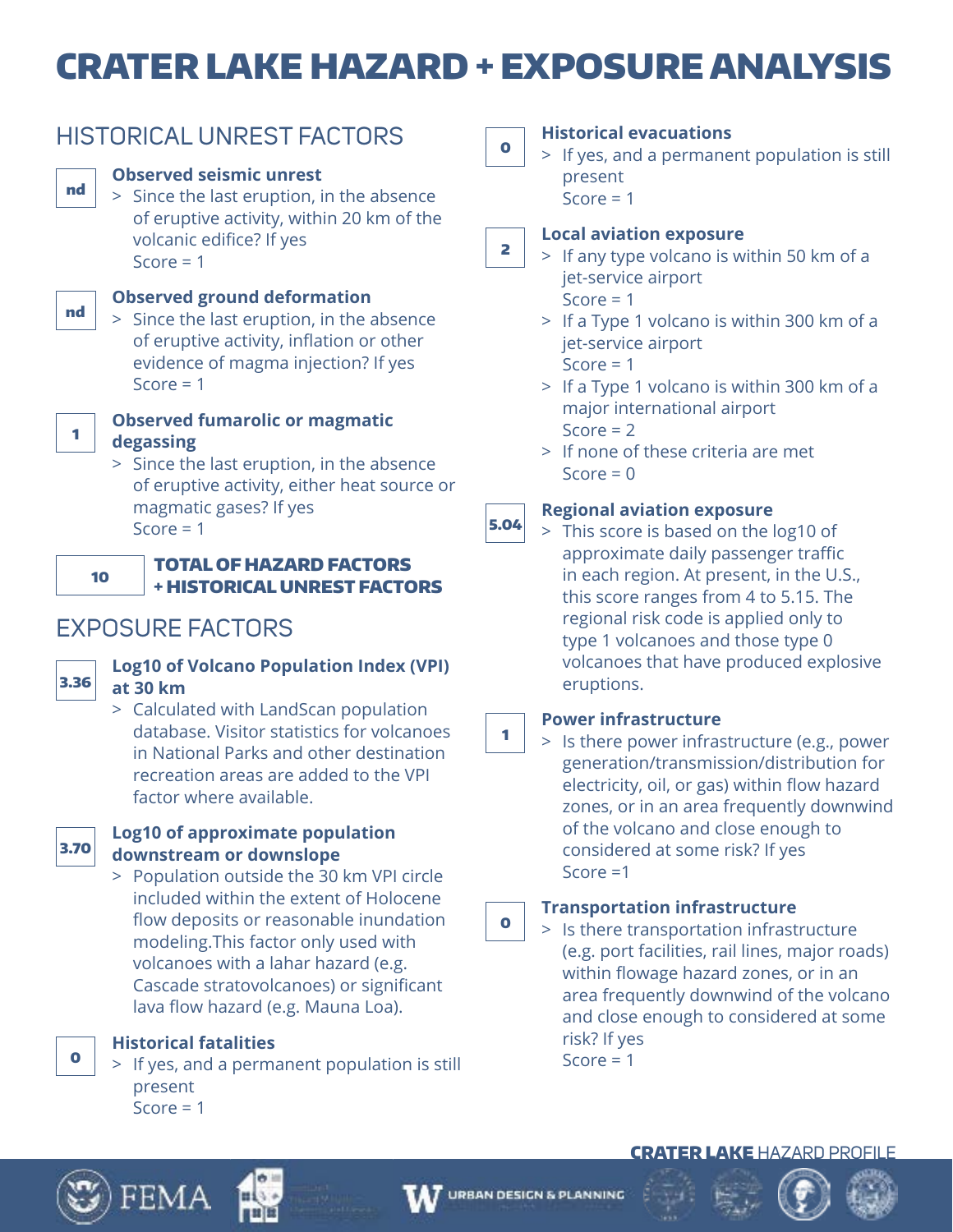# CRATER LAKE HAZARD + EXPOSURE ANALYSIS



# **Major development or sensitive areas**

 > Are there major developments or sensitive areas threatened (e.g., National Park facilities, flood control projects, government facilities, developed tourist/ recreation facilities, manufacturing or other significant economic activity)? If yes Score  $= 1$ 



### **Volcano is a significant part of a populated island**

 > Holocene volcanic deposits cover >25% of land mass. If yes Score  $= 1$ 

16.1 TOTAL OF

# EXPOSURE FACTORS

First total x second total = Relative Threat Ranking













CRATER LAKE HAZARD PROFILE

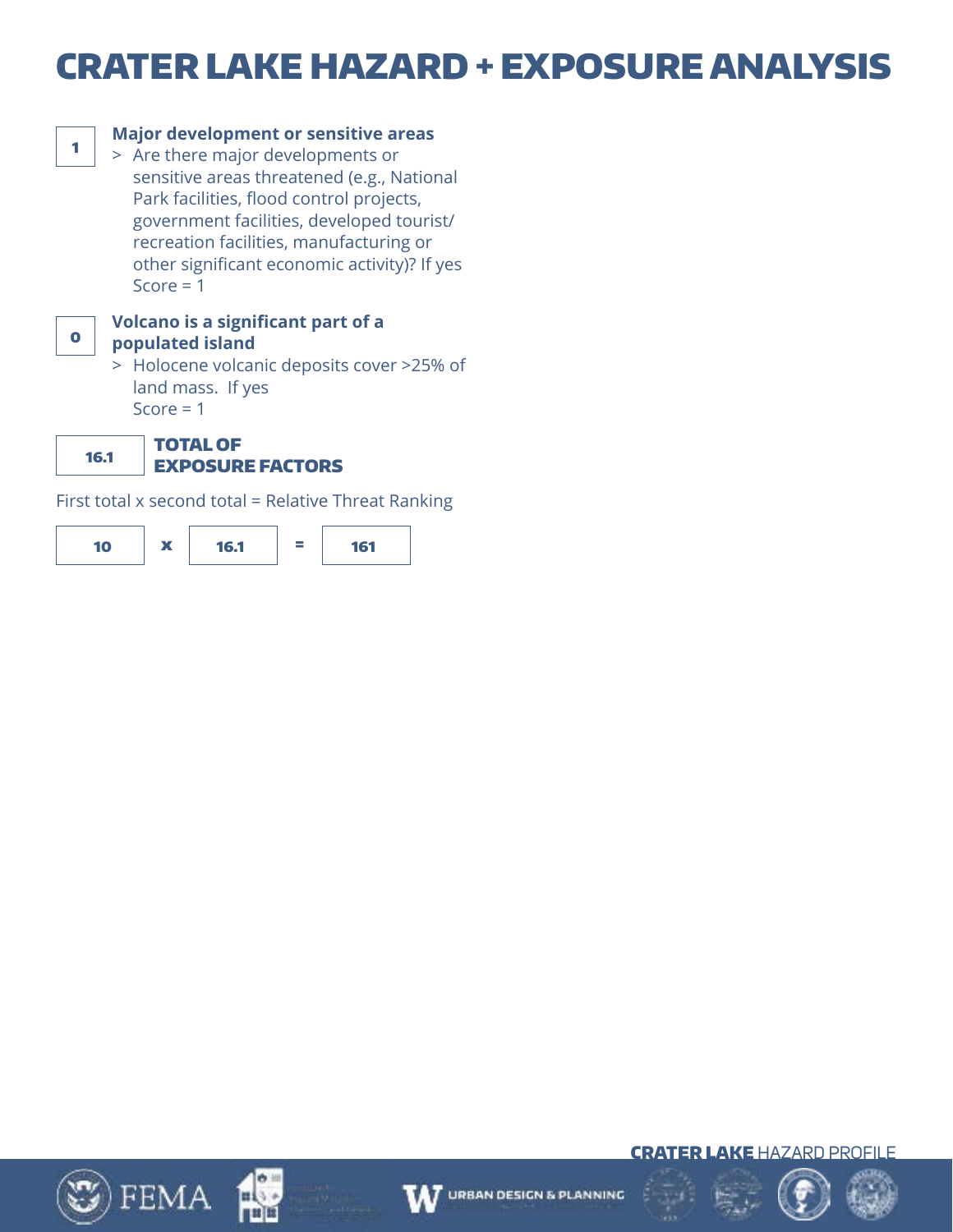# SOUTH SISTER HAZARD + EXPOSURE ANALYSIS

|           | <b>HAZARDS FACTORS</b>                                                                                                                                                                                                                                                                                                                      | 1               | <b>Explosive activity</b><br>> If explosive activity (VEI $\geq$ 3) within the last                                                                                                                                                                                                                                                                                                                                                                                  |  |
|-----------|---------------------------------------------------------------------------------------------------------------------------------------------------------------------------------------------------------------------------------------------------------------------------------------------------------------------------------------------|-----------------|----------------------------------------------------------------------------------------------------------------------------------------------------------------------------------------------------------------------------------------------------------------------------------------------------------------------------------------------------------------------------------------------------------------------------------------------------------------------|--|
| 1         | <b>Volcano Type</b><br>> If volcano type is cinder cone, basaltic<br>field, small shield, or fissure vents:                                                                                                                                                                                                                                 |                 | 500 years<br>Score = $1$                                                                                                                                                                                                                                                                                                                                                                                                                                             |  |
|           | Score = $0$<br>> If volcano type is stratocone, lava domes,<br>complex volcano, maar or caldera:<br>Score $= 1$                                                                                                                                                                                                                             | 2               | <b>Major explosive activity</b><br>> If major explosive activity (VEI $\geq$ 4) within<br>last 5,000 years<br>Score = $1$                                                                                                                                                                                                                                                                                                                                            |  |
| 1         | <b>Maximum Volcano Explosivity Index (VEI)</b><br>> If maximum known $VEI \leq 2$<br>Score = $0$                                                                                                                                                                                                                                            | 1.              | <b>Holocene pyroclastic flows</b><br>$>$ If yes<br>Score $= 1$                                                                                                                                                                                                                                                                                                                                                                                                       |  |
|           | > If maximum known VEI = 3 or 4<br>Score $= 1$<br>> If maximum known VEI = 5 or 6<br>Score $= 2$<br>> If maximum known $VEI \ge 7$                                                                                                                                                                                                          | 1               | <b>Holocene lahars</b><br>> If Holocene lahars have traveled beyond<br>the flanks and reached populated areas<br>Score $=1$                                                                                                                                                                                                                                                                                                                                          |  |
|           | Score $=$ 3<br>> If no maximum VEI is listed by GVP and if<br>volcano type = $0$<br>Score = $0$<br>> If no maximum VEI is listed by GVP but                                                                                                                                                                                                 | $\bullet$       | <b>Holocene lava flows</b><br>> If Holocene lava flows have traveled<br>beyond the immediate eruption site<br>or flanks and reached populated areas<br>Score $=1$                                                                                                                                                                                                                                                                                                    |  |
|           | volcano type = $1$<br>Score $= 1$<br>> If no known Holocene eruptions and the<br>volcano is not a silicic caldera system<br>Score = $0$                                                                                                                                                                                                     | 0               | <b>Holocene tsunami(s)</b><br>> Has it produced a tsunami within the<br>Holocene? If yes<br>Score $= 1$                                                                                                                                                                                                                                                                                                                                                              |  |
| $\bullet$ | <b>Eruption recurrence</b><br>> If eruption interval is 1-99 years<br>Score = $4$<br>$> 100 - 1,000$ years<br>Score $= 3$<br>$> 1,000 - 4,999$ years<br>Score $=2$<br>> 5,000-10,000 years, or if no Holocene<br>eruptions but it is a large-volume restless<br>silicic system that has erupted in the last<br>100,000 years<br>Score = $1$ | $\bullet$<br>1. | <b>Hydrothermal explosion potential</b><br>> If the volcano had Holocene phreatic<br>explosive activity, and/or has thermal<br>features that are extensive enough to<br>pose a potential for explosive activity<br>Score $=1$<br><b>Sector collapse potential</b><br>> If the volcano has produced a sector<br>collapse in Quaternary-Holocene time<br>and has re-built its edifice, or, has high<br>relief, steep flanks and demonstrated or<br>inferred alteration |  |
|           | > If no known Holocene eruption<br>Score = $0$                                                                                                                                                                                                                                                                                              | 1               | Score $= 1$<br><b>Primary lahar source</b><br>> If volcano has a source of permanent<br>water/ice on edifice, water volume > 106<br>$m3$ : Score = 1                                                                                                                                                                                                                                                                                                                 |  |

### SOUTH SISTER HAZARD PROFILE







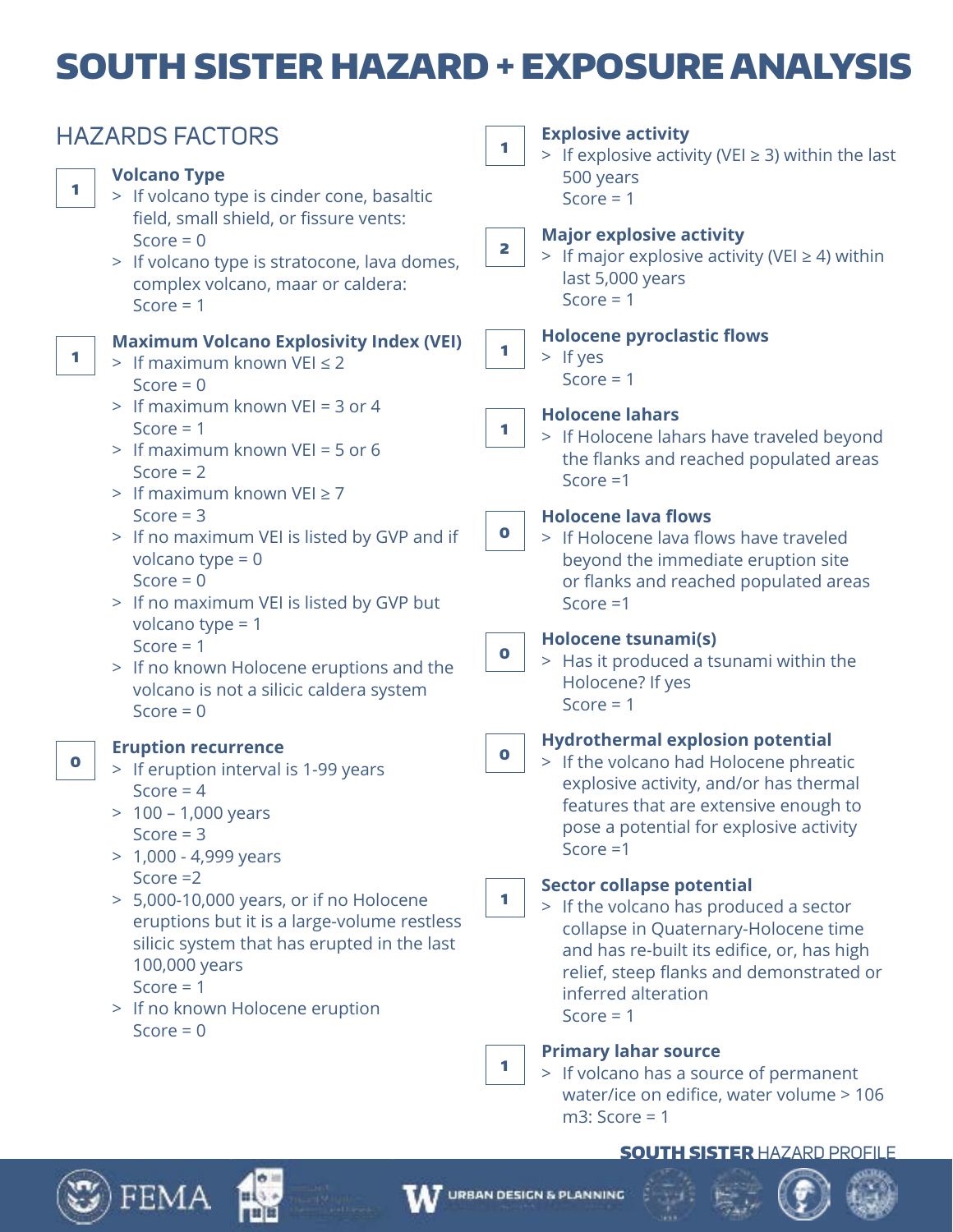# SOUTH SISTER HAZARD + EXPOSURE ANALYSIS

# HISTORICAL UNREST FACTORS

# **Observed seismic unrest**

 > Since the last eruption, in the absence of eruptive activity, within 20 km of the volcanic edifice? If yes Score  $= 1$ 



# **Observed ground deformation**

 > Since the last eruption, in the absence of eruptive activity, inflation or other evidence of magma injection? If yes Score  $= 1$ 



## **Observed fumarolic or magmatic degassing**

 > Since the last eruption, in the absence of eruptive activity, either heat source or magmatic gases? If yes Score  $= 1$ 



## TOTAL OF HAZARD FACTORS + HISTORICAL UNREST FACTORS

# EXPOSURE FACTORS



# **Log10 of Volcano Population Index (VPI) at 30 km**

 > Calculated with LandScan population database. Visitor statistics for volcanoes in National Parks and other destination recreation areas are added to the VPI factor where available.



## **Log10 of approximate population downstream or downslope**

 > Population outside the 30 km VPI circle included within the extent of Holocene flow deposits or reasonable inundation modeling.This factor only used with volcanoes with a lahar hazard (e.g. Cascade stratovolcanoes) or significant lava flow hazard (e.g. Mauna Loa).

**Historical fatalities**

 > If yes, and a permanent population is still present  $Score = 1$ 

0

# **Historical evacuations**

 > If yes, and a permanent population is still present

 $Score = 1$ 

### 2 **Local aviation exposure**

 > If any type volcano is within 50 km of a jet-service airport Score  $= 1$ 

- > If a Type 1 volcano is within 300 km of a jet-service airport Score  $= 1$
- > If a Type 1 volcano is within 300 km of a major international airport Score  $= 2$
- > If none of these criteria are met  $Score = 0$

### 5.04 **Regional aviation exposure**

 > This score is based on the log10 of approximate daily passenger traffic in each region. At present, in the U.S., this score ranges from 4 to 5.15. The regional risk code is applied only to type 1 volcanoes and those type 0 volcanoes that have produced explosive eruptions.

# **Power infrastructure**

1

 > Is there power infrastructure (e.g., power generation/transmission/distribution for electricity, oil, or gas) within flow hazard zones, or in an area frequently downwind of the volcano and close enough to considered at some risk? If yes Score =1

#### $\bullet$ **Transportation infrastructure**

 > Is there transportation infrastructure (e.g. port facilities, rail lines, major roads) within flowage hazard zones, or in an area frequently downwind of the volcano and close enough to considered at some risk? If yes Score  $= 1$ 

# SOUTH SISTER HAZARD PROFILE



0









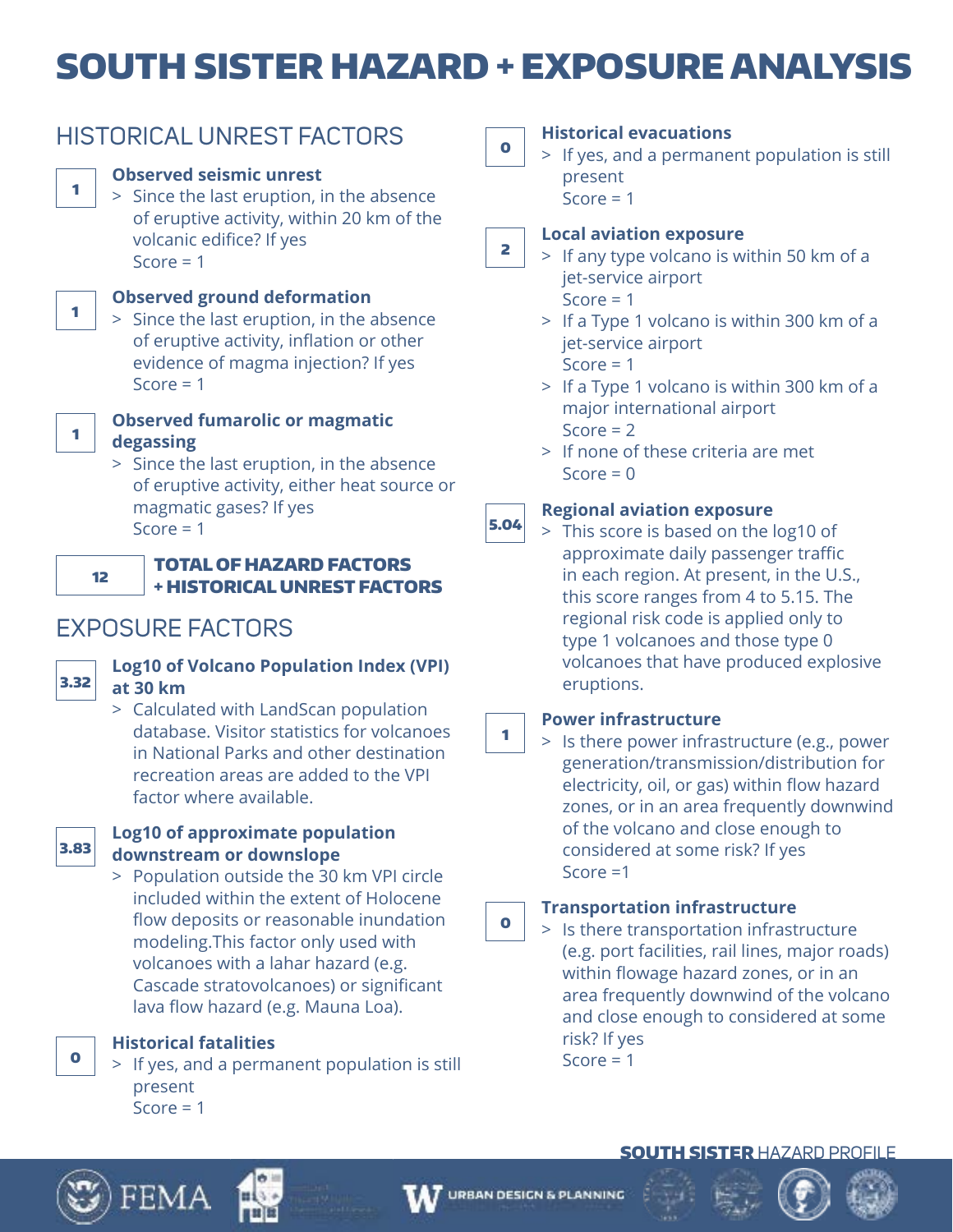# SOUTH SISTER HAZARD + EXPOSURE ANALYSIS



## **Major development or sensitive areas**

 > Are there major developments or sensitive areas threatened (e.g., National Park facilities, flood control projects, government facilities, developed tourist/ recreation facilities, manufacturing or other significant economic activity)? If yes Score  $= 1$ 



### **Volcano is a significant part of a populated island**

 > Holocene volcanic deposits cover >25% of land mass. If yes Score  $= 1$ 

16.2 TOTAL OF

# EXPOSURE FACTORS

First total x second total = Relative Threat Ranking













**SOUTH SISTER HAZARD PROFILE** 

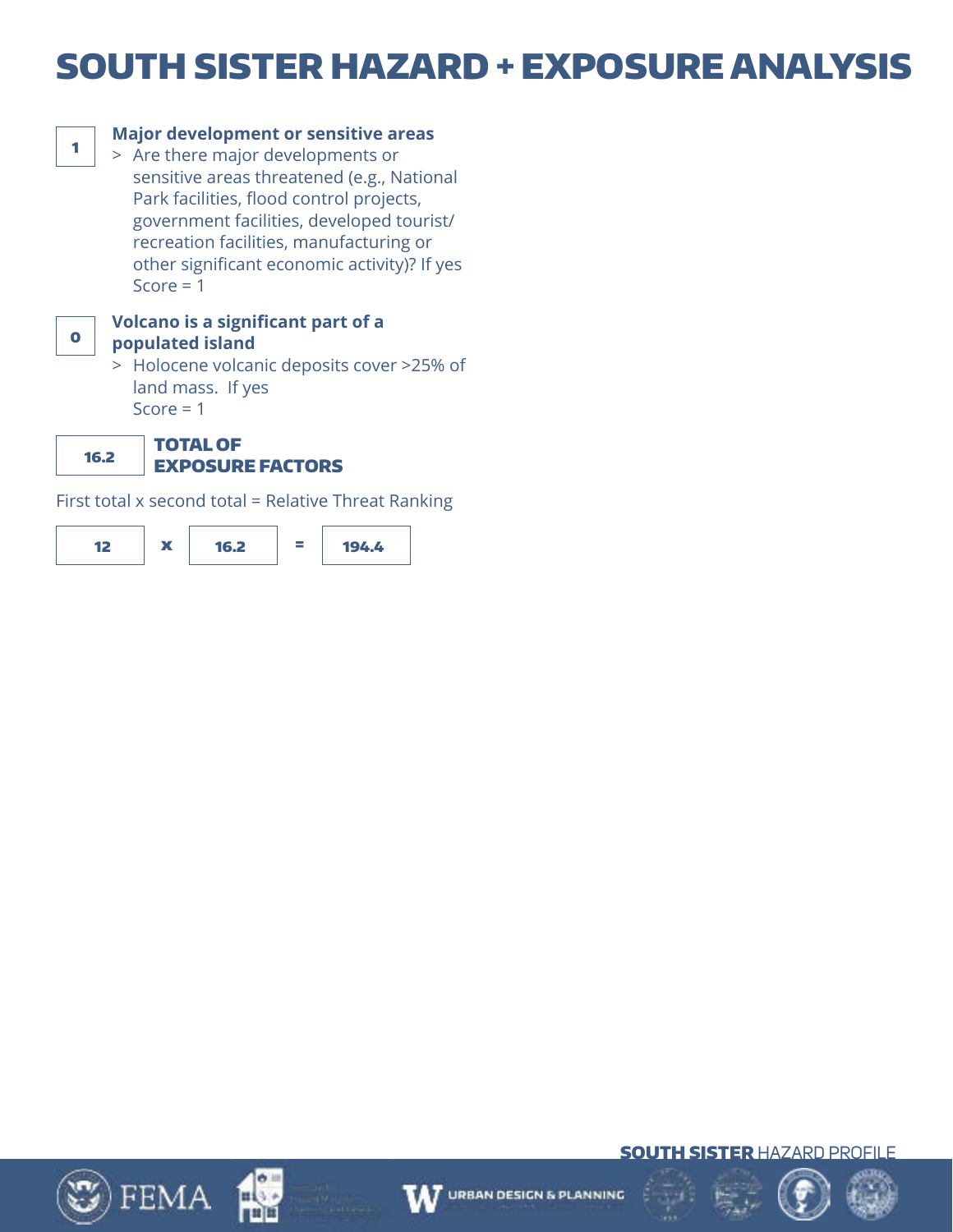# NEWBERRY HAZARD + EXPOSURE ANALYSIS

| <b>HAZARDS FACTORS</b><br><b>Volcano Type</b><br>1<br>> If volcano type is cinder cone, basaltic                                                                                                                       | <b>Explosive activity</b><br>1<br>> If explosive activity (VEI $\geq$ 3) within the last<br>500 years<br>Score = $1$                                                                                                                                            |  |  |
|------------------------------------------------------------------------------------------------------------------------------------------------------------------------------------------------------------------------|-----------------------------------------------------------------------------------------------------------------------------------------------------------------------------------------------------------------------------------------------------------------|--|--|
| field, small shield, or fissure vents:                                                                                                                                                                                 | <b>Major explosive activity</b>                                                                                                                                                                                                                                 |  |  |
| Score = $0$                                                                                                                                                                                                            | 2                                                                                                                                                                                                                                                               |  |  |
| > If volcano type is stratocone, lava domes,                                                                                                                                                                           | > If major explosive activity (VEI $\geq$ 4) within                                                                                                                                                                                                             |  |  |
| complex volcano, maar or caldera:                                                                                                                                                                                      | last 5,000 years                                                                                                                                                                                                                                                |  |  |
| Score $= 1$                                                                                                                                                                                                            | Score = $1$                                                                                                                                                                                                                                                     |  |  |
| <b>Maximum Volcano Explosivity Index (VEI)</b>                                                                                                                                                                         | <b>Holocene pyroclastic flows</b>                                                                                                                                                                                                                               |  |  |
| 1                                                                                                                                                                                                                      | 1                                                                                                                                                                                                                                                               |  |  |
| > If maximum known VEI $\leq$ 2                                                                                                                                                                                        | $>$ If yes                                                                                                                                                                                                                                                      |  |  |
| Score = $0$                                                                                                                                                                                                            | Score $= 1$                                                                                                                                                                                                                                                     |  |  |
| > If maximum known VEI = 3 or 4                                                                                                                                                                                        | <b>Holocene lahars</b>                                                                                                                                                                                                                                          |  |  |
| Score $= 1$                                                                                                                                                                                                            | 1                                                                                                                                                                                                                                                               |  |  |
| > If maximum known VEI = 5 or 6                                                                                                                                                                                        | > If Holocene lahars have traveled beyond                                                                                                                                                                                                                       |  |  |
| Score $= 2$                                                                                                                                                                                                            | the flanks and reached populated areas                                                                                                                                                                                                                          |  |  |
| > If maximum known VEI $\geq$ 7                                                                                                                                                                                        | Score $=1$                                                                                                                                                                                                                                                      |  |  |
| Score $=$ 3<br>> If no maximum VEI is listed by GVP and if<br>volcano type = $0$<br>Score = $0$<br>> If no maximum VEI is listed by GVP but                                                                            | <b>Holocene lava flows</b><br>1<br>> If Holocene lava flows have traveled<br>beyond the immediate eruption site<br>or flanks and reached populated areas<br>Score $=1$                                                                                          |  |  |
| volcano type = $1$                                                                                                                                                                                                     | Holocene tsunami(s)                                                                                                                                                                                                                                             |  |  |
| Score = $1$                                                                                                                                                                                                            | $\mathbf 0$                                                                                                                                                                                                                                                     |  |  |
| > If no known Holocene eruptions and the                                                                                                                                                                               | > Has it produced a tsunami within the                                                                                                                                                                                                                          |  |  |
| volcano is not a silicic caldera system                                                                                                                                                                                | Holocene? If yes                                                                                                                                                                                                                                                |  |  |
| Score = $0$                                                                                                                                                                                                            | Score $= 1$                                                                                                                                                                                                                                                     |  |  |
| <b>Eruption recurrence</b>                                                                                                                                                                                             | <b>Hydrothermal explosion potential</b>                                                                                                                                                                                                                         |  |  |
| O.                                                                                                                                                                                                                     | $\mathbf 0$                                                                                                                                                                                                                                                     |  |  |
| > If eruption interval is 1-99 years                                                                                                                                                                                   | > If the volcano had Holocene phreatic                                                                                                                                                                                                                          |  |  |
| Score = $4$                                                                                                                                                                                                            | explosive activity, and/or has thermal                                                                                                                                                                                                                          |  |  |
| $> 100 - 1,000$ years                                                                                                                                                                                                  | features that are extensive enough to                                                                                                                                                                                                                           |  |  |
| Score $=$ 3                                                                                                                                                                                                            | pose a potential for explosive activity                                                                                                                                                                                                                         |  |  |
| $> 1,000 - 4,999$ years                                                                                                                                                                                                | Score $=1$                                                                                                                                                                                                                                                      |  |  |
| Score $=2$<br>> 5,000-10,000 years, or if no Holocene<br>eruptions but it is a large-volume restless<br>silicic system that has erupted in the last<br>100,000 years<br>Score $= 1$<br>> If no known Holocene eruption | <b>Sector collapse potential</b><br>$\bullet$<br>> If the volcano has produced a sector<br>collapse in Quaternary-Holocene time<br>and has re-built its edifice, or, has high<br>relief, steep flanks and demonstrated or<br>inferred alteration<br>Score = $1$ |  |  |
| Score = $0$                                                                                                                                                                                                            | <b>Primary lahar source</b><br>$\bullet$<br>> If volcano has a source of permanent<br>water/ice on edifice, water volume > 106<br>$m3$ : Score = 1                                                                                                              |  |  |

### NEWBERRY HAZARD PROFILE



 $\mathfrak{Y}$ ) FEMA

рц mill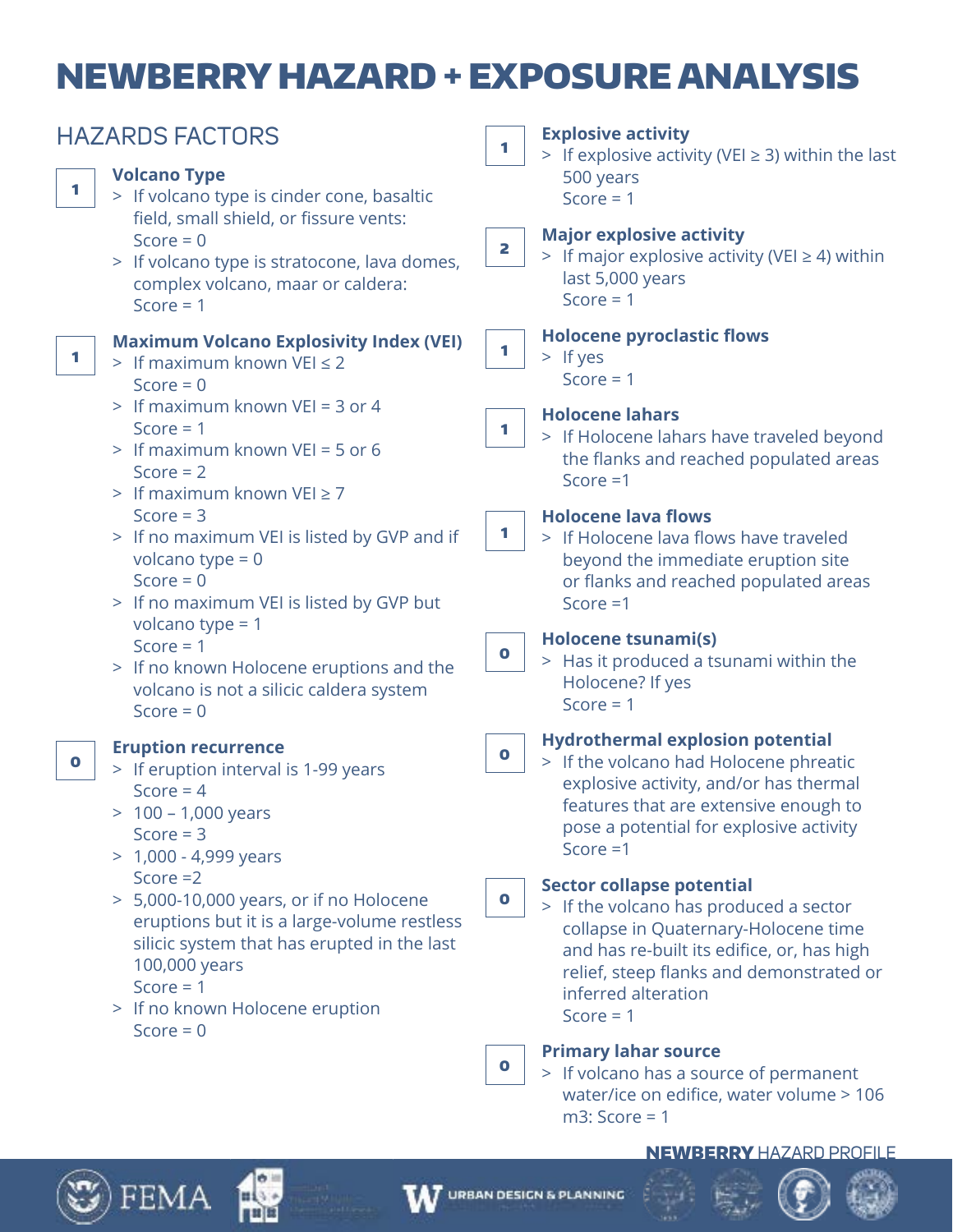# NEWBERRY HAZARD + EXPOSURE ANALYSIS

| ۰. |  |
|----|--|
|----|--|

# HISTORICAL UNREST FACTORS

# **Observed seismic unrest**

 > Since the last eruption, in the absence of eruptive activity, within 20 km of the volcanic edifice? If yes Score  $= 1$ 



# **Observed ground deformation**

 > Since the last eruption, in the absence of eruptive activity, inflation or other evidence of magma injection? If yes Score  $= 1$ 



# **Observed fumarolic or magmatic degassing**

 > Since the last eruption, in the absence of eruptive activity, either heat source or magmatic gases? If yes Score  $= 1$ 



# TOTAL OF HAZARD FACTORS + HISTORICAL UNREST FACTORS

# EXPOSURE FACTORS



# **Log10 of Volcano Population Index (VPI) at 30 km**

 > Calculated with LandScan population database. Visitor statistics for volcanoes in National Parks and other destination recreation areas are added to the VPI factor where available.



# **Log10 of approximate population downstream or downslope**

 > Population outside the 30 km VPI circle included within the extent of Holocene flow deposits or reasonable inundation modeling.This factor only used with volcanoes with a lahar hazard (e.g. Cascade stratovolcanoes) or significant lava flow hazard (e.g. Mauna Loa).

**Historical fatalities**

 > If yes, and a permanent population is still present  $Score = 1$ 

0

# **Historical evacuations**

 > If yes, and a permanent population is still present  $Score = 1$ 

### 2 **Local aviation exposure**

 > If any type volcano is within 50 km of a jet-service airport Score  $= 1$ 

- > If a Type 1 volcano is within 300 km of a jet-service airport Score  $= 1$
- > If a Type 1 volcano is within 300 km of a major international airport Score  $= 2$
- > If none of these criteria are met  $Score = 0$

### 5.04 **Regional aviation exposure**

 > This score is based on the log10 of approximate daily passenger traffic in each region. At present, in the U.S., this score ranges from 4 to 5.15. The regional risk code is applied only to type 1 volcanoes and those type 0 volcanoes that have produced explosive eruptions.

# **Power infrastructure**

1

 > Is there power infrastructure (e.g., power generation/transmission/distribution for electricity, oil, or gas) within flow hazard zones, or in an area frequently downwind of the volcano and close enough to considered at some risk? If yes Score =1

### 1 **Transportation infrastructure**

 > Is there transportation infrastructure (e.g. port facilities, rail lines, major roads) within flowage hazard zones, or in an area frequently downwind of the volcano and close enough to considered at some risk? If yes Score  $= 1$ 



0





# NEWBERRY HAZARD PROFILE



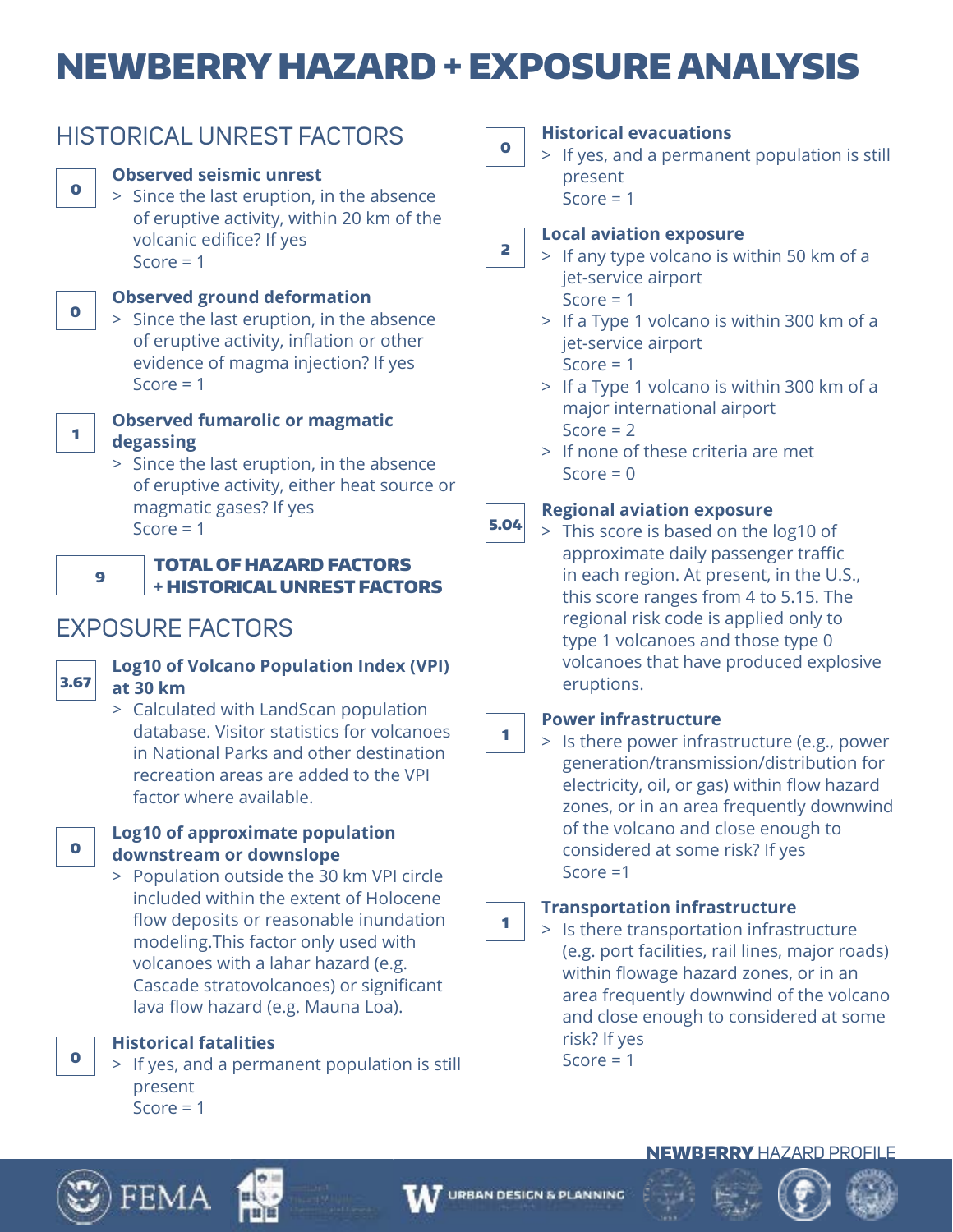# NEWBERRY HAZARD + EXPOSURE ANALYSIS



# **Major development or sensitive areas**

 > Are there major developments or sensitive areas threatened (e.g., National Park facilities, flood control projects, government facilities, developed tourist/ recreation facilities, manufacturing or other significant economic activity)? If yes Score  $= 1$ 



### **Volcano is a significant part of a populated island**

 > Holocene volcanic deposits cover >25% of land mass. If yes Score  $= 1$ 

14.0

### TOTAL OF EXPOSURE FACTORS

First total x second total = Relative Threat Ranking









$$
\bigoplus_{i=1}^n \mathbb{Z}_i
$$



NEWBERRY HAZARD PROFILE

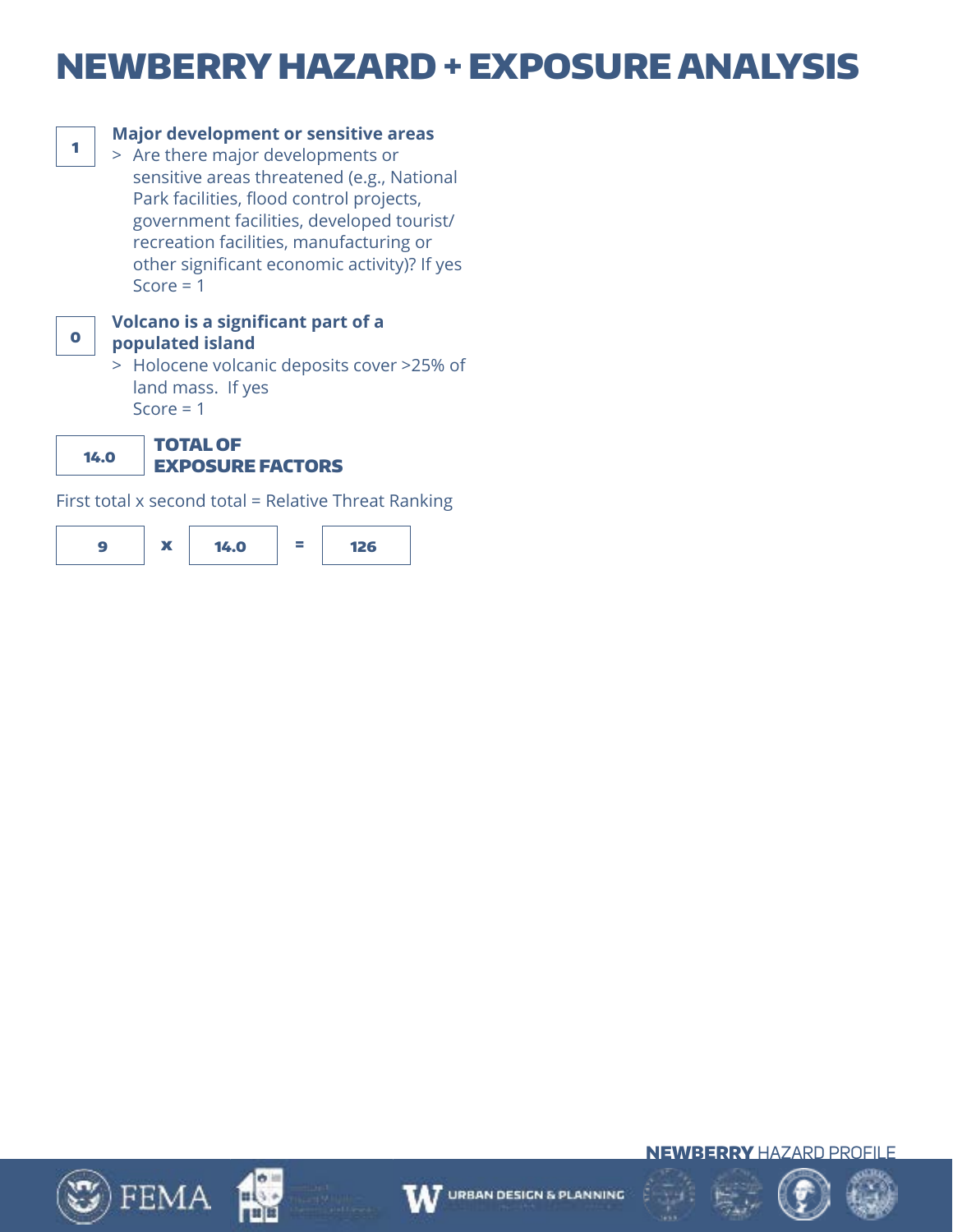# AKUTAN HAZARD + EXPOSURE ANALYSIS

| <b>HAZARDS FACTORS</b> |                                                                                                                                                                                                                                       | <b>Explosive activity</b><br>1<br>> If explosive activity (VEI $\geq$ 3) within the last                                                                                                                                                                 |  |
|------------------------|---------------------------------------------------------------------------------------------------------------------------------------------------------------------------------------------------------------------------------------|----------------------------------------------------------------------------------------------------------------------------------------------------------------------------------------------------------------------------------------------------------|--|
| 1                      | <b>Volcano Type</b><br>> If volcano type is cinder cone, basaltic                                                                                                                                                                     | 500 years<br>Score = $1$                                                                                                                                                                                                                                 |  |
|                        | field, small shield, or fissure vents:<br>Score = $0$<br>> If volcano type is stratocone, lava domes,<br>complex volcano, maar or caldera:<br>Score $= 1$                                                                             | <b>Major explosive activity</b><br>4<br>> If major explosive activity (VEI $\geq$ 4) within<br>last 5,000 years<br>Score $= 1$                                                                                                                           |  |
| 2                      | <b>Maximum Volcano Explosivity Index (VEI)</b><br>> If maximum known VEI $\leq$ 2<br>Score = $0$                                                                                                                                      | <b>Holocene pyroclastic flows</b><br>1<br>$>$ If yes<br>Score $= 1$                                                                                                                                                                                      |  |
|                        | > If maximum known VEI = 3 or 4<br>Score = $1$<br>> If maximum known VEI = 5 or 6<br>Score $= 2$<br>> If maximum known VEI $\geq$ 7                                                                                                   | <b>Holocene lahars</b><br>1<br>> If Holocene lahars have traveled beyond<br>the flanks and reached populated areas<br>Score $=1$                                                                                                                         |  |
|                        | Score $=$ 3<br>> If no maximum VEI is listed by GVP and if<br>volcano type = $0$<br>Score = $0$<br>> If no maximum VEI is listed by GVP but                                                                                           | <b>Holocene lava flows</b><br>$\mathbf 0$<br>> If Holocene lava flows have traveled<br>beyond the immediate eruption site<br>or flanks and reached populated areas<br>Score $=1$                                                                         |  |
|                        | volcano type = $1$<br>Score = $1$<br>> If no known Holocene eruptions and the<br>volcano is not a silicic caldera system<br>Score = $0$                                                                                               | Holocene tsunami(s)<br>$\bullet$<br>> Has it produced a tsunami within the<br>Holocene? If yes<br>Score = $1$                                                                                                                                            |  |
| 1                      | <b>Eruption recurrence</b><br>> If eruption interval is 1-99 years<br>Score = $4$<br>$> 100 - 1,000$ years<br>Score $=$ 3<br>$> 1,000 - 4,999$ years                                                                                  | <b>Hydrothermal explosion potential</b><br>$\bullet$<br>> If the volcano had Holocene phreatic<br>explosive activity, and/or has thermal<br>features that are extensive enough to<br>pose a potential for explosive activity<br>Score $=1$               |  |
|                        | Score $=2$<br>> 5,000-10,000 years, or if no Holocene<br>eruptions but it is a large-volume restless<br>silicic system that has erupted in the last<br>100,000 years<br>Score = $1$<br>> If no known Holocene eruption<br>Score = $0$ | <b>Sector collapse potential</b><br>1.<br>> If the volcano has produced a sector<br>collapse in Quaternary-Holocene time<br>and has re-built its edifice, or, has high<br>relief, steep flanks and demonstrated or<br>inferred alteration<br>Score $= 1$ |  |
|                        |                                                                                                                                                                                                                                       | <b>Primary lahar source</b><br>1.<br>> If volcano has a source of permanent<br>water/ice on edifice, water volume > 106                                                                                                                                  |  |

### AKUTAN HAZARD PROFILE







m3: Score = 1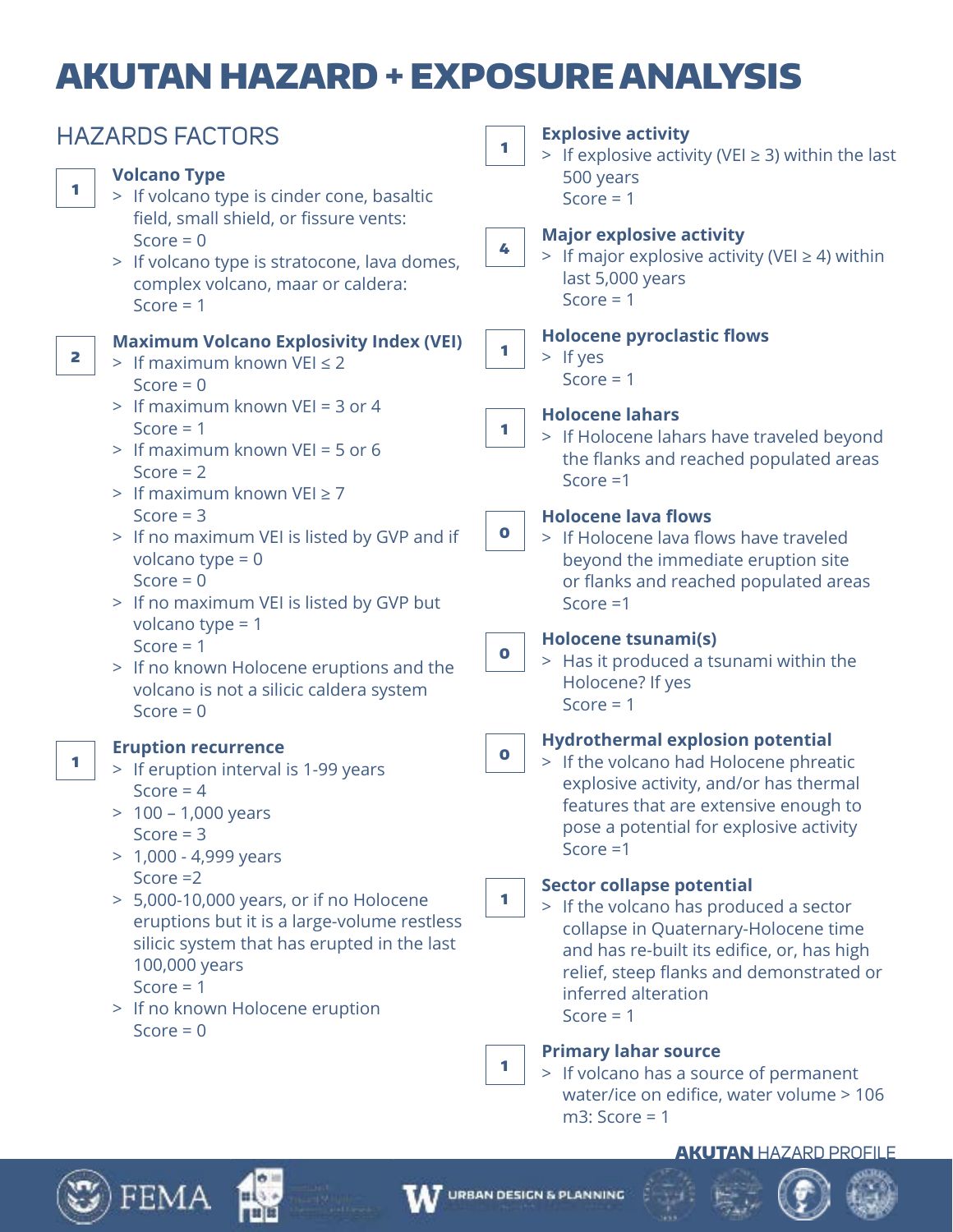# AKUTAN HAZARD + EXPOSURE ANALYSIS

|    | <b>HISTORICAL UNREST FACTORS</b>                                                                                                                                                        | $\mathbf 0$ | <b>Histo</b><br>If y                                       |
|----|-----------------------------------------------------------------------------------------------------------------------------------------------------------------------------------------|-------------|------------------------------------------------------------|
| 1  | <b>Observed seismic unrest</b><br>> Since the last eruption, in the absence<br>of eruptive activity, within 20 km of the<br>volcanic edifice? If yes<br>Score $= 1$                     | 1           | pre<br><b>Sco</b><br>Local<br>$>$ If a<br>jet              |
|    | <b>Observed ground deformation</b><br>> Since the last eruption, in the absence<br>of eruptive activity, inflation or other<br>evidence of magma injection? If yes<br>Score $= 1$       |             | Sco<br>$>$ If a<br>jet<br>Sco<br>$>$ If a                  |
|    | <b>Observed fumarolic or magmatic</b><br>degassing<br>> Since the last eruption, in the absence<br>of eruptive activity, either heat source or<br>magmatic gases? If yes<br>Score $= 1$ | 4.3         | ma<br>Sco<br>> If r<br>Sco<br><b>Regio</b><br>Th<br>$\geq$ |
| 16 | <b>TOTAL OF HAZARD FACTORS</b><br><b>+ HISTORICAL UNREST FACTORS</b>                                                                                                                    |             | ap<br>in (<br>thi                                          |

# EXPOSURE FACTORS



# **Log10 of Volcano Population Index (VPI) at 30 km**

 > Calculated with LandScan population database. Visitor statistics for volcanoes in National Parks and other destination recreation areas are added to the VPI factor where available.



## **Log10 of approximate population downstream or downslope**

 > Population outside the 30 km VPI circle included within the extent of Holocene flow deposits or reasonable inundation modeling.This factor only used with volcanoes with a lahar hazard (e.g. Cascade stratovolcanoes) or significant lava flow hazard (e.g. Mauna Loa).

**Historical fatalities**

 > If yes, and a permanent population is still present  $Score = 1$ 

# **Historical evacuations**

es, and a permanent population is still esent

 $\alpha = 1$ 

# **Local aviation exposure**

- any type volcano is within 50 km of a -service airport  $ore = 1$ 
	- a Type 1 volcano is within 300 km of a -service airport  $\alpha$ re = 1
	- a Type 1 volcano is within 300 km of a ajor international airport  $ore = 2$
	- one of these criteria are met  $\alpha = 0$

# **Regional aviation exposure**

is score is based on the log10 of proximate daily passenger traffic each region. At present, in the U.S., this score ranges from 4 to 5.15. The regional risk code is applied only to type 1 volcanoes and those type 0 volcanoes that have produced explosive eruptions.

#### 0 **Power infrastructure**

 > Is there power infrastructure (e.g., power generation/transmission/distribution for electricity, oil, or gas) within flow hazard zones, or in an area frequently downwind of the volcano and close enough to considered at some risk? If yes Score =1

#### 0 **Transportation infrastructure**

 > Is there transportation infrastructure (e.g. port facilities, rail lines, major roads) within flowage hazard zones, or in an area frequently downwind of the volcano and close enough to considered at some risk? If yes Score  $= 1$ 

## **AKUTAN HAZARD PROFILE**



 $\bullet$ 







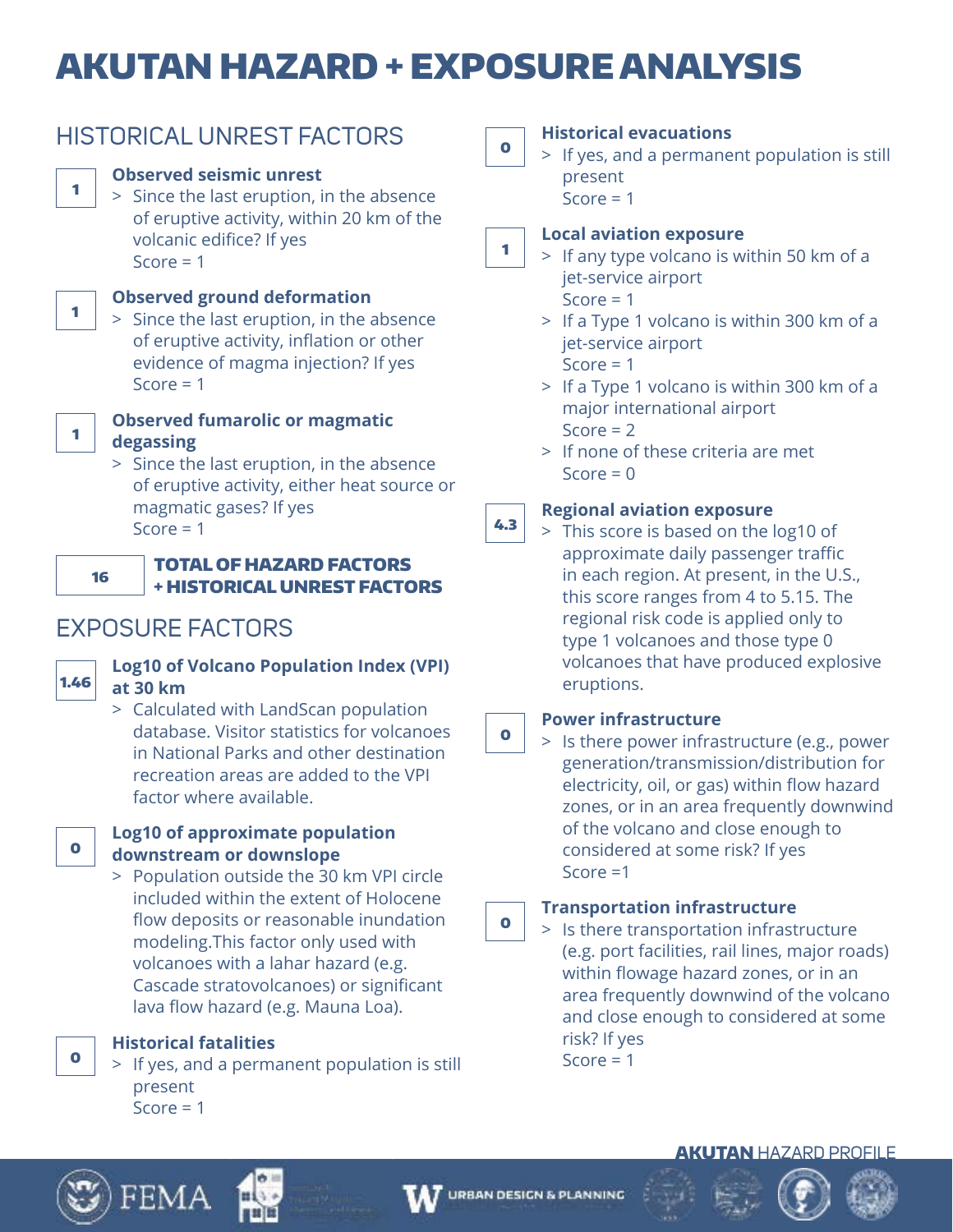# AKUTAN HAZARD + EXPOSURE ANALYSIS



# **Major development or sensitive areas**

 > Are there major developments or sensitive areas threatened (e.g., National Park facilities, flood control projects, government facilities, developed tourist/ recreation facilities, manufacturing or other significant economic activity)? If yes Score  $= 1$ 



### **Volcano is a significant part of a populated island**

 > Holocene volcanic deposits cover >25% of land mass. If yes Score  $= 1$ 

8.8 TOTAL OF

# EXPOSURE FACTORS

First total x second total = Relative Threat Ranking















**AKUTAN HAZARD PROFILE** 

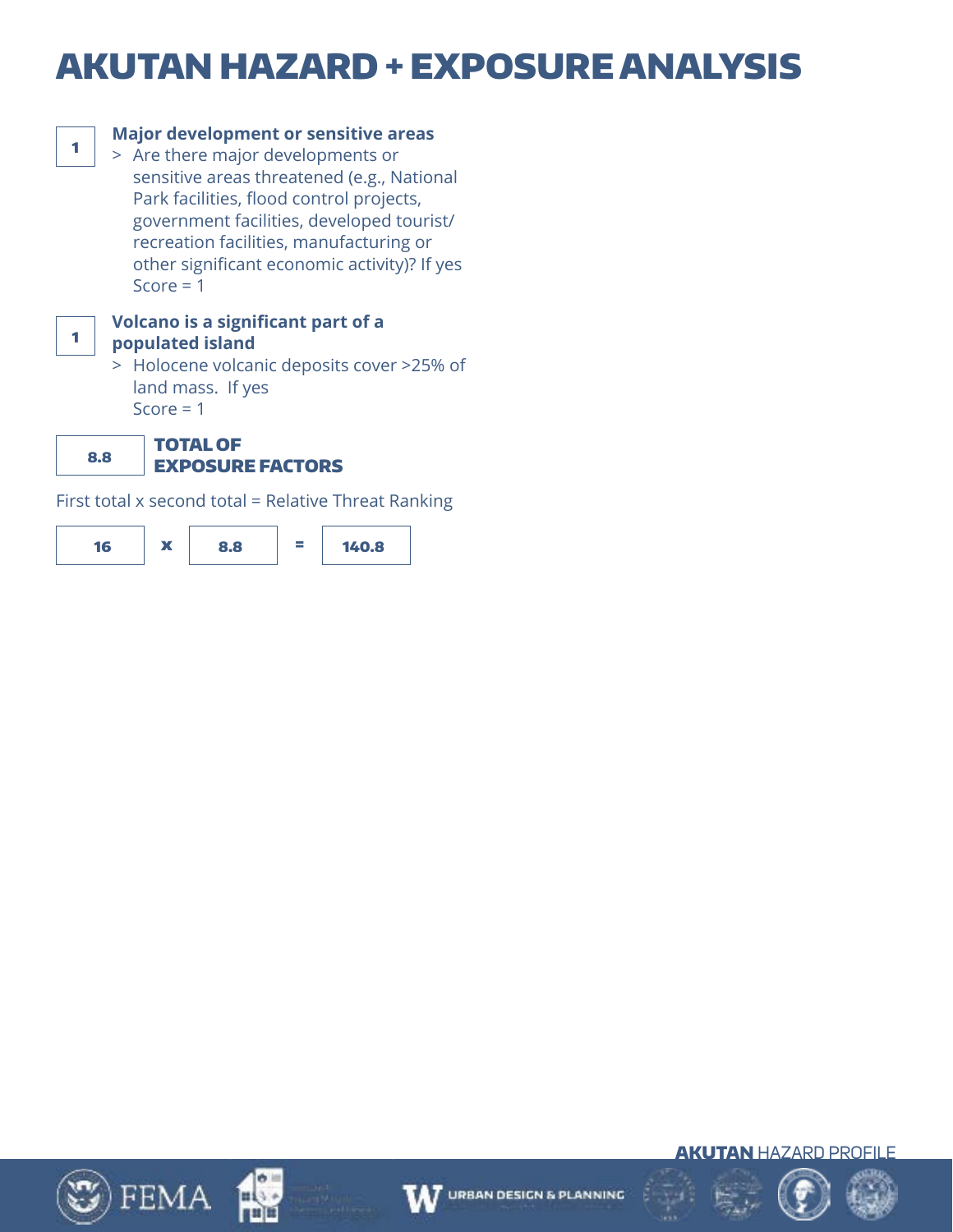# AUGUSTINE HAZARD + EXPOSURE ANALYSIS

| <b>HAZARDS FACTORS</b>                                                                                                                      | <b>Explosive activity</b><br>4<br>> If explosive activity (VEI $\geq$ 3) within the last                                                                                       |
|---------------------------------------------------------------------------------------------------------------------------------------------|--------------------------------------------------------------------------------------------------------------------------------------------------------------------------------|
| <b>Volcano Type</b><br>1<br>> If volcano type is cinder cone, basaltic<br>field, small shield, or fissure vents:                            | 500 years<br>Score = $1$                                                                                                                                                       |
| Score = $0$<br>> If volcano type is stratocone, lava domes,<br>complex volcano, maar or caldera:<br>Score $= 1$                             | <b>Major explosive activity</b><br>1.<br>> If major explosive activity (VEI $\geq$ 4) within<br>last 5,000 years<br>Score = $1$                                                |
| <b>Maximum Volcano Explosivity Index (VEI)</b>                                                                                              | <b>Holocene pyroclastic flows</b>                                                                                                                                              |
| 1                                                                                                                                           | 1                                                                                                                                                                              |
| > If maximum known VEI $\leq$ 2                                                                                                             | $>$ If yes                                                                                                                                                                     |
| Score = $0$                                                                                                                                 | Score $= 1$                                                                                                                                                                    |
| > If maximum known VEI = 3 or 4                                                                                                             | <b>Holocene lahars</b>                                                                                                                                                         |
| Score $= 1$                                                                                                                                 | 1                                                                                                                                                                              |
| > If maximum known VEI = 5 or 6                                                                                                             | > If Holocene lahars have traveled beyond                                                                                                                                      |
| Score $= 2$                                                                                                                                 | the flanks and reached populated areas                                                                                                                                         |
| > If maximum known $VEI \ge 7$                                                                                                              | Score $=1$                                                                                                                                                                     |
| Score $=$ 3<br>> If no maximum VEI is listed by GVP and if<br>volcano type = $0$<br>Score = $0$<br>> If no maximum VEI is listed by GVP but | <b>Holocene lava flows</b><br>$\bullet$<br>> If Holocene lava flows have traveled<br>beyond the immediate eruption site<br>or flanks and reached populated areas<br>Score $=1$ |
| volcano type = $1$                                                                                                                          | Holocene tsunami(s)                                                                                                                                                            |
| Score $= 1$                                                                                                                                 | 1                                                                                                                                                                              |
| > If no known Holocene eruptions and the                                                                                                    | > Has it produced a tsunami within the                                                                                                                                         |
| volcano is not a silicic caldera system                                                                                                     | Holocene? If yes                                                                                                                                                               |
| Score = $0$                                                                                                                                 | Score = $1$                                                                                                                                                                    |
| <b>Eruption recurrence</b>                                                                                                                  | <b>Hydrothermal explosion potential</b>                                                                                                                                        |
| 1.                                                                                                                                          | $\bullet$                                                                                                                                                                      |
| > If eruption interval is 1-99 years                                                                                                        | > If the volcano had Holocene phreatic                                                                                                                                         |
| Score = $4$                                                                                                                                 | explosive activity, and/or has thermal                                                                                                                                         |
| $> 100 - 1,000$ years                                                                                                                       | features that are extensive enough to                                                                                                                                          |
| Score $=$ 3                                                                                                                                 | pose a potential for explosive activity                                                                                                                                        |
| $> 1,000 - 4,999$ years                                                                                                                     | Score $=1$                                                                                                                                                                     |
| Score $=2$                                                                                                                                  | <b>Sector collapse potential</b>                                                                                                                                               |
| > 5,000-10,000 years, or if no Holocene                                                                                                     | 1                                                                                                                                                                              |
| eruptions but it is a large-volume restless                                                                                                 | > If the volcano has produced a sector                                                                                                                                         |
| silicic system that has erupted in the last                                                                                                 | collapse in Quaternary-Holocene time                                                                                                                                           |
| 100,000 years                                                                                                                               | and has re-built its edifice, or, has high                                                                                                                                     |
| Score $= 1$                                                                                                                                 | relief, steep flanks and demonstrated or                                                                                                                                       |
| > If no known Holocene eruption                                                                                                             | inferred alteration                                                                                                                                                            |
| Score = $0$                                                                                                                                 | Score $= 1$                                                                                                                                                                    |
|                                                                                                                                             | <b>Primary lahar source</b><br>$\mathbf 0$<br>> If volcano has a source of permanent<br>water/ice on edifice, water volume > 106                                               |

### AUGUSTINE HAZARD PROFILE



 $\mathfrak{Y}$ ) FEMA

рц

**HILL** 

m3: Score = 1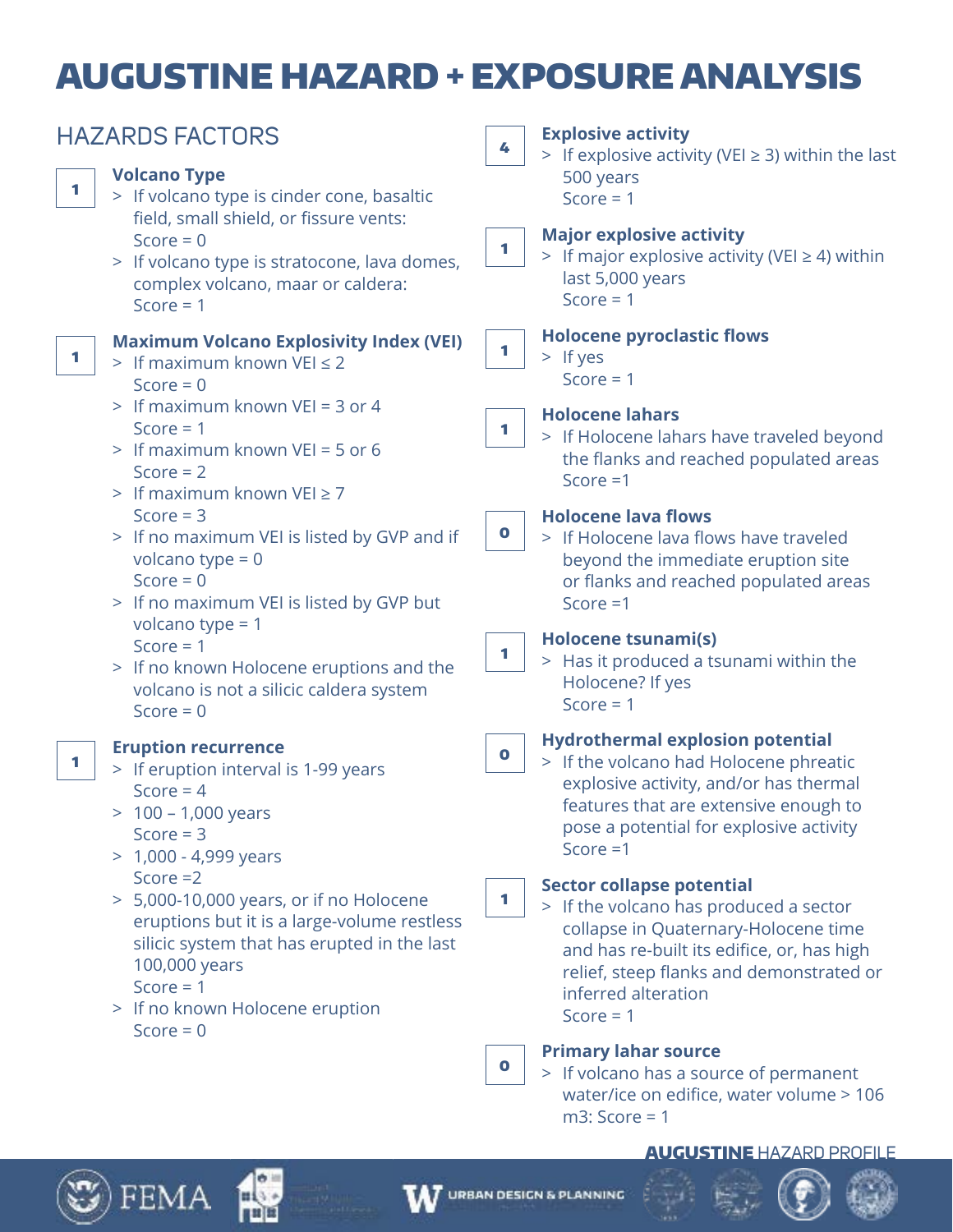# AUGUSTINE HAZARD + EXPOSURE ANALYSIS

|--|--|

# HISTORICAL UNREST FACTORS

# **Observed seismic unrest**

 > Since the last eruption, in the absence of eruptive activity, within 20 km of the volcanic edifice? If yes Score  $= 1$ 



# **Observed ground deformation**

 > Since the last eruption, in the absence of eruptive activity, inflation or other evidence of magma injection? If yes Score  $= 1$ 



# **Observed fumarolic or magmatic degassing**

 > Since the last eruption, in the absence of eruptive activity, either heat source or magmatic gases? If yes Score  $= 1$ 



## TOTAL OF HAZARD FACTORS + HISTORICAL UNREST FACTORS

# EXPOSURE FACTORS



# **Log10 of Volcano Population Index (VPI) at 30 km**

 > Calculated with LandScan population database. Visitor statistics for volcanoes in National Parks and other destination recreation areas are added to the VPI factor where available.



## **Log10 of approximate population downstream or downslope**

 > Population outside the 30 km VPI circle included within the extent of Holocene flow deposits or reasonable inundation modeling.This factor only used with volcanoes with a lahar hazard (e.g. Cascade stratovolcanoes) or significant lava flow hazard (e.g. Mauna Loa).

**Historical fatalities**

 > If yes, and a permanent population is still present  $Score = 1$ 

0

2

# **Historical evacuations**

 > If yes, and a permanent population is still present  $Score = 1$ 

**Local aviation exposure**

- > If any type volcano is within 50 km of a jet-service airport Score  $= 1$ 
	- > If a Type 1 volcano is within 300 km of a jet-service airport

Score  $= 1$ 

- > If a Type 1 volcano is within 300 km of a major international airport Score  $= 2$
- > If none of these criteria are met  $Score = 0$

### 4.3 **Regional aviation exposure**

 > This score is based on the log10 of approximate daily passenger traffic in each region. At present, in the U.S., this score ranges from 4 to 5.15. The regional risk code is applied only to type 1 volcanoes and those type 0 volcanoes that have produced explosive eruptions.

#### 0 **Power infrastructure**

 > Is there power infrastructure (e.g., power generation/transmission/distribution for electricity, oil, or gas) within flow hazard zones, or in an area frequently downwind of the volcano and close enough to considered at some risk? If yes Score =1

### 1 **Transportation infrastructure**

 > Is there transportation infrastructure (e.g. port facilities, rail lines, major roads) within flowage hazard zones, or in an area frequently downwind of the volcano and close enough to considered at some risk? If yes Score  $= 1$ 

# AUGUSTINE HAZARD PROFILE



0







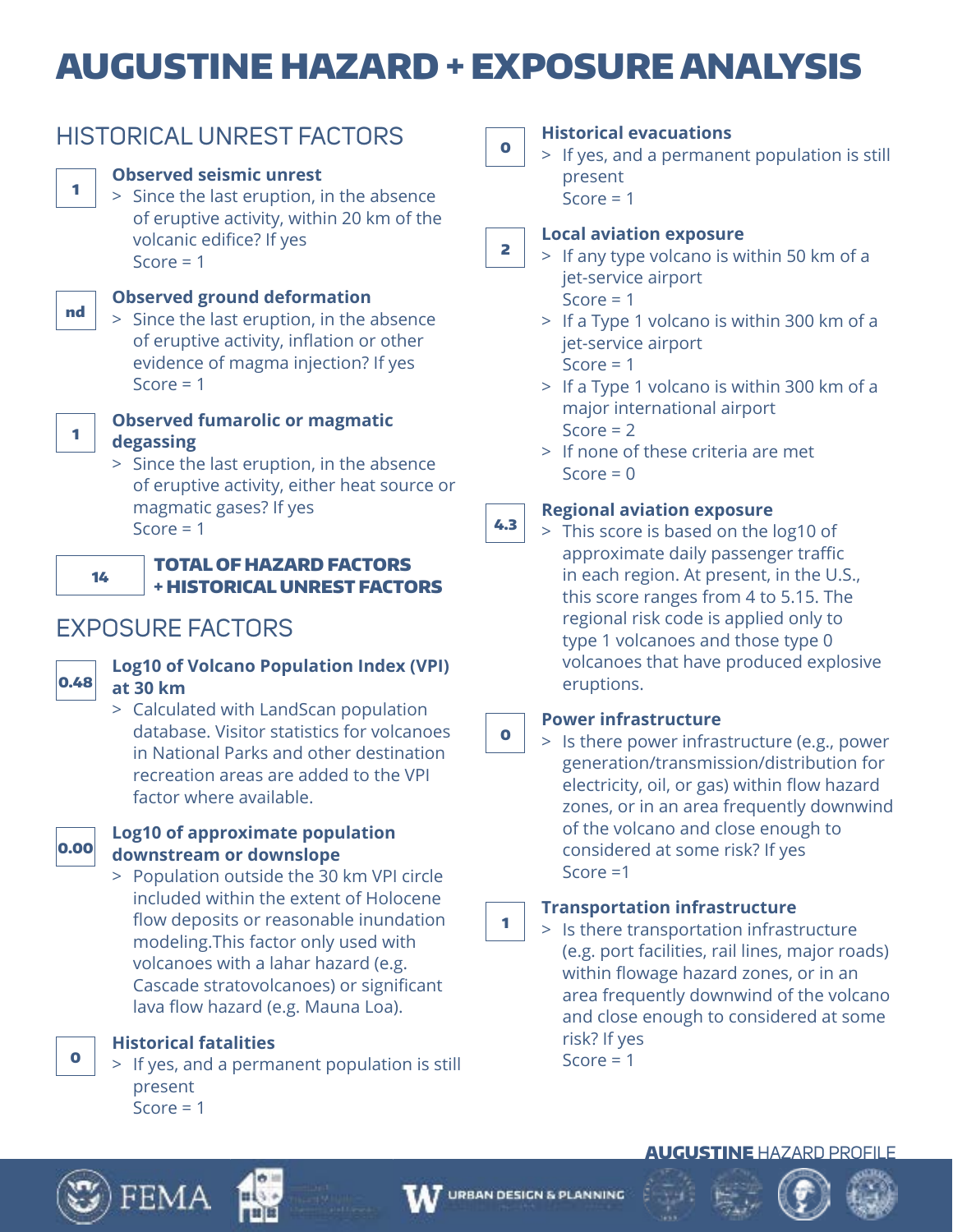# AUGUSTINE HAZARD + EXPOSURE ANALYSIS



# **Major development or sensitive areas**

 > Are there major developments or sensitive areas threatened (e.g., National Park facilities, flood control projects, government facilities, developed tourist/ recreation facilities, manufacturing or other significant economic activity)? If yes Score  $= 1$ 



### **Volcano is a significant part of a populated island**

 > Holocene volcanic deposits cover >25% of land mass. If yes Score  $= 1$ 

8.8 TOTAL OF EXPOSURE FACTORS

First total x second total = Relative Threat Ranking

















**AUGUSTINE HAZARD PROFILE** 

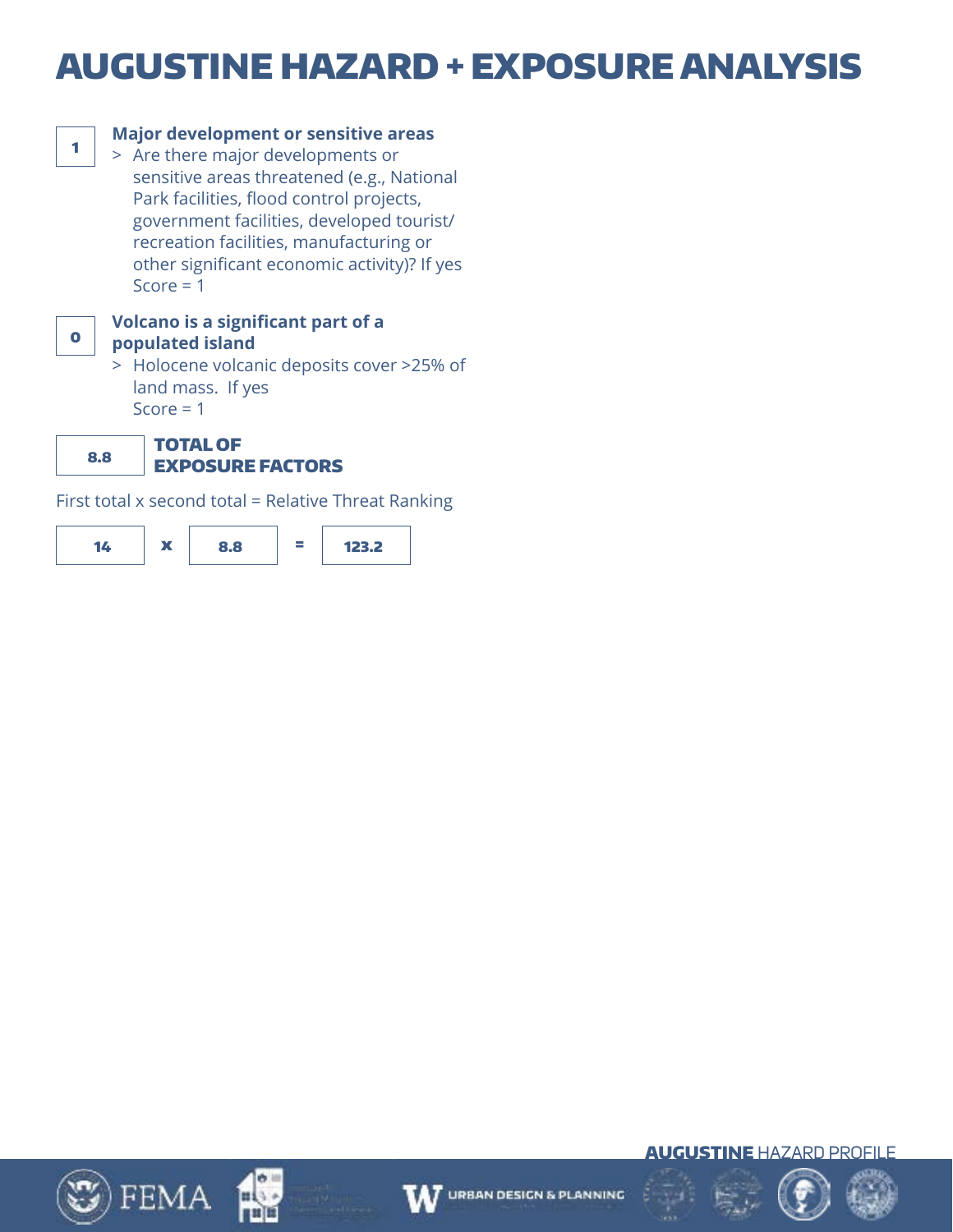# REDOUBT HAZARD + EXPOSURE ANALYSIS

| <b>HAZARDS FACTORS</b>                                                                                                                                                                                                                                                                                                                                                                           | <b>Explosive activity</b><br>1<br>> If explosive activity (VEI $\geq$ 3) within the last                                                                                                                                                                                                                                                                                                                                                                                                                |  |
|--------------------------------------------------------------------------------------------------------------------------------------------------------------------------------------------------------------------------------------------------------------------------------------------------------------------------------------------------------------------------------------------------|---------------------------------------------------------------------------------------------------------------------------------------------------------------------------------------------------------------------------------------------------------------------------------------------------------------------------------------------------------------------------------------------------------------------------------------------------------------------------------------------------------|--|
| <b>Volcano Type</b><br>1<br>> If volcano type is cinder cone, basaltic<br>field, small shield, or fissure vents:<br>Score = $0$<br>> If volcano type is stratocone, lava domes,<br>complex volcano, maar or caldera:<br>Score $= 1$                                                                                                                                                              | 500 years<br>Score = $1$<br><b>Major explosive activity</b><br>4<br>> If major explosive activity (VEI $\geq$ 4) within<br>last 5,000 years<br>Score $= 1$                                                                                                                                                                                                                                                                                                                                              |  |
| <b>Maximum Volcano Explosivity Index (VEI)</b><br>1<br>> If maximum known VEI $\leq$ 2<br>Score = $0$<br>> If maximum known VEI = 3 or 4<br>Score $= 1$<br>$>$ If maximum known VEI = 5 or 6<br>Score $= 2$                                                                                                                                                                                      | <b>Holocene pyroclastic flows</b><br>$\blacksquare$<br>$>$ If yes<br>Score $= 1$<br><b>Holocene lahars</b><br>$\mathbf{1}$<br>> If Holocene lahars have traveled beyond<br>the flanks and reached populated areas<br>Score $=1$                                                                                                                                                                                                                                                                         |  |
| > If maximum known $VEI \ge 7$<br>Score $=$ 3<br>> If no maximum VEI is listed by GVP and if<br>volcano type = $0$<br>Score = $0$<br>> If no maximum VEI is listed by GVP but<br>volcano type = $1$<br>Score = $1$<br>> If no known Holocene eruptions and the<br>volcano is not a silicic caldera system<br>Score = $0$                                                                         | <b>Holocene lava flows</b><br>$\bullet$<br>> If Holocene lava flows have traveled<br>beyond the immediate eruption site<br>or flanks and reached populated areas<br>Score $=1$<br><b>Holocene tsunami(s)</b><br>$\bullet$<br>> Has it produced a tsunami within the<br>Holocene? If yes<br>Score = $1$                                                                                                                                                                                                  |  |
| <b>Eruption recurrence</b><br>1<br>> If eruption interval is 1-99 years<br>Score = $4$<br>$> 100 - 1,000$ years<br>Score $=$ 3<br>> 1,000 - 4,999 years<br>Score $=2$<br>> 5,000-10,000 years, or if no Holocene<br>eruptions but it is a large-volume restless<br>silicic system that has erupted in the last<br>100,000 years<br>Score = $1$<br>> If no known Holocene eruption<br>Score = $0$ | <b>Hydrothermal explosion potential</b><br>$\mathbf 0$<br>> If the volcano had Holocene phreatic<br>explosive activity, and/or has thermal<br>features that are extensive enough to<br>pose a potential for explosive activity<br>Score $=1$<br><b>Sector collapse potential</b><br>1<br>> If the volcano has produced a sector<br>collapse in Quaternary-Holocene time<br>and has re-built its edifice, or, has high<br>relief, steep flanks and demonstrated or<br>inferred alteration<br>Score $= 1$ |  |
|                                                                                                                                                                                                                                                                                                                                                                                                  | <b>Primary lahar source</b><br>1<br>> If volcano has a source of permanent<br>water/ice on edifice, water volume > 106<br>$m3$ : Score = 1                                                                                                                                                                                                                                                                                                                                                              |  |

## REDOUBT HAZARD PROFILE





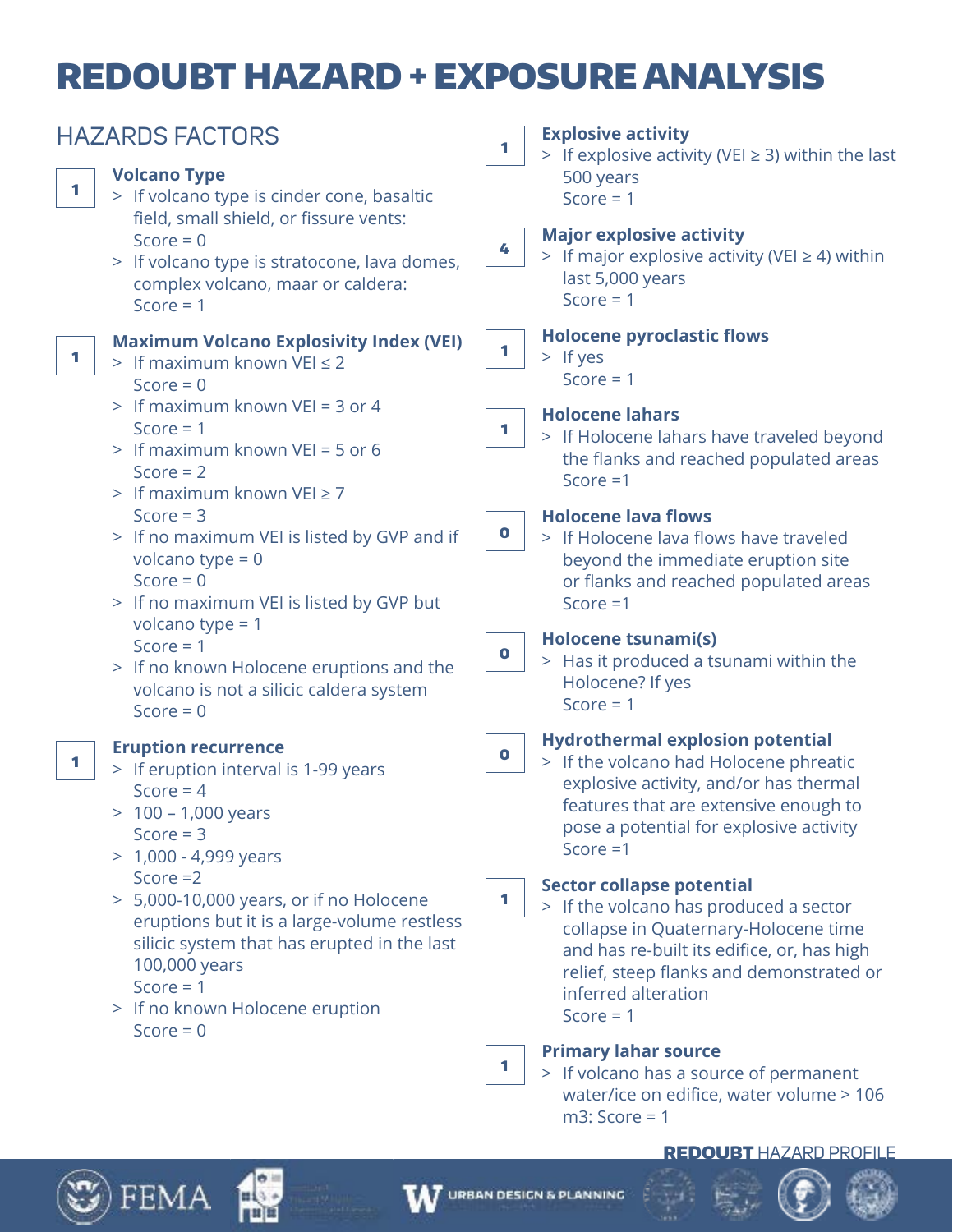# REDOUBT HAZARD + EXPOSURE ANALYSIS





1

0

1

## TOTAL OF HAZARD FACTORS + HISTORICAL UNREST FACTORS

# EXPOSURE FACTORS



# **Log10 of Volcano Population Index (VPI) at 30 km**

 > Calculated with LandScan population database. Visitor statistics for volcanoes in National Parks and other destination recreation areas are added to the VPI factor where available.



0

## **Log10 of approximate population downstream or downslope**

 > Population outside the 30 km VPI circle included within the extent of Holocene flow deposits or reasonable inundation modeling.This factor only used with volcanoes with a lahar hazard (e.g. Cascade stratovolcanoes) or significant lava flow hazard (e.g. Mauna Loa).

**Historical fatalities**

FFMA

 > If yes, and a permanent population is still present  $Score = 1$ 

1

## **Historical evacuations**

 > If yes, and a permanent population is still present

 $Score = 1$ 

### 2 **Local aviation exposure**

- > If any type volcano is within 50 km of a jet-service airport Score  $= 1$ 
	- > If a Type 1 volcano is within 300 km of a jet-service airport Score  $= 1$
	- > If a Type 1 volcano is within 300 km of a major international airport Score  $= 2$
	- > If none of these criteria are met  $Score = 0$

### 4.3 **Regional aviation exposure**

 > This score is based on the log10 of approximate daily passenger traffic in each region. At present, in the U.S., this score ranges from 4 to 5.15. The regional risk code is applied only to type 1 volcanoes and those type 0 volcanoes that have produced explosive eruptions.

# **Power infrastructure**

1

 > Is there power infrastructure (e.g., power generation/transmission/distribution for electricity, oil, or gas) within flow hazard zones, or in an area frequently downwind of the volcano and close enough to considered at some risk? If yes Score =1

### 1 **Transportation infrastructure**

 > Is there transportation infrastructure (e.g. port facilities, rail lines, major roads) within flowage hazard zones, or in an area frequently downwind of the volcano and close enough to considered at some risk? If yes Score  $= 1$ 



# REDOUBT HAZARD PROFILE



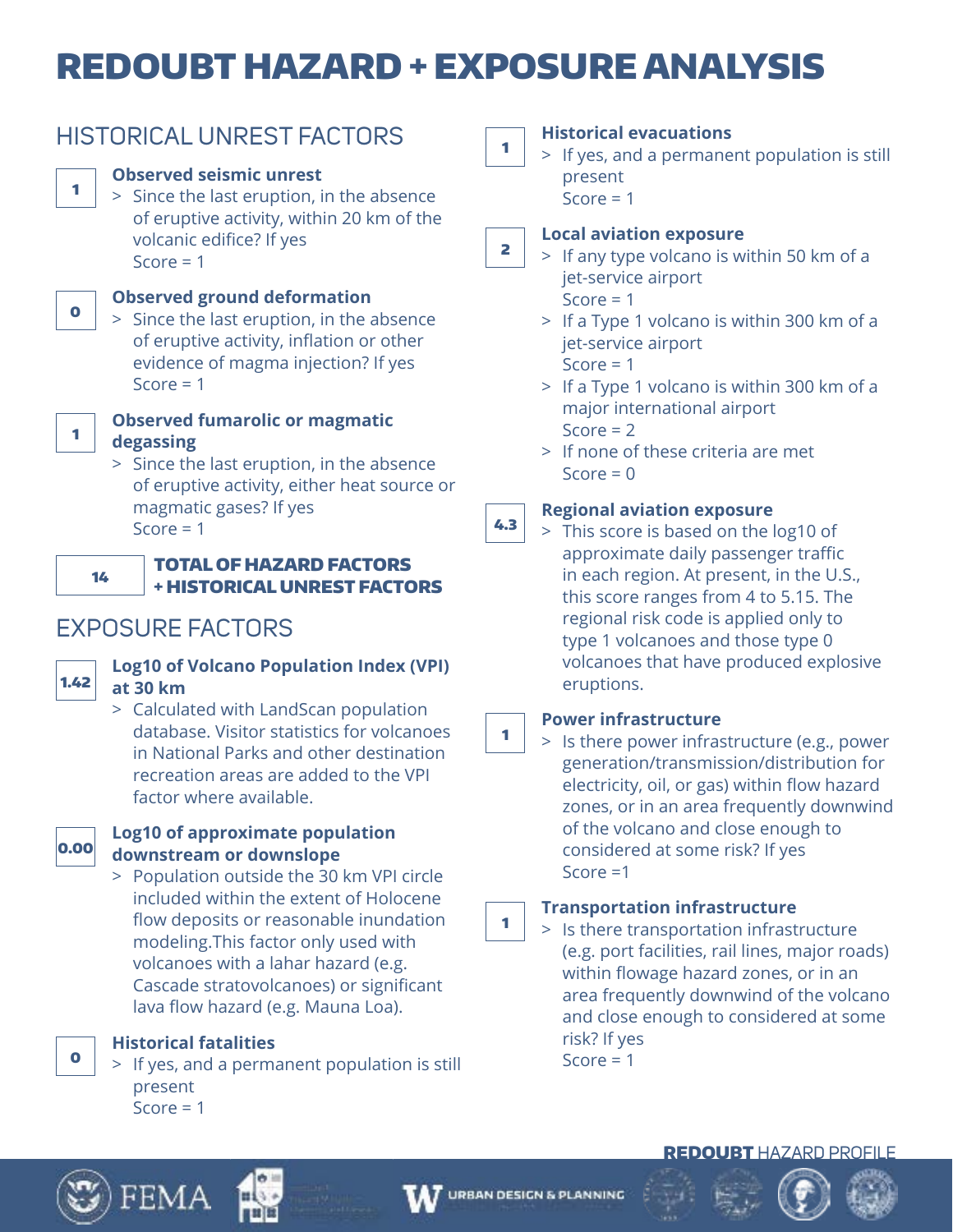# REDOUBT HAZARD + EXPOSURE ANALYSIS



# **Major development or sensitive areas**

 > Are there major developments or sensitive areas threatened (e.g., National Park facilities, flood control projects, government facilities, developed tourist/ recreation facilities, manufacturing or other significant economic activity)? If yes Score  $= 1$ 



### **Volcano is a significant part of a populated island**

 > Holocene volcanic deposits cover >25% of land mass. If yes Score  $= 1$ 

11.7 TOTAL OF

# EXPOSURE FACTORS

First total x second total = Relative Threat Ranking













REDOUBT HAZARD PROFILE

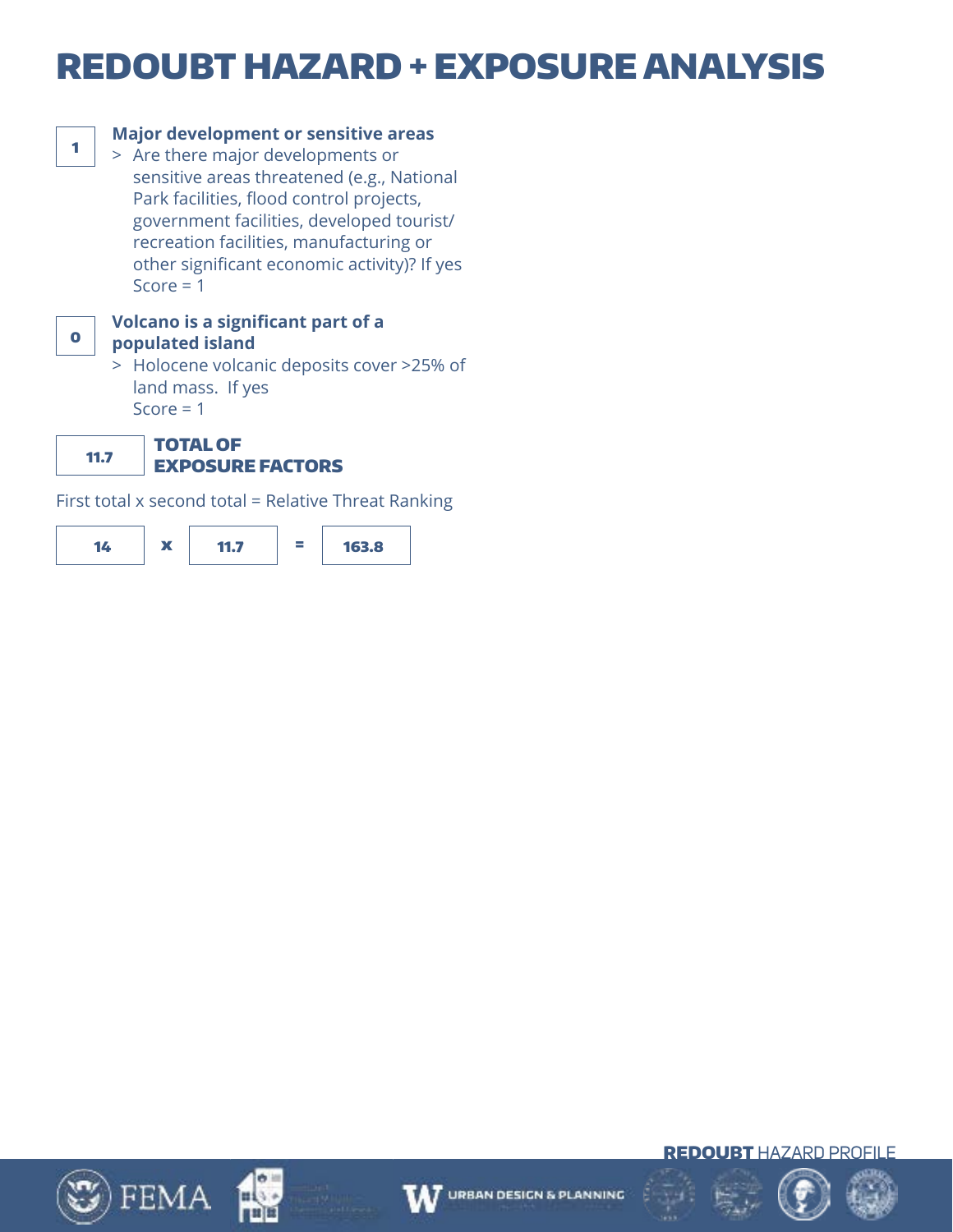# MT. SPURR HAZARD + EXPOSURE ANALYSIS

| <b>HAZARDS FACTORS</b>                                                                                                                                                                                                 | <b>Explosive activity</b><br>1                                                                                                                                                                                                                          |  |
|------------------------------------------------------------------------------------------------------------------------------------------------------------------------------------------------------------------------|---------------------------------------------------------------------------------------------------------------------------------------------------------------------------------------------------------------------------------------------------------|--|
| <b>Volcano Type</b><br>1<br>> If volcano type is cinder cone, basaltic<br>field, small shield, or fissure vents:                                                                                                       | > If explosive activity (VEI $\geq$ 3) within the last<br>500 years<br>Score = $1$                                                                                                                                                                      |  |
| Score = $0$<br>> If volcano type is stratocone, lava domes,<br>complex volcano, maar or caldera:<br>Score $= 1$                                                                                                        | <b>Major explosive activity</b><br>4<br>> If major explosive activity (VEI $\geq$ 4) within<br>last 5,000 years<br>Score $= 1$                                                                                                                          |  |
| <b>Maximum Volcano Explosivity Index (VEI)</b><br>1<br>> If maximum known VEI $\leq$ 2<br>Score = $0$                                                                                                                  | <b>Holocene pyroclastic flows</b><br>1<br>$>$ If yes<br>Score $= 1$                                                                                                                                                                                     |  |
| > If maximum known VEI = 3 or 4<br>Score $= 1$<br>> If maximum known VEI = 5 or 6<br>Score = $2$<br>> If maximum known VEI $\geq$ 7                                                                                    | <b>Holocene lahars</b><br>1<br>> If Holocene lahars have traveled beyond<br>the flanks and reached populated areas<br>Score $=1$                                                                                                                        |  |
| Score $=$ 3<br>> If no maximum VEI is listed by GVP and if<br>volcano type = $0$<br>Score = $0$<br>> If no maximum VEI is listed by GVP but                                                                            | <b>Holocene lava flows</b><br>$\bullet$<br>> If Holocene lava flows have traveled<br>beyond the immediate eruption site<br>or flanks and reached populated areas<br>Score $=1$                                                                          |  |
| volcano type = $1$<br>Score $= 1$<br>> If no known Holocene eruptions and the<br>volcano is not a silicic caldera system<br>Score = $0$                                                                                | Holocene tsunami(s)<br>$\bullet$<br>> Has it produced a tsunami within the<br>Holocene? If yes<br>Score $= 1$                                                                                                                                           |  |
| <b>Eruption recurrence</b><br>1<br>> If eruption interval is 1-99 years<br>Score = $4$<br>$> 100 - 1,000$ years<br>Score $=$ 3<br>$> 1,000 - 4,999$ years                                                              | <b>Hydrothermal explosion potential</b><br>$\bullet$<br>> If the volcano had Holocene phreatic<br>explosive activity, and/or has thermal<br>features that are extensive enough to<br>pose a potential for explosive activity<br>Score $=1$              |  |
| Score $=2$<br>> 5,000-10,000 years, or if no Holocene<br>eruptions but it is a large-volume restless<br>silicic system that has erupted in the last<br>100,000 years<br>Score $= 1$<br>> If no known Holocene eruption | <b>Sector collapse potential</b><br>1<br>> If the volcano has produced a sector<br>collapse in Quaternary-Holocene time<br>and has re-built its edifice, or, has high<br>relief, steep flanks and demonstrated or<br>inferred alteration<br>Score = $1$ |  |
| Score = $0$                                                                                                                                                                                                            | <b>Primary lahar source</b><br>1<br>> If volcano has a source of permanent<br>water/ice on edifice, water volume > 106<br>$m3$ : Score = 1                                                                                                              |  |

## MT SPURR HAZARD PROFILE





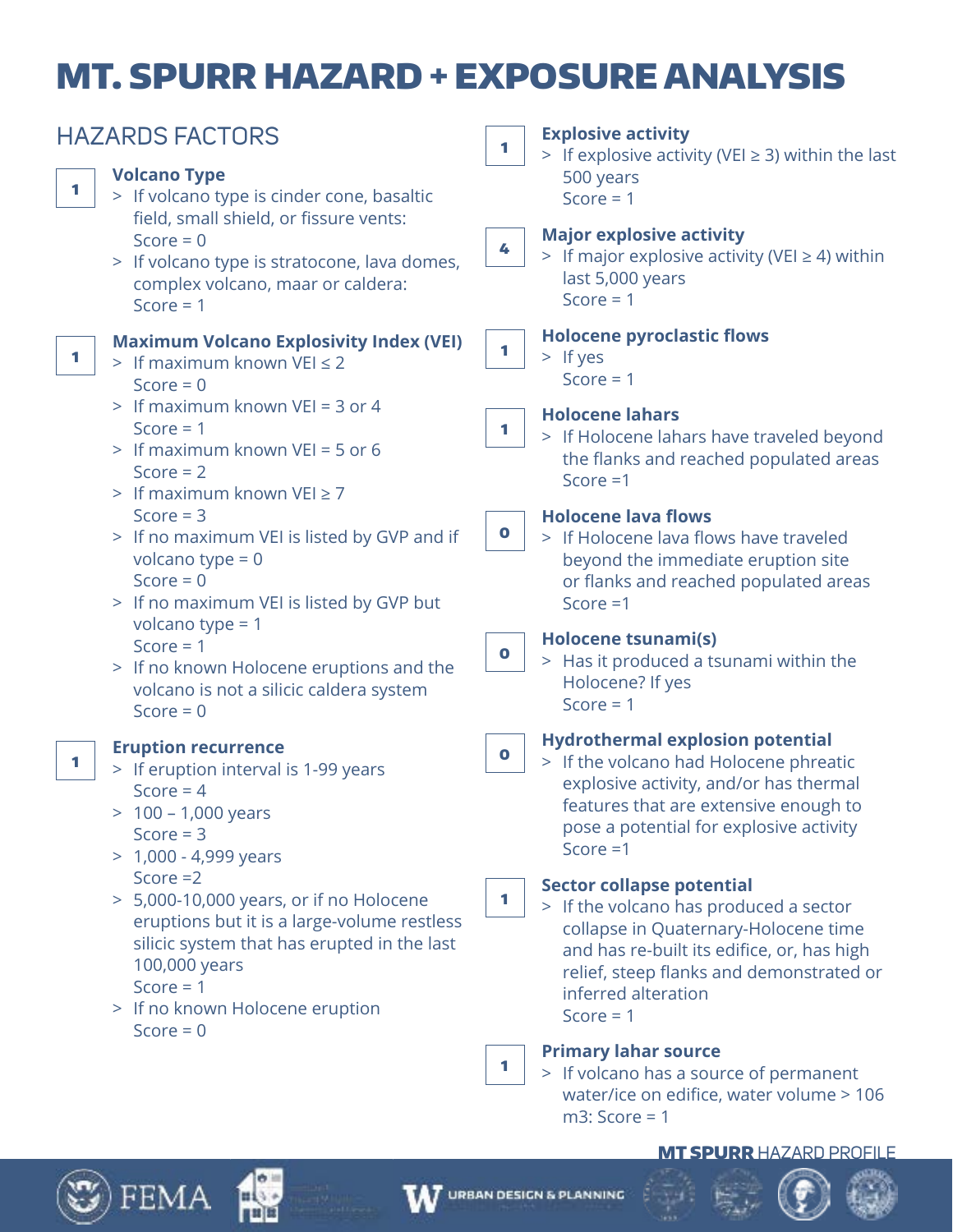# MT. SPURR HAZARD + EXPOSURE ANALYSIS



# HISTORICAL UNREST FACTORS

# **Observed seismic unrest**

 > Since the last eruption, in the absence of eruptive activity, within 20 km of the volcanic edifice? If yes Score  $= 1$ 



# **Observed ground deformation**

 > Since the last eruption, in the absence of eruptive activity, inflation or other evidence of magma injection? If yes Score  $= 1$ 



## **Observed fumarolic or magmatic degassing**

 > Since the last eruption, in the absence of eruptive activity, either heat source or magmatic gases? If yes Score  $= 1$ 



## TOTAL OF HAZARD FACTORS + HISTORICAL UNREST FACTORS

# EXPOSURE FACTORS



# **Log10 of Volcano Population Index (VPI) at 30 km**

 > Calculated with LandScan population database. Visitor statistics for volcanoes in National Parks and other destination recreation areas are added to the VPI factor where available.



0

## **Log10 of approximate population downstream or downslope**

 > Population outside the 30 km VPI circle included within the extent of Holocene flow deposits or reasonable inundation modeling.This factor only used with volcanoes with a lahar hazard (e.g. Cascade stratovolcanoes) or significant lava flow hazard (e.g. Mauna Loa).

**Historical fatalities**

FEMA

 > If yes, and a permanent population is still present  $Score = 1$ 

0

# **Historical evacuations**

 > If yes, and a permanent population is still present  $Score = 1$ 

### 2 **Local aviation exposure**

 > If any type volcano is within 50 km of a jet-service airport Score  $= 1$ 

> If a Type 1 volcano is within 300 km of a

jet-service airport

Score  $= 1$ 

- > If a Type 1 volcano is within 300 km of a major international airport Score  $= 2$
- > If none of these criteria are met  $Score = 0$

### 4.3 **Regional aviation exposure**

 > This score is based on the log10 of approximate daily passenger traffic in each region. At present, in the U.S., this score ranges from 4 to 5.15. The regional risk code is applied only to type 1 volcanoes and those type 0 volcanoes that have produced explosive eruptions.

# **Power infrastructure**

 > Is there power infrastructure (e.g., power generation/transmission/distribution for electricity, oil, or gas) within flow hazard zones, or in an area frequently downwind of the volcano and close enough to considered at some risk? If yes Score =1

# **Transportation infrastructure**

 > Is there transportation infrastructure (e.g. port facilities, rail lines, major roads) within flowage hazard zones, or in an area frequently downwind of the volcano and close enough to considered at some risk? If yes Score  $= 1$ 





1

1

# **MT SPURR HAZARD PROFILE**